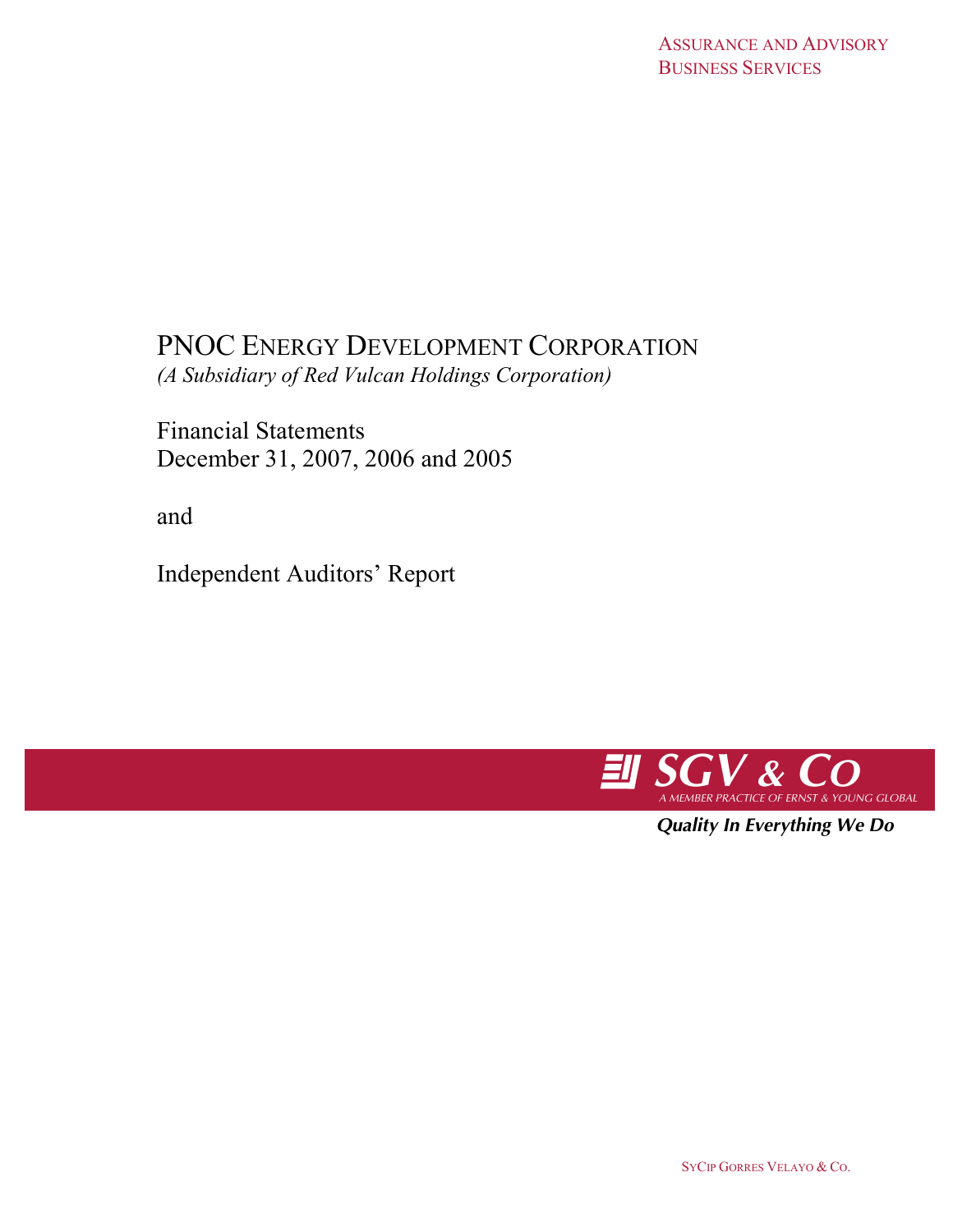# **SGV & CO SyCip** Gorres Velayo & Co.

6760 Ayala Avenue 1226 Makati City Philippines

**Phone:** (632) 891-0307 Fax: (632) 819-0872 www.sgv.com.ph

BOA/PRC Reg. No. 0001 SEC Accreditation No. 0012-FR-1

## **INDEPENDENT AUDITORS' REPORT**

The Stockholders and the Board of Directors PNOC Energy Development Corporation

We have audited the accompanying financial statements of PNOC Energy Development Corporation (a subsidiary of Red Vulcan Holdings Corporation), which comprise the balance sheet as of December 31, 2007, and the statement of income, statement of changes in equity and statement of cash flows for the year then ended, and a summary of significant accounting policies and other explanatory notes. The financial statements of the Company as of and for the years ended December 31, 2006 and 2005 were audited by another auditor whose report dated March 27, 2007, expressed an unqualified opinion on those statements. Those financial statements, however, do not include the restatement adjustments as discussed in Note 44.

## **Management's Responsibility for the Financial Statements**

Management is responsible for the preparation and fair presentation of these financial statements in accordance with Philippine Financial Reporting Standards. This responsibility includes: designing, implementing and maintaining internal control relevant to the preparation and fair presentation of financial statements that are free from material misstatement, whether due to fraud or error; selecting and applying appropriate accounting policies; and making accounting estimates that are reasonable in the circumstances.

### **Auditors' Responsibility**

Our responsibility is to express an opinion on these financial statements based on our audit. We conducted our audit in accordance with Philippine Standards on Auditing. Those standards require that we comply with ethical requirements and plan and perform the audit to obtain reasonable assurance whether the financial statements are free from material misstatement.

An audit involves performing procedures to obtain audit evidence about the amounts and disclosures in the financial statements. The procedures selected depend on the auditor's judgment, including the assessment of the risks of material misstatement of the financial statements, whether due to fraud or error. In making those risk assessments, the auditor considers internal control relevant to the entity's preparation and fair presentation of the financial statements in order to design audit procedures that are appropriate in the circumstances, but not for the purpose of expressing an opinion on the effectiveness of the entity's internal control. An audit also includes evaluating the appropriateness of accounting policies used and the reasonableness of accounting estimates made by management, as well as evaluating the overall presentation of the financial statements.

We believe that the audit evidence we have obtained is sufficient and appropriate to provide a basis for our audit opinion.

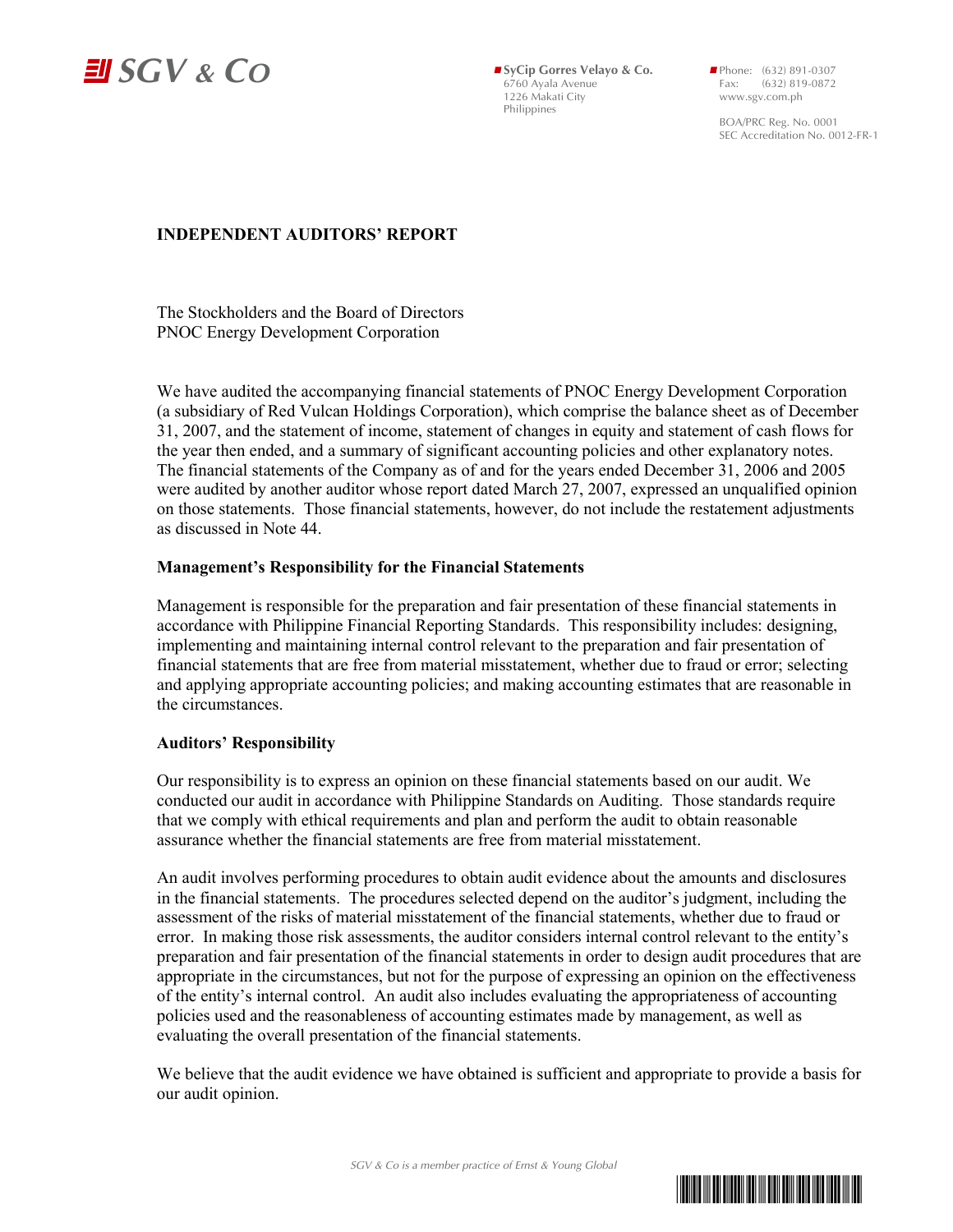## **Opinion**

In our opinion, the 2007 financial statements referred to above present fairly, in all material respects, the financial position of PNOC Energy Development Corporation as of December 31, 2007, and its financial performance and its cash flows for the year then ended in accordance with Philippine Financial Reporting Standards.

We also audited the adjustments described in Note 44 to the financial statements that were applied to restate the 2006 and 2005 financial statements. In our opinion, such adjustments are appropriate and have been properly applied.

SYCIP GORRES VELAYO & CO.

while B. Ash d.

Ladislao Z. Avila, Jr. Partner CPA Certificate No. 69099 SEC Accreditation No. 0111-AR-1 Tax Identification No. 109-247-891 PTR No. 0017573, January 3, 2008, Makati City

January 22, 2008

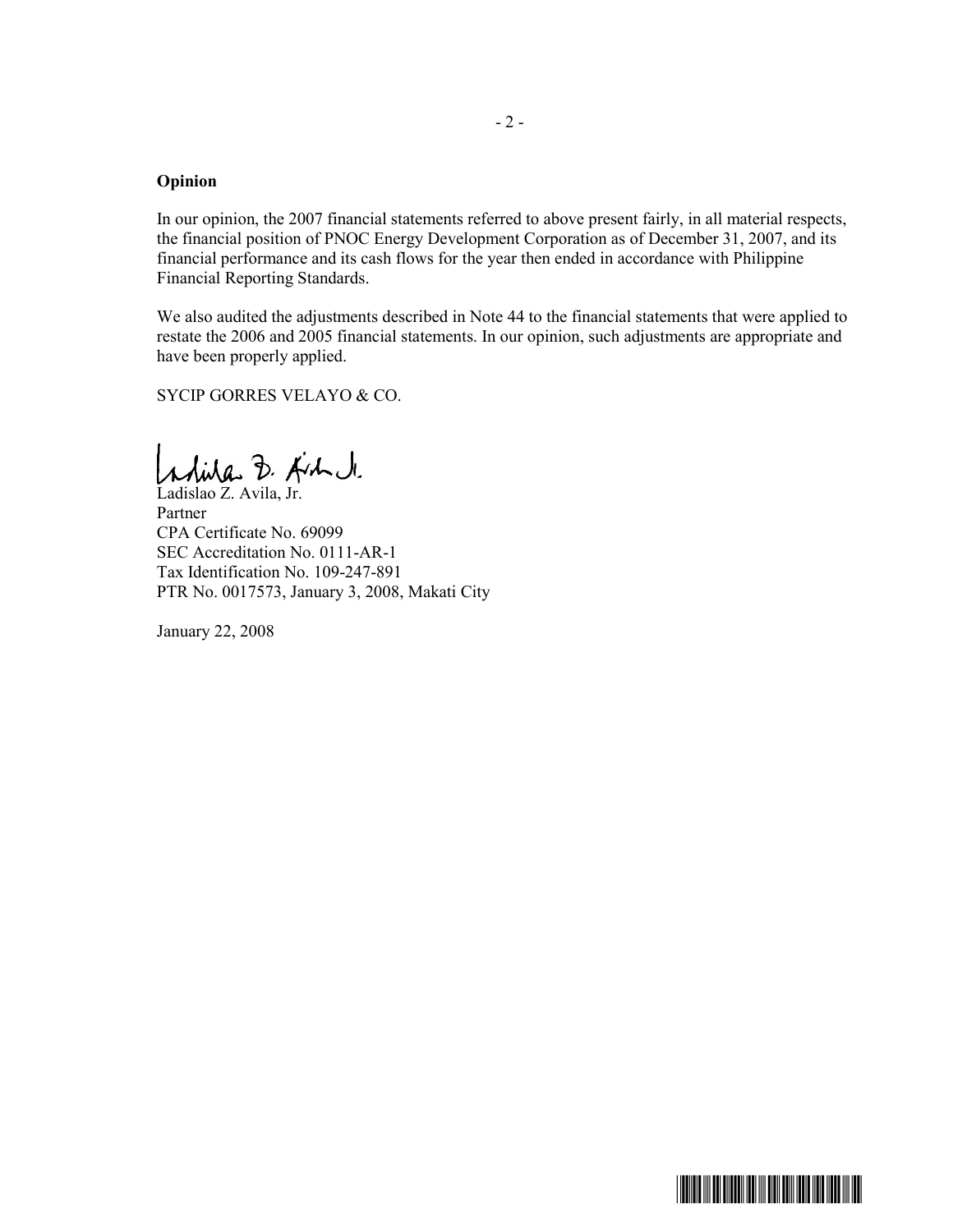# **PNOC ENERGY DEVELOPMENT CORPORATION (A Subsidiary of Red Vulcan Holdings Corporation)**

# **BALANCE SHEET DECEMBER 31, 2007 (With Comparative Figures for 2006)**

|                                                          |                                 | 2006           |
|----------------------------------------------------------|---------------------------------|----------------|
|                                                          | 2007                            | (Restated)     |
| <b>ASSETS</b>                                            |                                 |                |
|                                                          |                                 |                |
| <b>Current Assets</b>                                    |                                 |                |
| Cash and cash equivalents (Note 6)                       | P <sub>2</sub> , 797, 581, 577  | P9,999,202,227 |
| Trade and other receivables (Note 7)                     | 4,925,681,584                   | 4,355,257,059  |
| Concession receivable (Note 34)                          | 2,199,986,327                   | 2,070,920,965  |
| Available-for-sale (AFS) investments (Note 10)           | 1,177,589,987                   | 1,341,751,679  |
| Parts and supplies inventories (Note 8)                  | 1,140,044,062                   | 1,164,452,145  |
| Due from affiliated companies                            |                                 | 4,785,103      |
| Derivative assets                                        |                                 | 344,000,987    |
| Other current assets (Note 9)                            | 535, 582, 774                   | 917,776,810    |
|                                                          | 12,776,466,311                  | 20,198,146,975 |
| Noncurrent assets held for sale (Note 11)                | 1,672,516,100                   |                |
| <b>Total Current Assets</b>                              | 14,448,982,411                  | 20,198,146,975 |
| <b>Noncurrent Assets</b>                                 |                                 |                |
| Concession receivable - net of current portion (Note 34) | 34,695,434,198                  | 36,895,420,525 |
| Intangible asset (Note 13)                               | 8,738,836,827                   | 8,794,316,944  |
| Deferred income tax assets - net (Note 30)               | 3,052,792,587                   | 4,919,954,067  |
| Exploration and evaluation assets (Note 14)              | 1,171,922,174                   | 1,614,922,295  |
| Property and equipment (Note 12)                         | 1,111,020,356                   | 2,469,219,679  |
| Investment property (Note 15)                            | 5,121,709                       | 278,921,181    |
| Other noncurrent assets (Note 16)                        | 1,846,624,604                   | 2,221,561,116  |
| <b>Total Noncurrent Assets</b>                           | 50,621,752,455                  | 57,194,315,807 |
|                                                          |                                 |                |
|                                                          |                                 |                |
| <b>TOTAL ASSETS</b>                                      | P65,070,734,866 P77,392,462,782 |                |
|                                                          |                                 |                |
| <b>LIABILITIES AND EQUITY</b>                            |                                 |                |
| <b>LIABILITIES</b>                                       |                                 |                |
|                                                          |                                 |                |
| <b>Current Liabilities</b>                               |                                 | P6,429,065,264 |
| Trade and other payables (Note 17)                       | P3,637,782,267                  |                |
| Income tax payable                                       | 418,986,388                     | 507,932,215    |
| Current portion of long-term debt (Note 20)              | 2,031,565,879                   | 3,171,351,515  |
| Current portion of obligations to power plant            |                                 |                |
| contractors (Note 19)                                    | 246,719,220                     | 2,766,401,494  |
| Current portion of royalty fee payable (Note 18)         | 456,273,707                     | 524,644,631    |
| Due to Philippine National Oil Company (PNOC)            |                                 | 350,844,177    |
| <b>Total Current Liabilities</b>                         | 6,791,327,461                   | 13,750,239,296 |

(Forward)

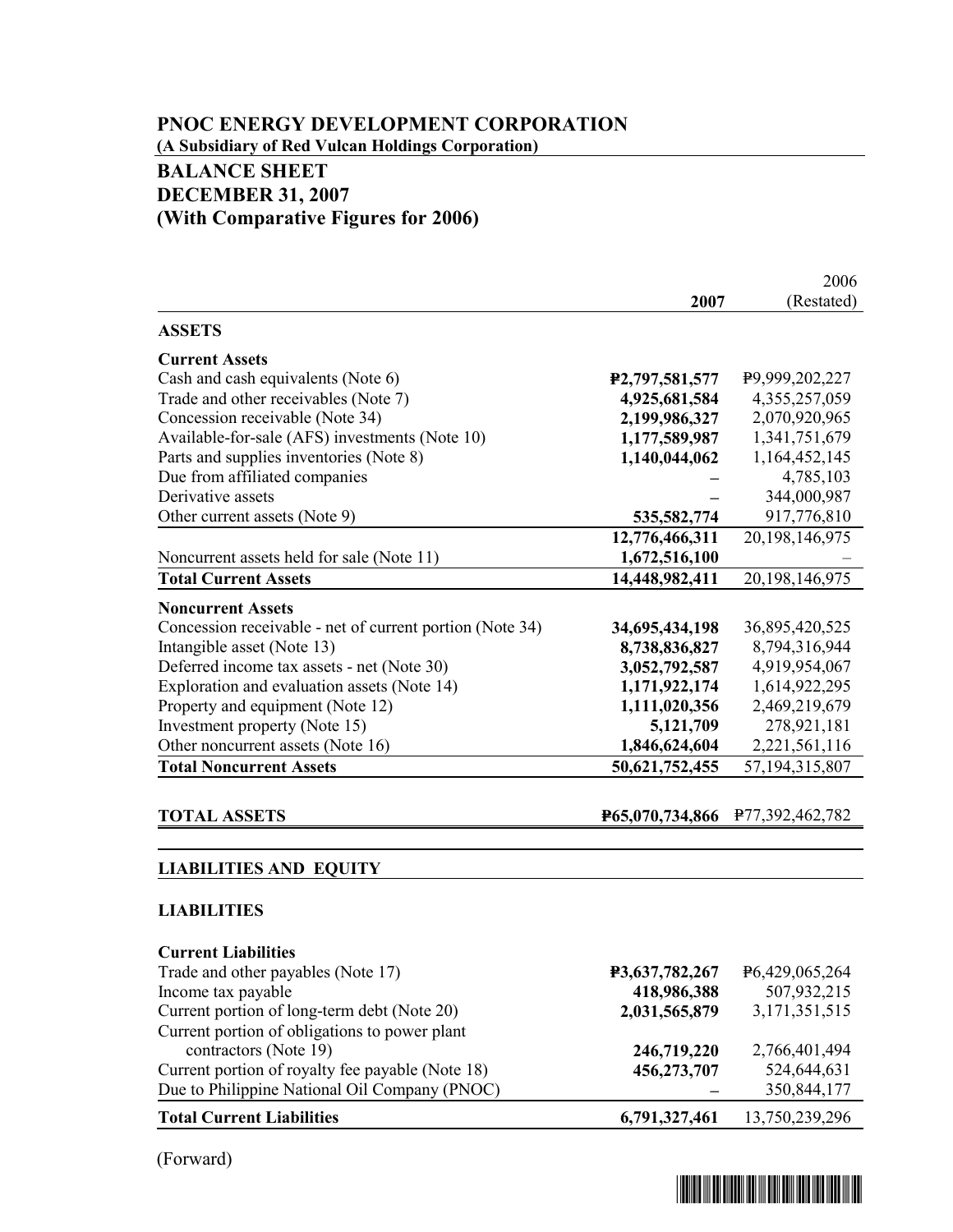|                                                              |                                        | 2006            |
|--------------------------------------------------------------|----------------------------------------|-----------------|
|                                                              | 2007                                   | (Restated)      |
| <b>Noncurrent Liabilities</b>                                |                                        |                 |
| Long-term debt - net of current portion (Note 20)            | P20,809,947,547                        | P33,308,649,468 |
| Royalty fee payable - net of current portion (Note 18)       | 1,277,653,457                          | 1,419,678,292   |
| Obligations to power plant contractors - net of current      |                                        |                 |
| portion (Note 19)                                            | 96,287,392                             | 413,180,565     |
| Retirement and other post-retirement benefit plans (Note 39) | 912,069,757                            | 869,569,338     |
| Other long-term liabilities (Note 21)                        | 330,168,646                            | 256,432,845     |
| <b>Total Noncurrent Liabilities</b>                          | 23,426,126,799                         | 36,267,510,508  |
| <b>EQUITY</b>                                                |                                        |                 |
| Common stock (Note 22)                                       | 15,000,000,000                         | 15,000,000,000  |
| Preferred stock (Note 22)                                    | 75,000,000                             |                 |
| Additional paid-in capital (Note 22)                         | 6,278,075,648                          | 6,278,075,648   |
| Accumulated unrealized gain on AFS investments (Note 10)     | 368,549,253                            | 131,462,811     |
| Retained earnings (Note 23)                                  | 13, 131, 655, 705                      | 5,965,174,519   |
| <b>Total Equity</b>                                          | 34,853,280,606                         | 27,374,712,978  |
|                                                              |                                        |                 |
| <b>TOTAL LIABILITIES AND EQUITY</b>                          | <b>P65,070,734,866</b> P77,392,462,782 |                 |

*See accompanying Notes to Financial Statements.* 

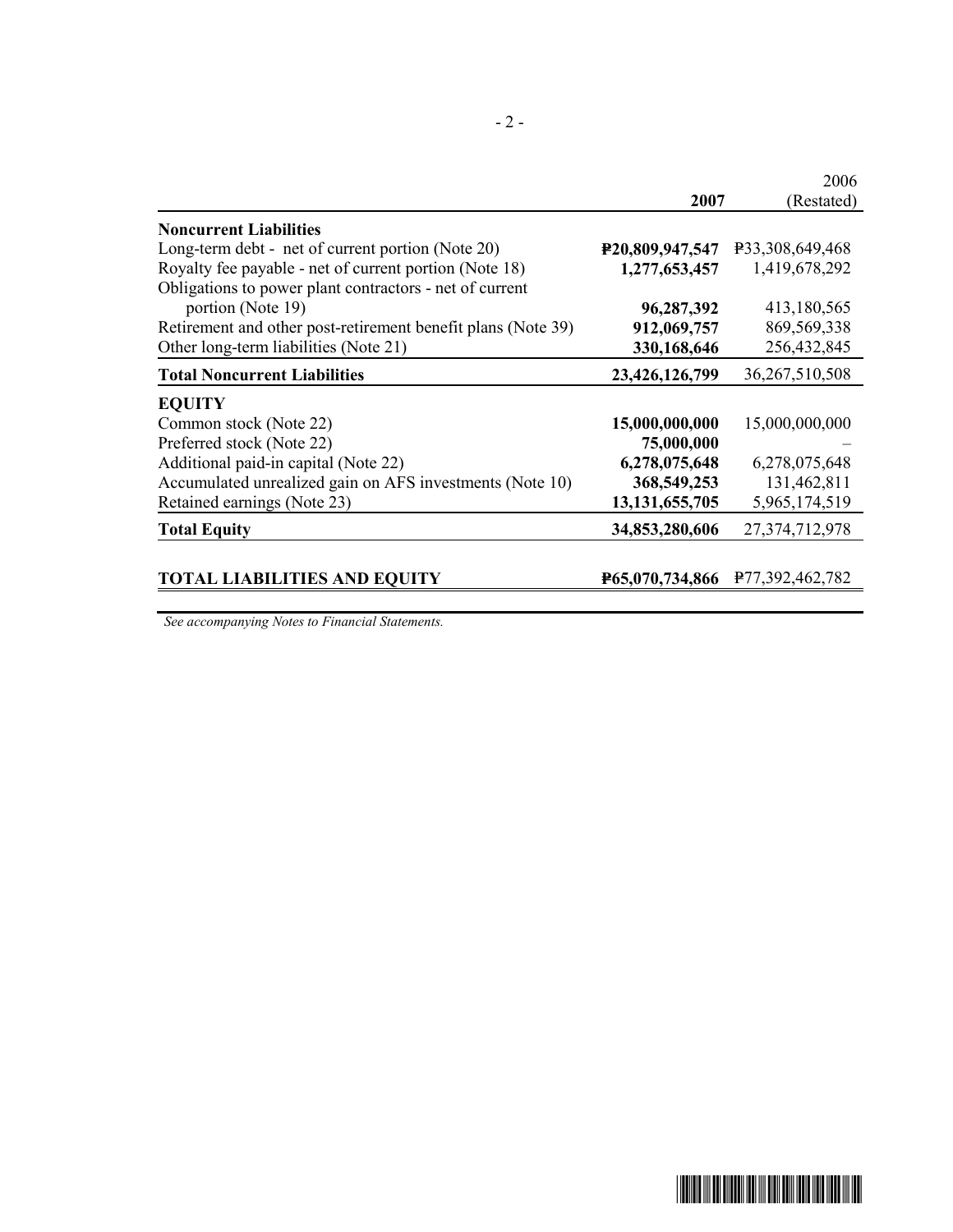# **PNOC ENERGY DEVELOPMENT CORPORATION**

**(A Subsidiary of Red Vulcan Holdings Corporation)**

# **STATEMENT OF INCOME**

**FOR THE YEAR ENDED DECEMBER 31, 2007** 

**(With Comparative Figures for the Years Ended December 31, 2006 and 2005)** 

|                                            | <b>Years Ended December 31</b> |                    |                                |  |
|--------------------------------------------|--------------------------------|--------------------|--------------------------------|--|
|                                            |                                | 2006               | 2005                           |  |
|                                            | 2007                           | (Restated)         | (Restated)                     |  |
| <b>REVENUES</b>                            |                                |                    |                                |  |
| Revenue from sale of electricity           | P11,291,898,705                | P12,329,293,369    | P13,221,450,697                |  |
| Revenue from sale of steam                 | 4,521,232,474                  | 4,173,352,911      | 4, 184, 165, 193               |  |
| Interest income on service concession      | 2,236,906,585                  | 2,357,591,482      | 2,470,503,366                  |  |
| Revenue from drilling services             | 624,777,831                    | 261,449,987        | 149,524,840                    |  |
| Construction revenue                       | 108,813,951                    | 6,599,983,742      | 2,194,333,202                  |  |
|                                            | 18,783,629,546                 | 25,721,671,491     | 22,219,977,298                 |  |
| <b>OPERATING EXPENSES</b>                  |                                |                    |                                |  |
| Purchased services and utilities (Note 24) | (3,037,996,158)                | (5,097,022,773)    | (6,729,759,120)                |  |
| Construction costs                         | (101, 137, 594)                | (6,021,156,889)    | (2,042,725,148)                |  |
| Depreciation and amortization              | (220, 109, 054)                | (97,686,449)       | (82, 724, 315)                 |  |
| Operations and maintenance (Note 25)       | (3,069,862,420)                | (3,241,956,710)    | (3,290,215,921)                |  |
| General and administrative (Note 26)       | (2,375,691,381)                | (1,047,347,557)    | (1,861,315,361)                |  |
|                                            | (8,804,796,607)                | (15,505,170,378)   | (14,006,739,865)               |  |
| <b>FINANCIAL INCOME (EXPENSES)</b>         |                                |                    |                                |  |
| Interest income - net of final tax         | 648,736,545                    | 330,161,680        | 446,165,085                    |  |
| Interest expense (Note 27)                 | (1, 567, 038, 735)             | (2,330,786,357)    | (2,604,375,818)                |  |
|                                            | (918, 302, 190)                | (2,000,624,677)    | (2,158,210,733)                |  |
| <b>OTHER INCOME (CHARGES)</b>              |                                |                    |                                |  |
| Foreign exchange gains - net (Note 28)     | 3,900,346,224                  | 2,041,014,023      | 6,442,750,524                  |  |
| Derivatives gain (loss)                    | 56,011,571                     | (145, 851, 332)    | 200, 262, 741                  |  |
| Miscellaneous - net (Note 29)              | (204, 412, 937)                | (22,068,021)       | (97,370,469)                   |  |
|                                            | 3,751,944,858                  | 1,873,094,670      | 6,545,642,796                  |  |
|                                            |                                |                    |                                |  |
| <b>INCOME BEFORE INCOME TAX</b>            | 12,812,475,607                 | 10,088,971,106     | 12,600,669,496                 |  |
|                                            |                                |                    |                                |  |
| <b>PROVISION FOR INCOME TAX (Note 30)</b>  | (4,160,994,421)                | (3,225,629,880)    | (3,426,506,227)                |  |
| <b>NET INCOME</b>                          | P8,651,481,186                 | P6,863,341,226     | P <sub>9</sub> , 174, 163, 269 |  |
|                                            |                                |                    |                                |  |
| Basic/diluted earnings per share (Note 31) | <b>P0.577</b>                  | P <sub>0.565</sub> | 40.765                         |  |

*See accompanying Notes to Financial Statements.*

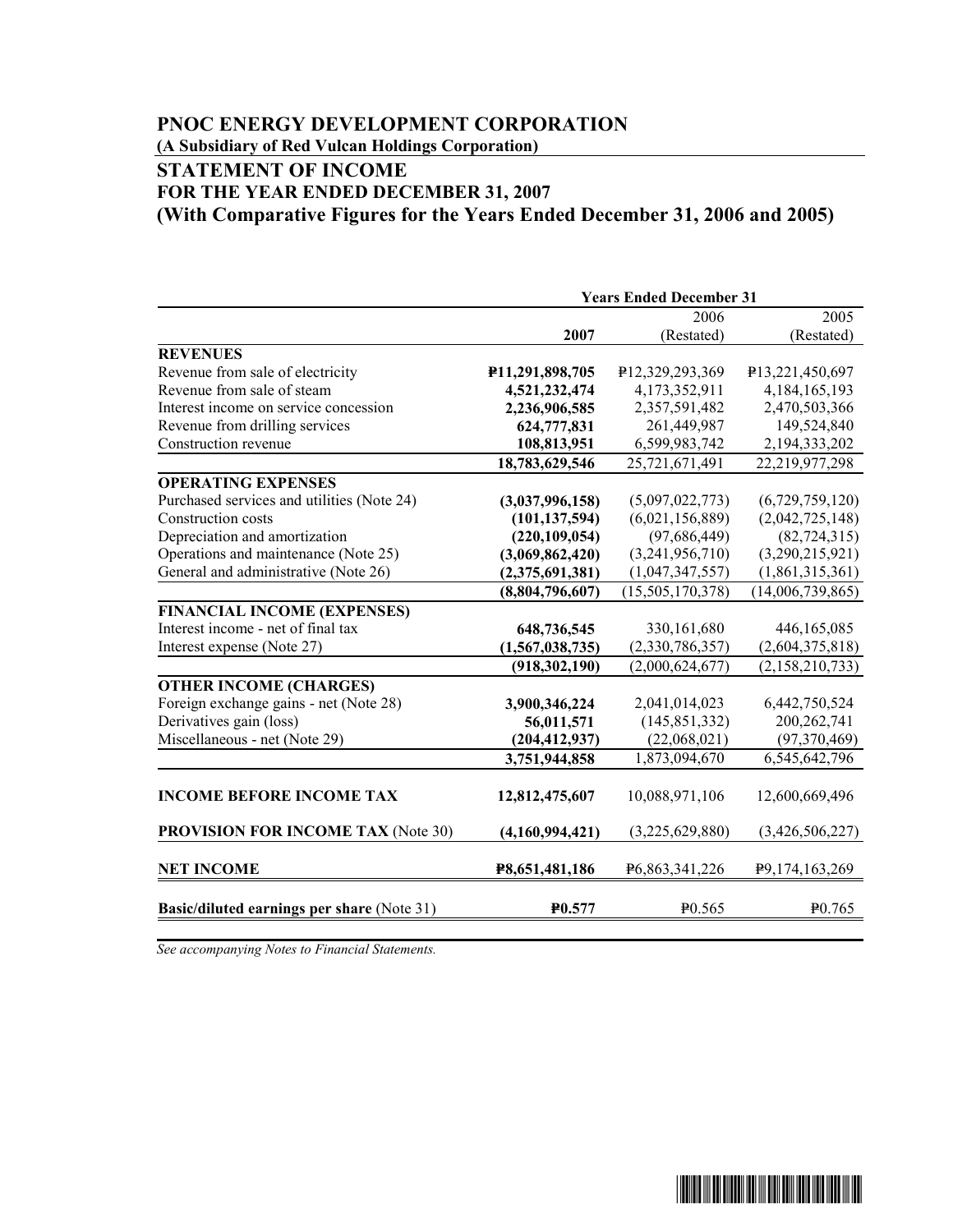# **PNOC ENERGY DEVELOPMENT CORPORATION**

**(A Subsidiary of Red Vulcan Holdings Corporation)**

# **STATEMENT OF CHANGES IN EQUITY FOR THE YEAR ENDED DECEMBER 31, 2007 (With Comparative Figures for the Years Ended December 31, 2006 and 2005)**

|                                                                  |                 |                          |                              | Accumulated<br><b>Unrealized</b> |                             |                                    |                                |
|------------------------------------------------------------------|-----------------|--------------------------|------------------------------|----------------------------------|-----------------------------|------------------------------------|--------------------------------|
|                                                                  | Common          | Preferred                | <b>Additional</b><br>Paid-in | Gain<br>on AFS                   |                             | <b>Retained Earnings</b>           |                                |
|                                                                  | <b>Stock</b>    | <b>Stock</b>             | Capital                      | <b>Investments</b>               |                             | <b>Appropriated Unappropriated</b> | <b>Total</b>                   |
| Balance, January 1, 2005, as previously reported P10,000,000,000 |                 | P                        | $P-$                         | P                                | P                           | (P8,262,782,320) P1,737,217,680    |                                |
| Impact of early adoption of IFRIC 12 (Note 3)                    |                 |                          |                              |                                  |                             | 908,737,729                        | 908,737,729                    |
| Prior period adjustments (Note 44)                               |                 |                          |                              |                                  |                             | (718, 285, 385)                    | (718, 285, 385)                |
| Balance, January 1, 2005, as restated                            | 10,000,000,000  |                          | $\overline{\phantom{0}}$     |                                  | $\overline{\phantom{0}}$    | (8,072,329,976)                    | 1,927,670,024                  |
| Net income, as restated<br>Gain on AFS investments recognized in |                 |                          |                              |                                  | $\qquad \qquad -$           | 9,174,163,269                      | 9,174,163,269                  |
| equity (Note 10)                                                 |                 |                          |                              | 110,309,139                      |                             |                                    | 110,309,139                    |
| Total recognized income for the year                             |                 | $\overline{\phantom{0}}$ |                              | 110.309.139                      | $\overline{\phantom{0}}$    | 9,174,163,269                      | 9,284,472,408                  |
| Balance, December 31, 2005                                       | ₽10.000.000.000 | $P -$                    | $P-$                         | P110.309.139                     | P                           |                                    | P1,101,833,293 P11,212,142,432 |
|                                                                  |                 |                          |                              |                                  |                             |                                    |                                |
| Balance, January 1, 2006, as previously reported P10,000,000,000 |                 | $P -$                    | P                            | P110,309,139                     | P                           |                                    | P1,653,315,043 P11,763,624,182 |
| Impact of early adoption of IFRIC 12 (Note 3)                    |                 |                          |                              |                                  |                             | 675,548,451                        | 675,548,451                    |
| Prior period adjustments (Note 44)                               |                 |                          |                              |                                  | $\overline{\phantom{m}}$    | (1,227,030,201)                    | (1,227,030,201)                |
| Balance, January 1, 2006, as restated                            | 10,000,000,000  |                          | $\overline{\phantom{0}}$     | 110,309,139                      | $\overline{\phantom{0}}$    | 1,101,833,293                      | 11,212,142,432                 |
|                                                                  |                 |                          |                              |                                  |                             |                                    |                                |
| Net income, as restated                                          |                 |                          |                              |                                  |                             | 6,863,341,226                      | 6,863,341,226                  |
| Gain on AFS investments recognized in                            |                 |                          |                              |                                  |                             |                                    |                                |
| equity (Note 10)                                                 |                 |                          |                              | 22, 235, 323                     |                             |                                    | 22, 235, 323                   |
| Gain on AFS investments removed from                             |                 |                          |                              |                                  |                             |                                    |                                |
| equity and recognized in profit and                              |                 |                          |                              |                                  |                             |                                    |                                |
| loss (Note 10)                                                   |                 |                          |                              | (1,081,651)                      |                             |                                    | (1,081,651)                    |
| Total recognized income for the year                             | 10.000.000.000  | $\overline{\phantom{0}}$ | $-$                          | 21,153,672                       | $\overline{\phantom{m}}$    | 6,863,341,226                      | 6,884,494,898                  |
| Appropriation for exploration projects                           |                 |                          |                              |                                  | 1,653,315,043               | (1,653,315,043)                    |                                |
| Stock dividends - 20%                                            | 2,000,000,000   |                          |                              |                                  |                             | (2,000,000,000)                    |                                |
| Issuance of common shares (Note 22)                              | 3,000,000,000   |                          | 6,278,075,648                |                                  |                             |                                    | 9,278,075,648                  |
| Balance, December 31, 2006                                       | P15,000,000,000 | $P-$                     | P6,278,075,648               |                                  | P131,462,811 P1,653,315,043 |                                    | P4,311,859,476 P27,374,712,978 |

(Forward)

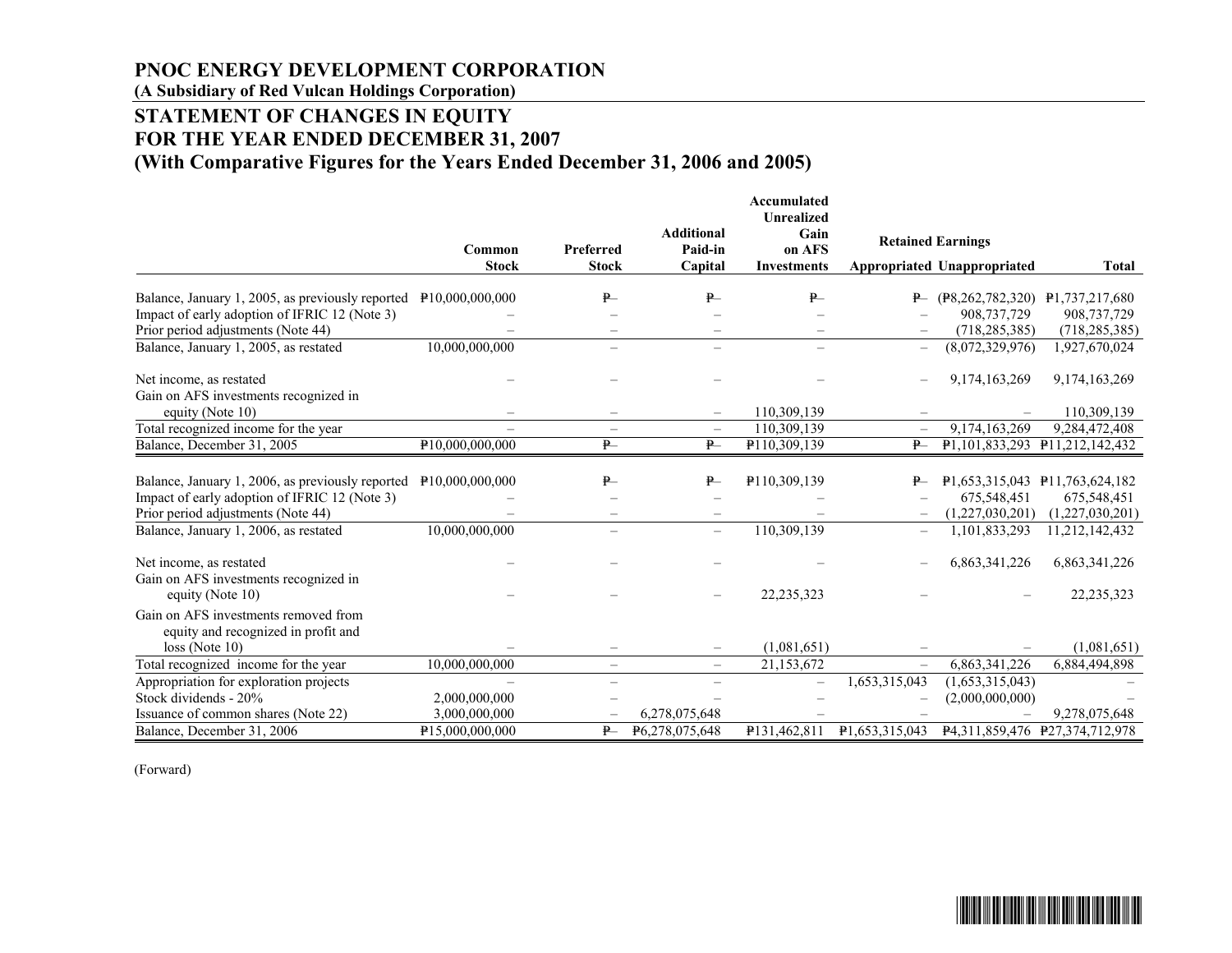|                                                                             |                              |                          |                             | Accumulated<br><b>Unrealized</b> |                          |                                    |                                                |
|-----------------------------------------------------------------------------|------------------------------|--------------------------|-----------------------------|----------------------------------|--------------------------|------------------------------------|------------------------------------------------|
|                                                                             | Common                       | Preferred                | Additional<br>Paid-in       | Gain<br>on AFS                   |                          | <b>Retained Earnings</b>           |                                                |
|                                                                             | <b>Stock</b>                 | <b>Stock</b>             | Capital                     | Investments                      |                          | <b>Appropriated Unappropriated</b> | Total                                          |
| Balance, January 1, 2007, as previously reported                            | P15,000,000,000              | $P-$                     | P <sub>6</sub> ,278,075,648 | P131,462,811                     | P1,653,315,043           | P <sub>4</sub> 782,924,651         | P27,845,778,153                                |
| Impact of early adoption of IFRIC 12 (Note 3)                               |                              |                          |                             |                                  | $\overline{\phantom{0}}$ | 1,106,906,850                      | 1,106,906,850                                  |
| Prior period adjustments (Note 44)                                          |                              |                          |                             |                                  | $\overline{\phantom{0}}$ | (1,577,972,025)                    | (1,577,972,025)                                |
| Balance, January 1, 2007, as restated                                       | 15,000,000,000               | $\qquad \qquad -$        | 6,278,075,648               | 131,462,811                      | 1,653,315,043            | 4,311,859,476                      | 27,374,712,978                                 |
| Net income, as restated                                                     |                              |                          |                             |                                  | $\overline{\phantom{0}}$ | 8,651,481,186                      | 8,651,481,186                                  |
| Gain on AFS investments recognized in                                       |                              |                          |                             |                                  |                          |                                    |                                                |
| equity (Note 10)                                                            |                              |                          |                             | 245,024,166                      |                          |                                    | 245,024,166                                    |
| Gain on AFS investments removed from<br>equity and recognized in profit and |                              |                          |                             |                                  |                          |                                    |                                                |
| loss (Note 10)                                                              |                              |                          |                             | (7,937,724)                      |                          |                                    | (7,937,724)                                    |
| Total recognized income for the year                                        | —                            |                          | -                           | 237,086,442                      | $\overline{\phantom{0}}$ | 8,651,481,186                      | 8,888,567,628                                  |
| Issuance of preferred shares (Note 22)                                      |                              | 75,000,000               |                             |                                  |                          |                                    | 75,000,000                                     |
| Cash dividends - P0.099 a share (Note 23)                                   |                              |                          |                             |                                  | $\overline{\phantom{m}}$ | (1,485,000,000)                    | (1,485,000,000)                                |
| Balance, December 31, 2007                                                  | P <sub>15</sub> ,000,000,000 | P <sub>75</sub> ,000,000 | P <sub>6</sub> ,278,075,648 | P368,549,253                     |                          |                                    | P1.653.315.043 P11.478.340.662 P34.853.280.606 |

*See accompanying Notes to Financial Statements.*

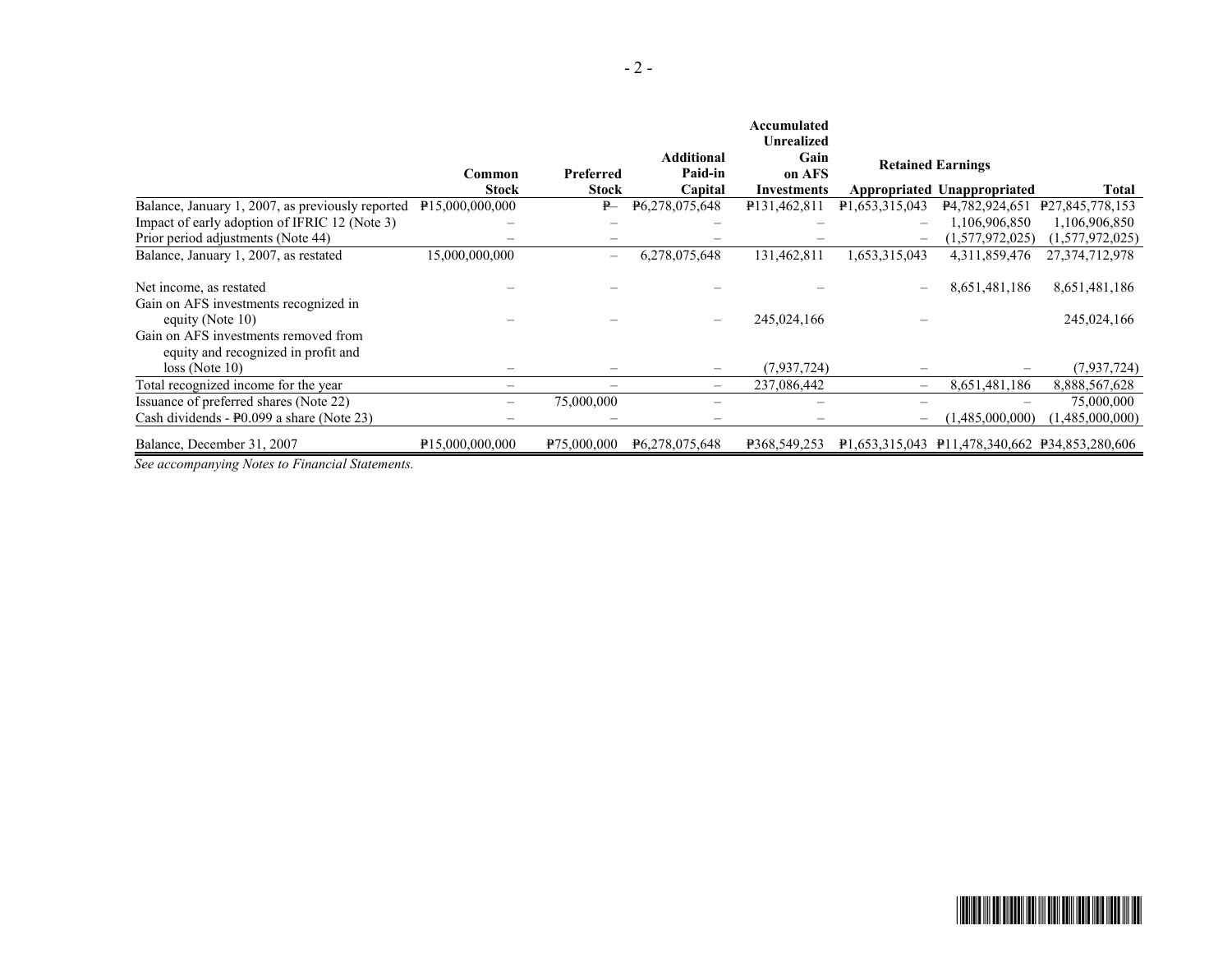# **PNOC ENERGY DEVELOPMENT CORPORATION**

**(A Subsidiary of Red Vulcan Holdings Corporation)**

## **STATEMENT OF CASH FLOWS FOR THE YEAR ENDED DECEMBER 31, 2007**

**(With Comparative Figures for the Years Ended December 31, 2006 and 2005)** 

|                                                                                                         | <b>Years Ended December 31</b>     |                                    |                                   |  |
|---------------------------------------------------------------------------------------------------------|------------------------------------|------------------------------------|-----------------------------------|--|
|                                                                                                         |                                    | 2006                               | 2005                              |  |
|                                                                                                         | 2007                               | (Restated)                         | (Restated)                        |  |
| <b>CASH FLOWS FROM OPERATING ACTIVITIES</b>                                                             |                                    |                                    |                                   |  |
| Income before income tax                                                                                | P <sub>12</sub> ,812,475,607       | P10,088,971,106                    | P <sub>12</sub> ,600,669,496      |  |
| Adjustments for:                                                                                        |                                    |                                    |                                   |  |
| Interest expense                                                                                        | 1,567,038,735                      | 2,330,786,357                      | 2,604,375,816                     |  |
| Depreciation and amortization (Note 12)                                                                 | 260,053,996                        | 128,983,367                        | 114,709,736                       |  |
| Unrealized foreign exchange losses (gains)                                                              | (3,252,473,403)                    | (2,446,842,473)                    | (6,581,568,490)                   |  |
| Interest income on service concession<br>Interest income                                                | (2, 236, 906, 585)                 | (2,357,591,482)                    | (2,470,503,366)                   |  |
| Gain on derivatives                                                                                     | (648, 736, 545)                    | (330, 161, 680)                    | (446, 165, 085)<br>200, 262, 671  |  |
| Receipt of inventories from power plant contractor                                                      | (58, 497, 977)                     | (145, 851, 332)<br>(125, 636, 878) |                                   |  |
| Gain on disposals of property and equipment                                                             |                                    | (1,730,483)                        |                                   |  |
|                                                                                                         |                                    |                                    | 6,021,780,778                     |  |
| Operating income before working capital changes<br>Decrease (increase) in:                              | 8,442,953,828                      | 7,140,926,502                      |                                   |  |
| Trade and other receivables                                                                             |                                    |                                    |                                   |  |
|                                                                                                         | (570, 424, 525)<br>24,408,083      | 244,158,095                        | (143, 152, 562)<br>93,437,098     |  |
| Parts and supplies inventories<br>Service concession receivable                                         |                                    | (82,052,395)                       |                                   |  |
| Derivative assets                                                                                       | 4,307,827,549                      | 4,307,827,549                      | 4,307,827,549                     |  |
|                                                                                                         | 402,498,964                        | 324,754,827                        | (372, 714, 468)                   |  |
| Other current assets<br>Increase (decrease) in trade and other payables                                 | 382,194,036                        | (387, 302, 002)<br>1,154,041,585   | 5,735,578,833<br>572,375,484      |  |
| Net cash generated from operations                                                                      | (2,747,543,551)                    | 12,702,354,161                     | 16,215,132,712                    |  |
| Income taxes paid                                                                                       | 10,241,914,384                     | (3,277,594,061)                    | (380, 688, 835)                   |  |
| Interest paid                                                                                           | (2,382,778,768)<br>(1,567,038,735) | (2,330,786,357)                    | (2,604,375,816)                   |  |
| Net cash flows from operating activities                                                                | 6,292,096,881                      | 7,093,973,743                      | 13,230,068,061                    |  |
| <b>CASH FLOWS FROM INVESTING ACTIVITIES</b>                                                             |                                    |                                    |                                   |  |
| Interest received                                                                                       |                                    |                                    |                                   |  |
|                                                                                                         | 648,736,545                        | 330,161,680<br>623,844,176         | 446,165,085                       |  |
| Decrease in exploration and evaluation assets                                                           | 461,679,362                        |                                    | 3,288,783,303                     |  |
| Increase (decrease) in other noncurrent assets<br>Increase (decrease) in available-for-sale investments | 430,780,017                        | (503, 784, 092)                    | (451, 661, 034)                   |  |
|                                                                                                         | 401,248,134                        | 1,473,118,337                      | (2,683,469,705)                   |  |
| Proceeds from sale of investment                                                                        | 45,000,000                         | 62,500                             | (62, 500)                         |  |
| Proceeds from disposal of property and equipment<br>Addition to intangible asset                        | 3,210,009                          | 2,175,000<br>(6,599,983,742)       |                                   |  |
|                                                                                                         | (108, 813, 951)                    |                                    | (2,194,333,202)                   |  |
| Additions to property and equipment (Note 12)<br>Decrease in due to PNOC                                | (158, 166, 483)                    | (540, 830, 419)<br>(13,323,561)    | (967, 958, 447)<br>(96, 143, 183) |  |
| Net cash flows from (used in) investing activities                                                      | (350, 844, 177)                    | (5,228,560,121)                    | (2,658,679,683)                   |  |
|                                                                                                         | 1,372,829,456                      |                                    |                                   |  |
| <b>CASH FLOWS FROM FINANCING ACTIVITIES</b>                                                             |                                    |                                    |                                   |  |
| Proceeds from issuance of preferred shares (Note 22)                                                    | 75,000,000                         |                                    |                                   |  |
| Increase (decrease) in other long-term liabilities                                                      | 72,496,772                         | (3,805,337,473)                    | (6,017,750,328)                   |  |
| Proceeds from (payments to) affiliated companies                                                        | 4,785,103                          | (2,191,285)                        | 1,421,864                         |  |
| Proceeds from initial public offering (Note 22)                                                         |                                    | 9,278,075,648                      |                                   |  |
| Proceeds from loan availments                                                                           |                                    | 2,725,632,762                      | 2,437,307,488                     |  |
| Payment of cash dividend (Note 23)<br>Payments of long-term debt                                        | (1,485,000,000)                    |                                    |                                   |  |
|                                                                                                         | (13,533,828,862)                   | (4,512,480,992)                    | (3,388,597,422)                   |  |
| Net cash flows from (used in) financing activities                                                      | (14,866,546,987)                   | 3,683,698,660                      | (6,967,618,398)                   |  |
| NET INCREASE (DECREASE) IN CASH AND                                                                     |                                    |                                    |                                   |  |
| <b>CASH EQUIVALENTS</b>                                                                                 | (7,201,620,650)                    | 5,549,112,282                      | 3,603,769,980                     |  |
| CASH AND CASH EQUIVALENTS AT BEGINNING                                                                  |                                    |                                    | 846,319,965                       |  |
| <b>OF YEAR</b><br>CASH AND CASH EQUIVALENTS AT END OF YEAR                                              | 9,999,202,227                      | 4,450,089,945<br>P9.999.202.227    | P4,450,089,945                    |  |
|                                                                                                         | P <sub>2</sub> ,797,581,577        |                                    |                                   |  |

*See accompanying Notes to Financial Statements.*

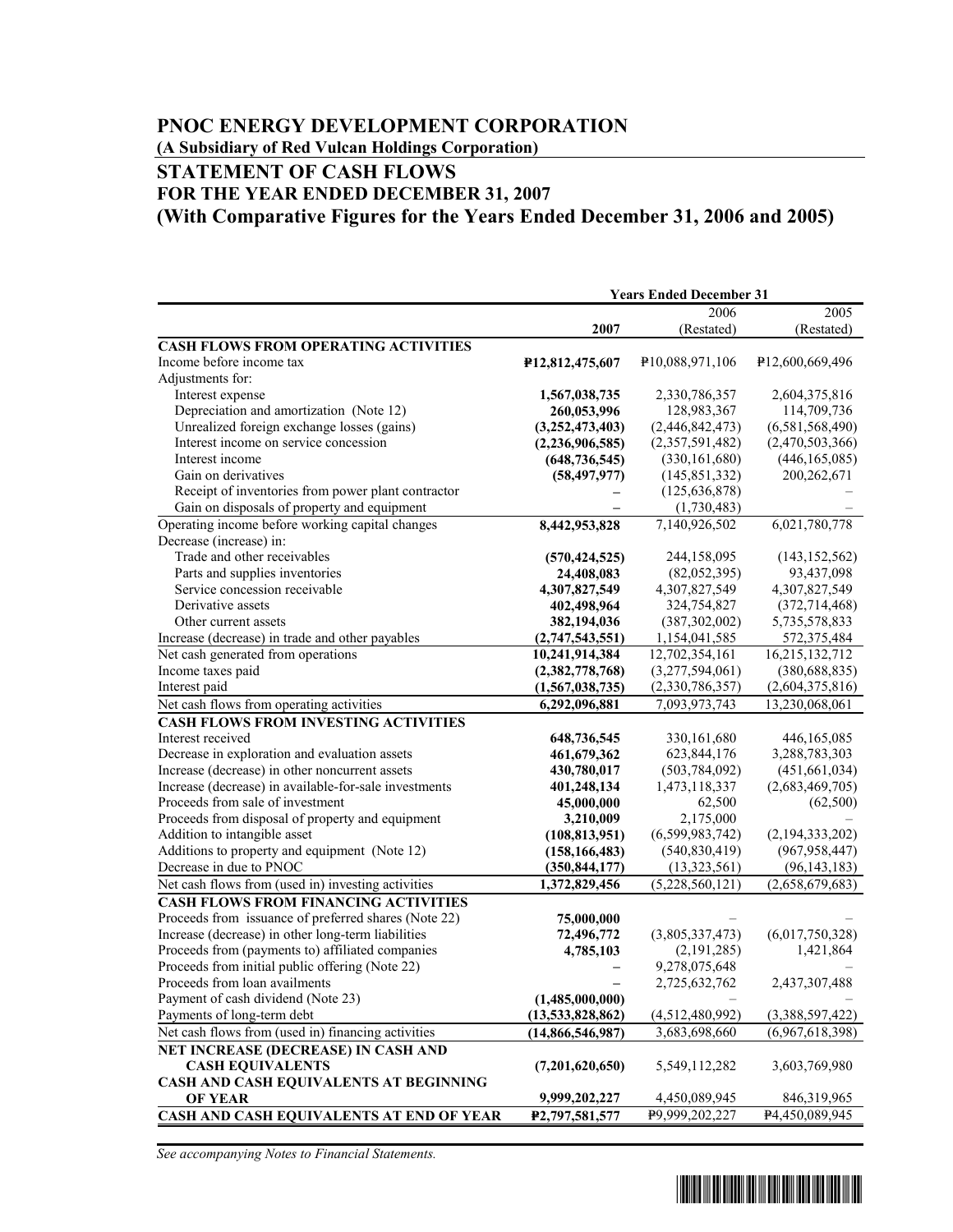### 1. **Corporate Information**

PNOC Energy Development Corporation (the "Company") is a company incorporated and domiciled in the Philippines whose shares are publicly traded. It was registered with the Philippine Securities and Exchange Commission (SEC) on March 5, 1976. The Company is involved in geothermal steam production and power generation business, and drilling and consultancy services.

The Company became a subsidiary of Red Vulcan Holdings Corporation starting November 29, 2007. Red Vulcan Holdings Corporation is a wholly owned subsidiary of First Gen Corporation, a publicly listed entity. The ultimate parent of the Company is First Philippine Holdings Corporation.

The registered office address of the Company is Merritt Road, Ft. Bonifacio, Taguig City, Metro Manila.

The Board of Directors (BOD) approved and authorized for issue the Company's financial statements on January 22, 2008.

## 2. **Basis of Preparation**

The financial statements have been prepared on a historical cost basis, except for derivatives and AFS investments that have been measured at fair value. The financial statements are presented in Philippine peso, the Company's functional currency.

#### Statement of compliance

The financial statements of the Company have been prepared in compliance with Philippine Financial Reporting Standards (PFRS).

#### Changes in accounting policies

The accounting policies adopted are consistent with those of the previous financial year, except as follows:

The Company has adopted the following new and amended PFRS and Philippine Interpretations during the year. Adoption of these new and amended standards and Interpretations did not have any significant effect on the financial performance or position of the Company. They did however give rise to additional disclosures, including in some cases, revisions to accounting policies.

- · PFRS 7, *Financial Instruments: Disclosures*
- · Philippine Accounting Standards (PAS) 1 Amendment *- Presentation of Financial Statements*
- · Philippine Interpretation IFRIC 8, *Scope of IFRS 2, Share-based Payment*
- · Philippine Interpretation IFRIC 9, *Reassessment of Embedded Derivatives*
- · Philippine Interpretation IFRIC 10, *Interim Financial Reporting and Impairment*

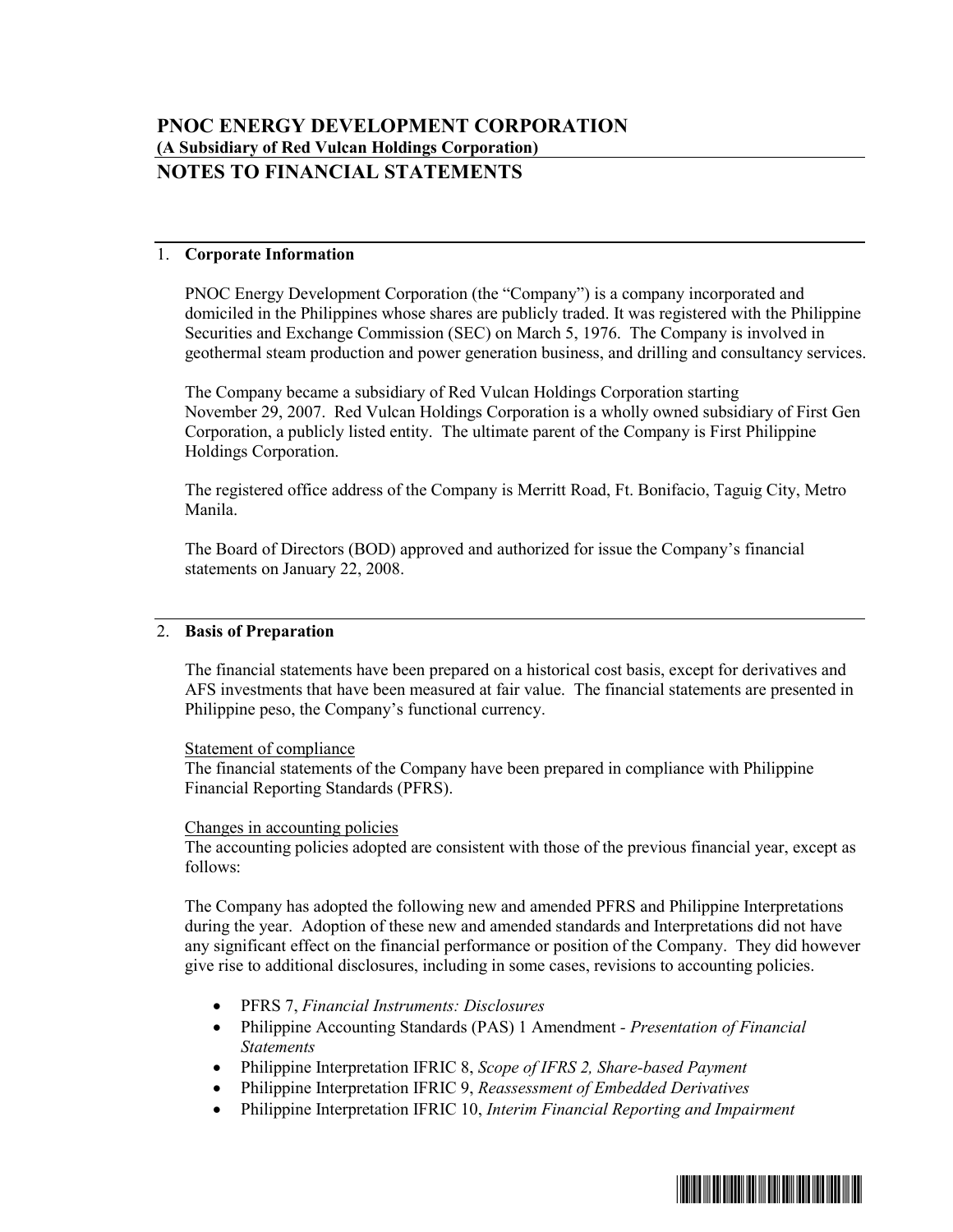The Company has also early adopted Philippine Interpretation IFRIC 12, *Service Concession Arrangements.* The effect of adopting Philippine Interpretation IFRIC 12 is discussed in Note 3.

The principal effects of these changes are as follows:

#### PFRS 7, *Financial Instruments: Disclosures*

This standard introduces new disclosures to improve the information about financial instruments. It requires the disclosure of qualitative and quantitative information about exposure to risks arising from financial instruments, including specified minimum disclosures about credit risk, liquidity risk and market risk, as well as sensitivity analysis to market risk. It replaces PAS 30, *Disclosures in the Financial Statements of Banks and Similar Financial Institutions*, and the disclosure requirements in PAS 32, *Financial Instruments: Disclosure and Presentation*. It is applicable to all entities that report under PFRS. Adoption of this standard resulted to the inclusion of additional disclosures such as market risk sensitivity analysis, contractual maturity analysis of financial liabilities and aging analysis on financial assets that are neither past due nor impaired (see Note 42). The Company availed of the transitional relief on disclosure of comparative information PFRS 7.

#### Amendment to PAS 1, *Presentation of Financial Statements*

This amendment introduces disclosures about the level of the Company's capital and how it manages capital. Adoption of the Amendment resulted to the inclusion of additional disclosures on capital management (see Note 42).

## Philippine Interpretation IFRIC 8, *Scope of PFRS 2, Share-based Payment*

This Interpretation requires PFRS 2 to be applied to any arrangements in which the entity cannot identify specifically some or all of the goods received, in particular where equity instruments are issued for consideration which appears to be less than fair value. As the Company does not have any such transaction, the Interpretation had no impact on the financial position or performance of the Company.

#### Philippine Interpretation IFRIC 9, *Reassessment of Embedded Derivatives*

Philippine Interpretation IFRIC 9 states that the date to assess the existence of an embedded derivative is the date that an entity first becomes a party to the contract, with reassessment only if there is a change to the contract that significantly modifies the cash flows. Adoption of this Interpretation had no significant impact on the financial position or performance of the Company.

#### Philippine Interpretation IFRIC 10, *Interim Financial Reporting and Impairment*

The Company adopted Philippine Interpretation IFRIC 10 as of January 1, 2007, which requires that an entity must not reverse an impairment loss recognized in a previous interim period in respect of goodwill or an investment in either an equity instrument or a financial asset carried at cost. As the Company has no goodwill and had no impairment losses previously reversed with respect to its investments in AFS equity instruments, the Interpretation had no impact on the financial position or performance of the Company.

### Philippine Interpretation IFRIC 12, *Service Concession Arrangements*

The Company has elected to early adopt Philippine Interpretation IFRIC 12 as of January 1, 2007, as it applies to the infrastructure and other assets constructed or acquired by the Company in connection with its geothermal service contracts, geothermal resources sales agreements, and

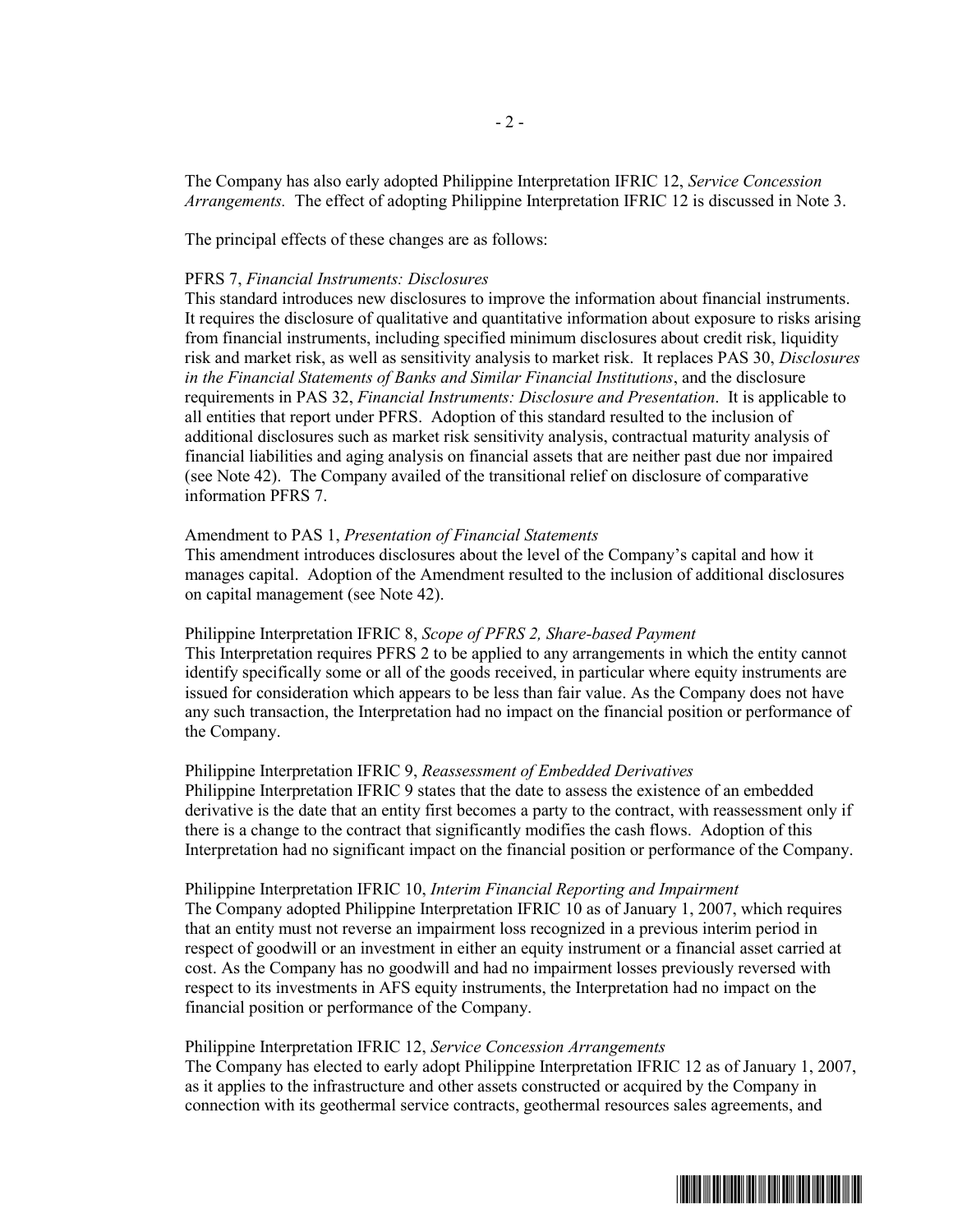power purchase agreements with the Government of the Republic of the Philippines and certain of its agencies. Philippine Interpretation IFRIC 12 becomes effective for annual periods beginning on or after January 1, 2008. This Interpretation applies to service concession operators and explains how to account for the obligations undertaken and rights received in service concession arrangements. Refer to Note 3 for the detailed discussion on the impact of adopting this Interpretation.

## 3. **Effect of Adoption of Philippine Interpretation IFRIC 12**

As discussed in Note 2 and as allowed by its transitional provisions, the Company early adopted Philippine Interpretation IFRIC 12, *Service Concession Arrangements*, on its service concession and related arrangements as more fully described in Note 34. Accordingly, the Company has recognized the consideration received or receivable in exchange for its infrastructure construction services or its acquisition of infrastructure to be used in the arrangements as either a financial asset to the extent that the Company has an unconditional contractual right to receive cash or other financial asset for its construction services from or at the direction of the grantor, or an intangible asset for the right to charge users of the public service.

Adoption of this Interpretation resulted in the following:

- Derecognition of the carrying amounts of the concession assets consisting of the production wells, fluid collection and recycling systems, building infrastructures, power plants and other assets amounting to  $P$ 44,672.94 million as of January 1, 2005;
- Recognition of financial assets initially at the fair value of the construction services and subsequently carried at amortized cost using the effective interest rate method, which had a carrying amount of  $P42,753.90$  million as of January 1, 2005;
- Recognition of the aggregate effect on retained earnings as of January 1, 2005 of the profits on construction services; elimination of depreciation and amortization expenses on the concession assets; reduction in revenues relating to the collection of the financial assets; interest income on the amortization of the financial assets and the amortization of the intangible asset, which resulted to an increase of  $\text{P908.74}$  million as of January 1, 2005.

The effect of adopting this Interpretation has increased the reported net income in 2006 by P431.36 million and has decreased the reported net income in 2005 by P233.19 million; and has increased the reported total assets as of December 31, 2006 and 2005 by  $P1,106.91$  million and P675.55 million, respectively.

The effect of adopting this Interpretation is an increase in the reported basic/diluted earnings per share in 2006 by  $\overline{P}0.036$  and a decrease by  $\overline{P}0.019$  in 2005.

As allowed by the transition provisions of Philippine Interpretation IFRIC 12, the Company applied this Interpretation retroactive to January 1, 2005.

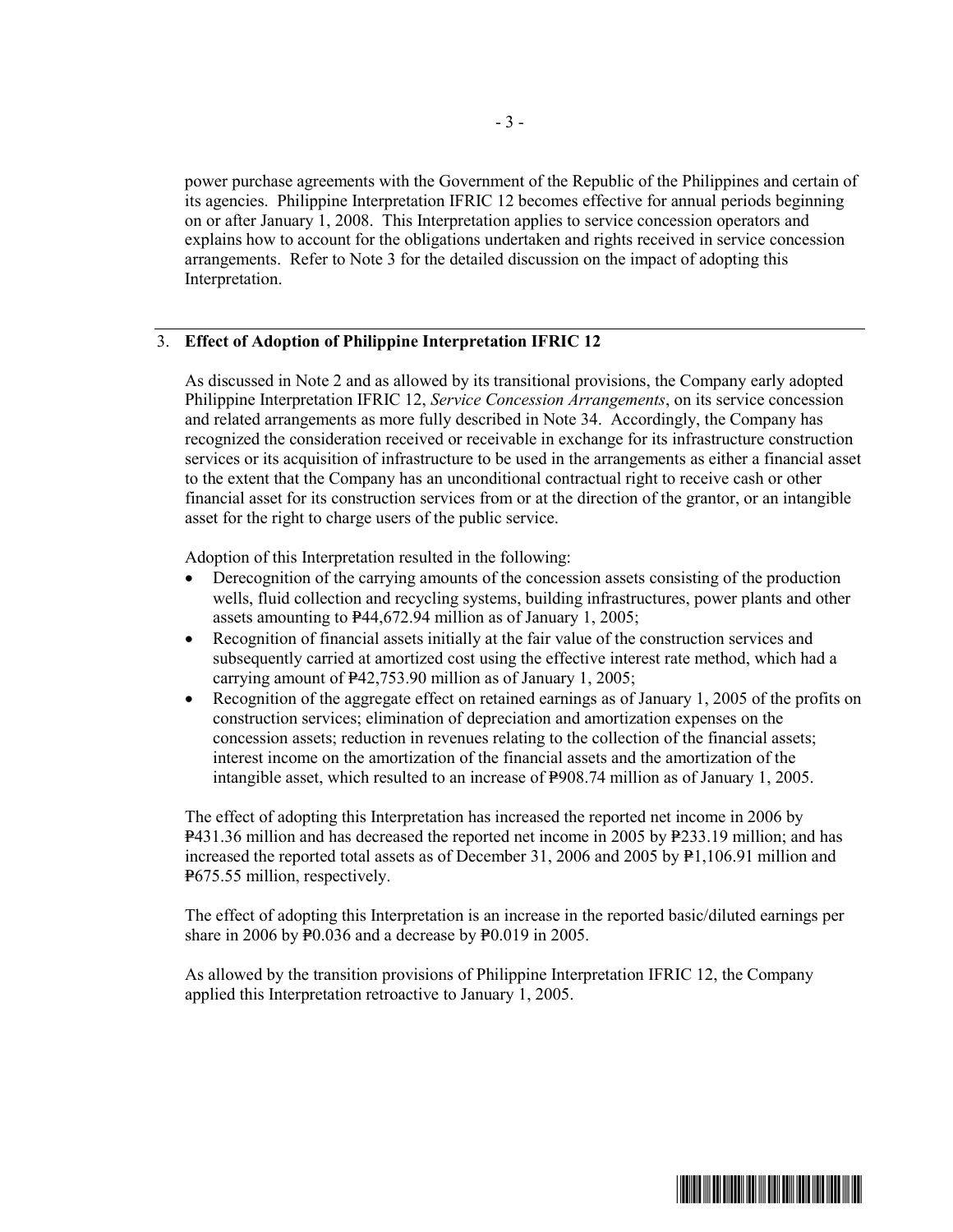## 4. **Significant Accounting Judgments and Estimates**

The preparation of the Company's financial statements requires management to make judgments, estimates and assumptions that affect the reported amounts of revenues, expenses, assets and liabilities, and the disclosure of contingent liabilities, at the reporting date. However, uncertainty about these assumptions and estimates could result in outcomes that could require material adjustments to the carrying amounts of the assets or liabilities in the future.

#### **Judgments**

In the process of applying the Company's accounting policies, management has made the following judgment, apart from those involving estimates, which has the most significant effect on the amounts recognized in the financial statements:

#### *Functional currency*

The Company's transactions are denominated or settled in various currencies such as the Philippine peso, US dollar, and Japanese yen. The Company has determined that its functional currency is the Philippine peso, which management has evaluated to be the currency that most faithfully represents the economic substance of the Company's underlying transactions, events and conditions.

#### *Service concession arrangements*

In applying Philippine Interpretation IFRIC 12, the Company has made a judgment that its service contracts in Tongonan, Leyte; Palinpinon, Negros Oriental; Bacon-Manito in Albay and Sorsogon; and Mt. Apo in North Cotabato qualify under the financial asset model; while its service contract in Northern Negros qualifies under the intangible asset model. Refer to the accounting policy on service concession arrangements for the discussion of financial asset model and intangible asset model.

#### *Deferred revenue on stored energy*

Under the Company's addendum agreements with National Power Corporation (NPC), the Company has commitment to NPC for certain stored energy that NPC can lift for a certain specified period provided that the Company is able to generate such energy over and above the nominated energy for each given year in accordance with the related power purchase agreements. The Company has made a judgment based on historical information that the probability of future liftings by NPC from the stored energy is remote and accordingly has not deferred any portion of the collected revenues. The stored energy commitments are however disclosed in the financial statements under the discussion on contingencies and commitments (see Note 43).

#### Estimates and assumptions

The key assumptions concerning the future and other key sources of estimation uncertainty at the balance sheet date, that have a significant risk of causing a material adjustment to the carrying amounts of assets and liabilities within the next financial year are discussed below:

#### *Impairment of receivables*

The Company maintains an allowance for doubtful accounts at a level that management considers adequate to provide for potential uncollectibility of its trade and other receivables, and its receivables arising from service concession arrangements. The Company evaluates specific balances where management has information that certain amounts may not be collectible. In these cases, the Company uses judgment, based on available facts and circumstances, and based on a

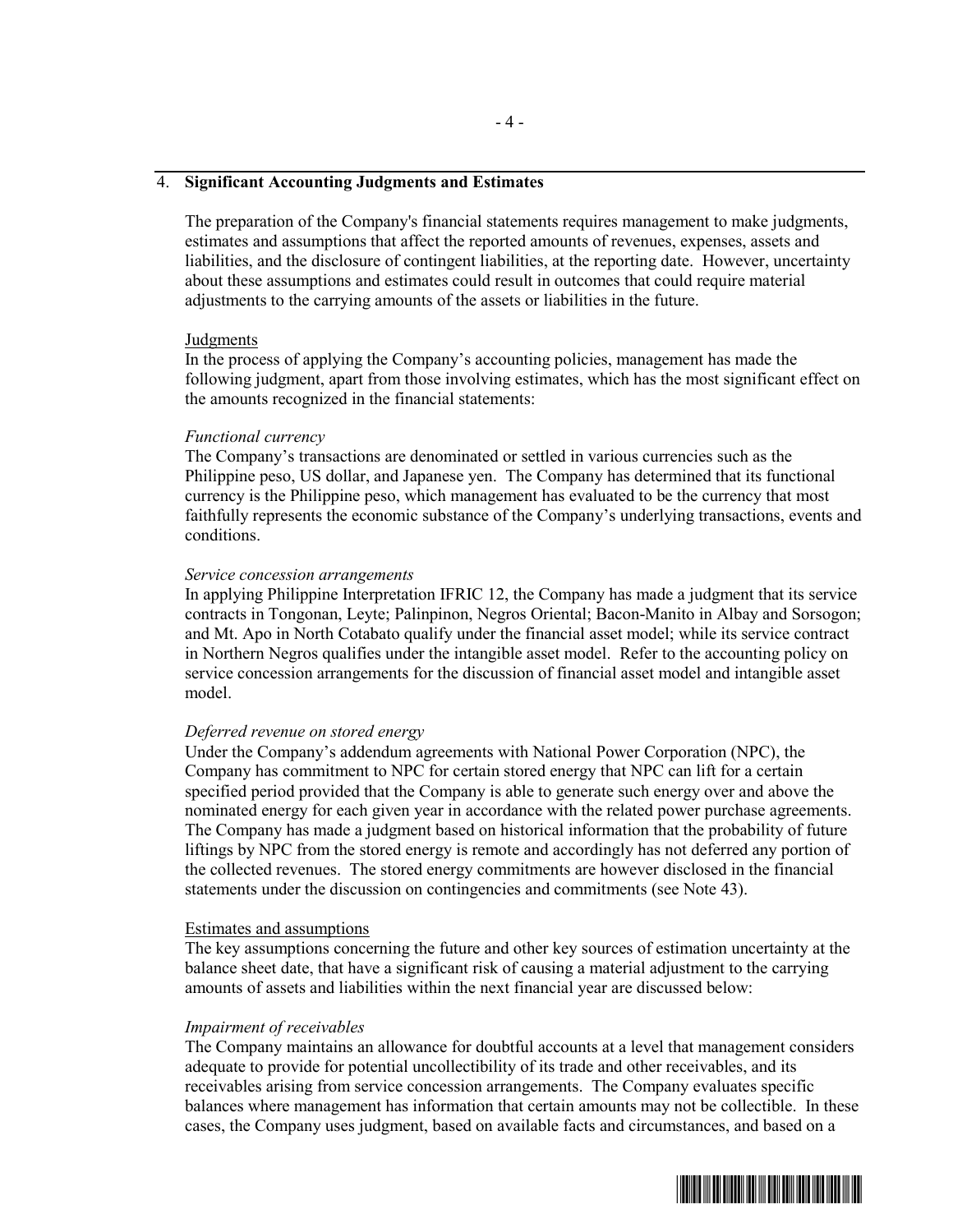review of the factors that affect the collectibility of the accounts including, but not limited to, the age and status of the receivables, collection experience, past loss experience and, in the case of the receivables arising from service concession arrangements, the expected net cash inflows from the concession. The review is made by management on a continuing basis to identify accounts to be provided with allowance. These specific reserves are re-evaluated and adjusted as additional information received affects the amount estimated.

The carrying amounts of trade and other receivables and receivables arising from service concession arrangements are  $P4,925.68$  million and  $P36,895.42$  million, respectively, as of December 31, 2007 (P4,355.26 million and P38,966.34 million in 2006).

In addition to specific allowance against individually significant receivables, the Company also makes a collective impairment allowance against exposures which, although not specifically identified as requiring a specific allowance, have a greater risk of default than when originally granted. This collective allowance is based on historical default experience.

## *Impairment of non-financial assets*

The Company assesses whether there are any indicators of impairment for all non-financial assets at each reporting date. These non-financial assets (intangible assets arising from service concession arrangements, property and equipment, investment property, deferred income tax assets and claim for excess input vat) are tested for impairment when there are indicators that the carrying amounts may not be recoverable. Where the collection of a tax claim is uncertain based on the assessment of the Company's legal counsel, the Company provides an allowance for impairment. When value in use calculations are undertaken, management must estimate the expected future cash flows from the asset or cash generating unit and choose a suitable discount rate in order to calculate the present value of those cash flows. Further details, including a sensitivity analysis of key assumptions, are given in Note 42.

## *Estimating useful life of intangible asset arising from service concession arrangement and property and equipment*

The Company estimates the useful life of intangible asset arising from service concession arrangement and property and equipment based on the period over which the asset is expected to be available for use and on the collective assessment of industry practices, internal evaluation and experience with similar arrangements. The estimated useful life is revisited periodically and updated if expectations differ materially from previous estimates. For purposes of determining the estimated useful life of the intangible asset arising from a service concession arrangement, the Company included the renewal period on the basis of the constitutional and contractual provisions and the Company's historical experience of obtaining approvals of such renewals at no significant cost. The carrying amount of the intangible asset arising from a service concession arrangement and property and equipment are  $P_{8,738.84}$  million and  $P_{1,111.02}$  million as of December 31, 2007  $(P8, 794.32 \text{ million and } P2, 469.22 \text{ million in } 2006).$ 

#### *Exploration and evaluation assets*

Exploration and evaluation costs are capitalized in accordance with PFRS 6, *Exploration for and Evaluation of Mineral Resources*. Capitalization of these costs is based, on certain instances, on management's judgment of the degree to which the expenditure can be associated with finding specific geothermal reserve. The Company determines impairment of projects based on the technical assessment of its resident scientists in various disciplines or based on management's

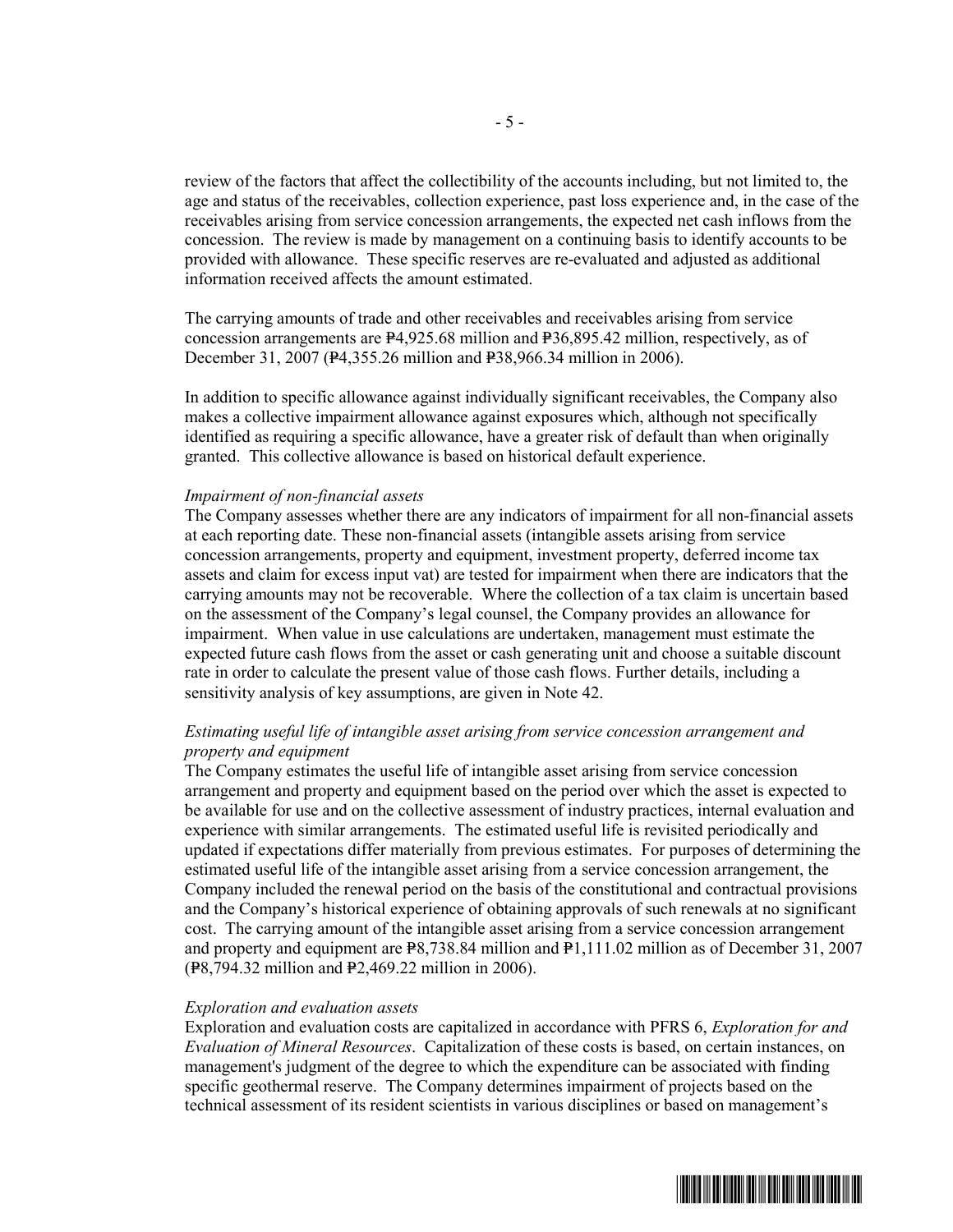decision not to pursue any further commercial development of its exploration projects. At December 31, 2007, the carrying amount of capitalized exploration and evaluation costs was  $P1,171.92$  million ( $P1,614.92$  million in 2006).

#### *Retirement and other post-employment benefits*

The cost of defined benefit retirement plan and other post-retirement medical and life insurance benefits is determined using actuarial valuations. The actuarial valuation involves making assumptions about discount rates, expected rates of return on assets, future salary increases, mortality rates and future retirement pay increases. Due to the long term nature of these plans, such estimates are subject to significant uncertainty. The net retirement benefit liability at December 31, 2007 is  $P912.07$  million (P869.57 million in 2006). Further details are given in Note 39.

## *Provision for dismantlement, removal and restoration costs*

In determining the amount of provisions for dismantlement, removal and restoration costs, assumptions and estimates are required in relation to the expected cost to dismantle, remove or restore sites and infrastructure when such obligation exists. The Company has made an assessment that such costs are not significant as of December 31, 2007 and 2006.

#### *Provision for liabilities on regulatory assessments*

The Company is currently involved in certain regulatory assessments. The Company's estimate of the probable costs for the resolution of these assessments has been developed in consultation with in-house and outside counsels and is based upon the analysis of the potential results. It is possible, however, that future results of operations could be materially affected by changes in the estimates or in the effectiveness of strategies relating to these proceedings. As of December 31, 2007 provision for liabilities on these regulatory assessments amount to  $P1,364.76$  million (P=1,047.31 million in 2006).

#### *Impairment of AFS financial assets*

The Company classifies certain assets as AFS and recognizes movements in their fair value in equity. When the fair value declines, management makes assumptions about the decline in value to determine whether it is an impairment that should be recognized in profit or loss. At December 31, 2007 no impairment losses have been recognized for AFS financial assets (2006: NIL). The carrying amount of AFS financial assets was  $P1,194.00$  million ( $P1,353.90$  million in 2006).

#### *Deferred income tax assets*

Deferred tax assets are recognized to the extent that it is probable that taxable profit will be available against which the assets can be utilized. Significant management judgment is required to determine the amount of net deferred tax assets that can be recognized, based upon the likely timing and level of future taxable profits together with future tax planning strategies. The carrying value of recognized deferred income tax assets at December 31, 2007 was  $P3,052.792$  million  $(124, 919.95)$  million in 2006). There are no unrecognized deferred income tax assets at December 31, 2007 (2006: NIL). Further details are contained in Note 30.

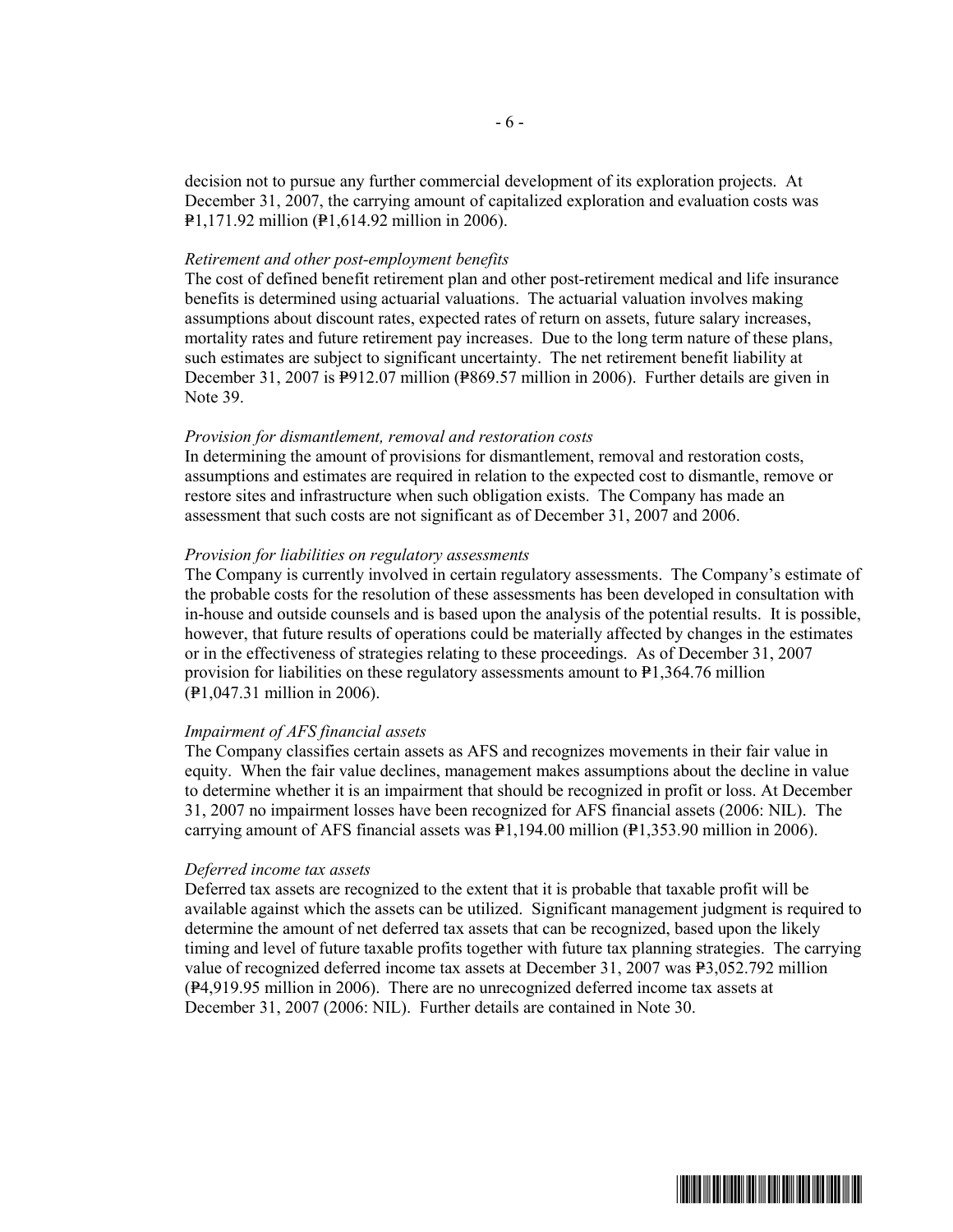#### *Fair values of embedded derivatives*

The fair values of embedded derivatives that are not quoted in active markets are determined using valuation techniques. Where valuation techniques are used to determine fair values, they are validated and periodically reviewed by qualified personnel independent of the area that created them. All models are reviewed before they are used, and models are calibrated to ensure that outputs reflect actual data and comparative market prices. To the extent practicable, models use only observable data, however areas such as credit risk (both own and counterparty), volatilities and correlations require management to make estimates. Changes in assumptions about these factors could affect reported fair value of financial instruments. Refer to Note 42 for information on the carrying values of these instruments.

## 5. **Summary of Significant Accounting Policies**

#### Foreign currency translation

The financial statements are presented in Philippine peso, which is the Company's functional and presentation currency. Transactions in foreign currencies are initially recorded at the functional currency rate ruling at the date of the transaction. Monetary assets and liabilities denominated in foreign currencies are retranslated at the functional currency rate of exchange ruling at the balance sheet date. All differences are taken to profit or loss. Nonmonetary items that are measured in terms of historical cost in a foreign currency are translated using the exchange rates as at the dates of the initial transactions. Nonmonetary items measured at fair value in a foreign currency are translated using the exchange rates at the date when the fair value is determined.

#### Parts and supplies inventories

Inventories are valued at the lower of cost and net realizable value. Cost includes invoice amount, net of trade and cash discounts. Cost is calculated using the moving-average method. Net realizable value represents the current replacement costs.

#### Property and equipment

Property and equipment is stated at cost less accumulated depreciation and accumulated impairment losses. Such cost includes the cost of replacing part of the property and equipment when that cost is incurred, if the recognition criteria are met. All other repair and maintenance costs are recognized in profit or loss as incurred.

Depreciation is calculated on a straight-line basis over the estimated useful life of the asset. An item of property and equipment is derecognized upon disposal or when no future economic benefits are expected from its use or disposal. Any gain or loss arising on derecognition of the asset (calculated as the difference between the net disposal proceeds and the carrying amount of the asset) is included in profit or loss in the year the asset is derecognized. The assets' residual values, useful lives and methods of depreciation are reviewed, and adjusted if appropriate, at each financial year end.

Construction in progress is stated at cost and is not depreciated until such time that the assets are completed and/or put into operational use.

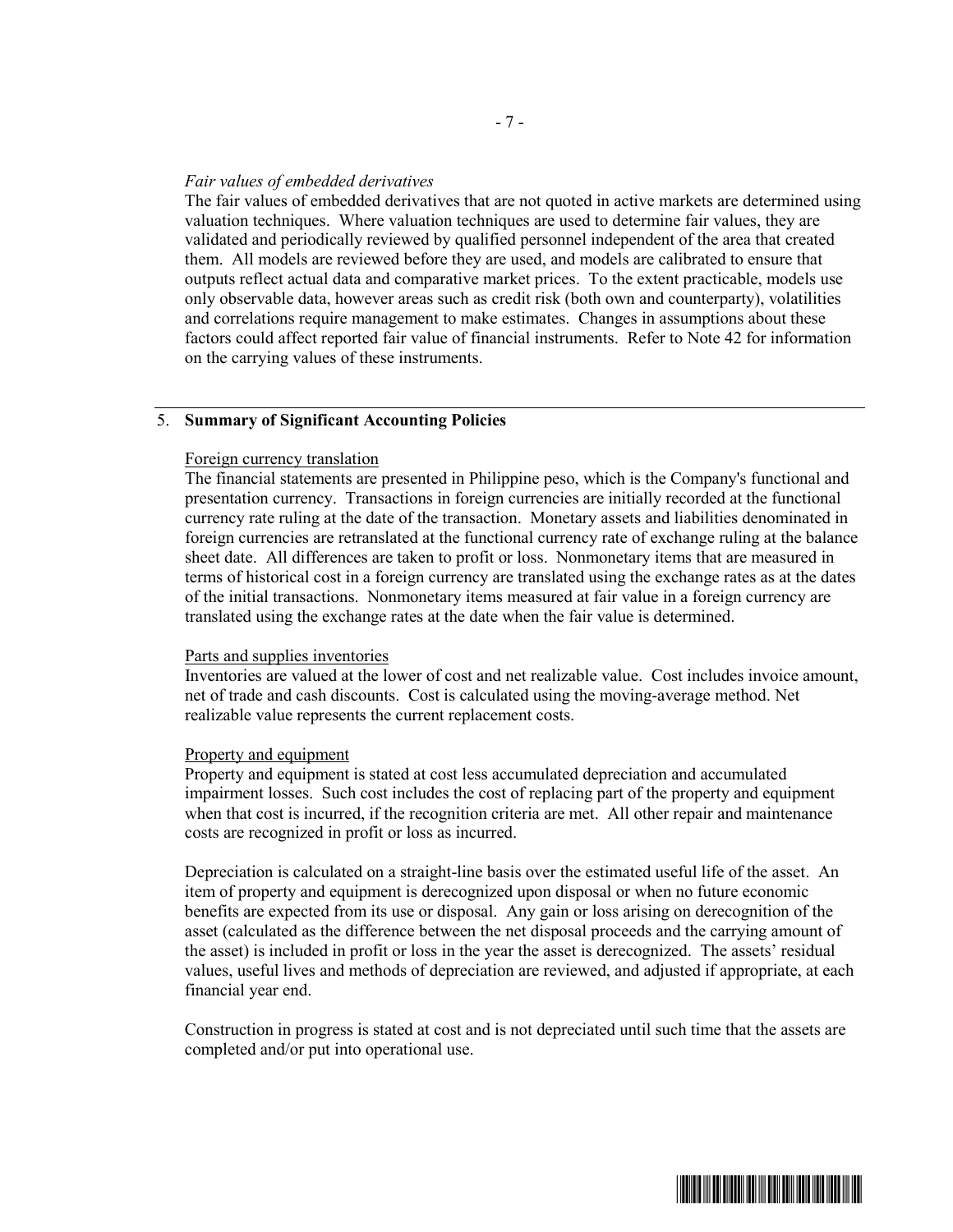#### Noncurrent assets held for sale

Assets are classified as noncurrent assets held for sale if their carrying amounts will be recovered principally through a sale transaction rather than through continuing use. This condition is regarded as met only when the sale is highly probable and the asset is available for immediate sale in its present condition. Management must be committed to the sale that should be expected to qualify for recognition as a completed sale within one year from the date of classification.

Noncurrent assets classified as held for sale are measured at the lower of carrying amount and fair value less costs to sell and depreciation on such assets cease.

#### Investment properties

Investment properties are measured initially at cost, including transaction costs. The carrying amount includes the cost of replacing part of an existing investment property at the time that cost is incurred if the recognition criteria are met; and excludes the costs of day to day servicing of an investment property. Subsequent to initial recognition, investment properties are stated at cost less accumulated depreciation and any accumulated impairment losses.

Investment properties are derecognized when either they have been disposed of or when the investment property is permanently withdrawn from use and no future economic benefit is expected from its disposal. Any gains or losses on the retirement or disposal of an investment property are recognized in profit or loss in the year of retirement or disposal.

No assets held under operating lease have been classified as investment properties.

## Service concession arrangements

Public-to-private service concession arrangements where: (a) the grantor controls or regulates what services the Company must provide with the infrastructure, to whom it must provide them, and at what price; and (b) the grantor controls-through ownership, beneficial entitlement or otherwise-any significant residual interest in the infrastructure at the end of the term of the arrangement are accounted for under the provisions of Philippine Interpretation IFRIC 12. Infrastructures used in a public-to-private service concession arrangement for its entire useful life (whole-of-life assets) are within the scope of this Interpretation if the conditions in (a) are met.

This Interpretation applies to both: (a) infrastructure that the Company constructs or acquires from a third party for the purpose of the service arrangement; and (b) existing infrastructure to which the grantor gives the Company access for the purpose of the service arrangement.

Infrastructures within the scope of this Interpretation are not recognized as property and equipment of the Company. Under the terms of contractual arrangements within the scope of this Interpretation, the Company acts as a service provider. The Company constructs or upgrades infrastructure (construction or upgrade services) used to provide a public service and operates and maintains that infrastructure (operation services) for a specified period of time.

The Company recognizes and measures revenue in accordance with PAS 11, *Construction Contracts*, and PAS 18, *Revenues,* for the services it performs. If the Company performs more than one service (i.e. construction or upgrade services and operation services) under a single contract or arrangement, consideration received or receivable shall be allocated by reference to the relative fair values of the services delivered, when the amounts are separately identifiable.

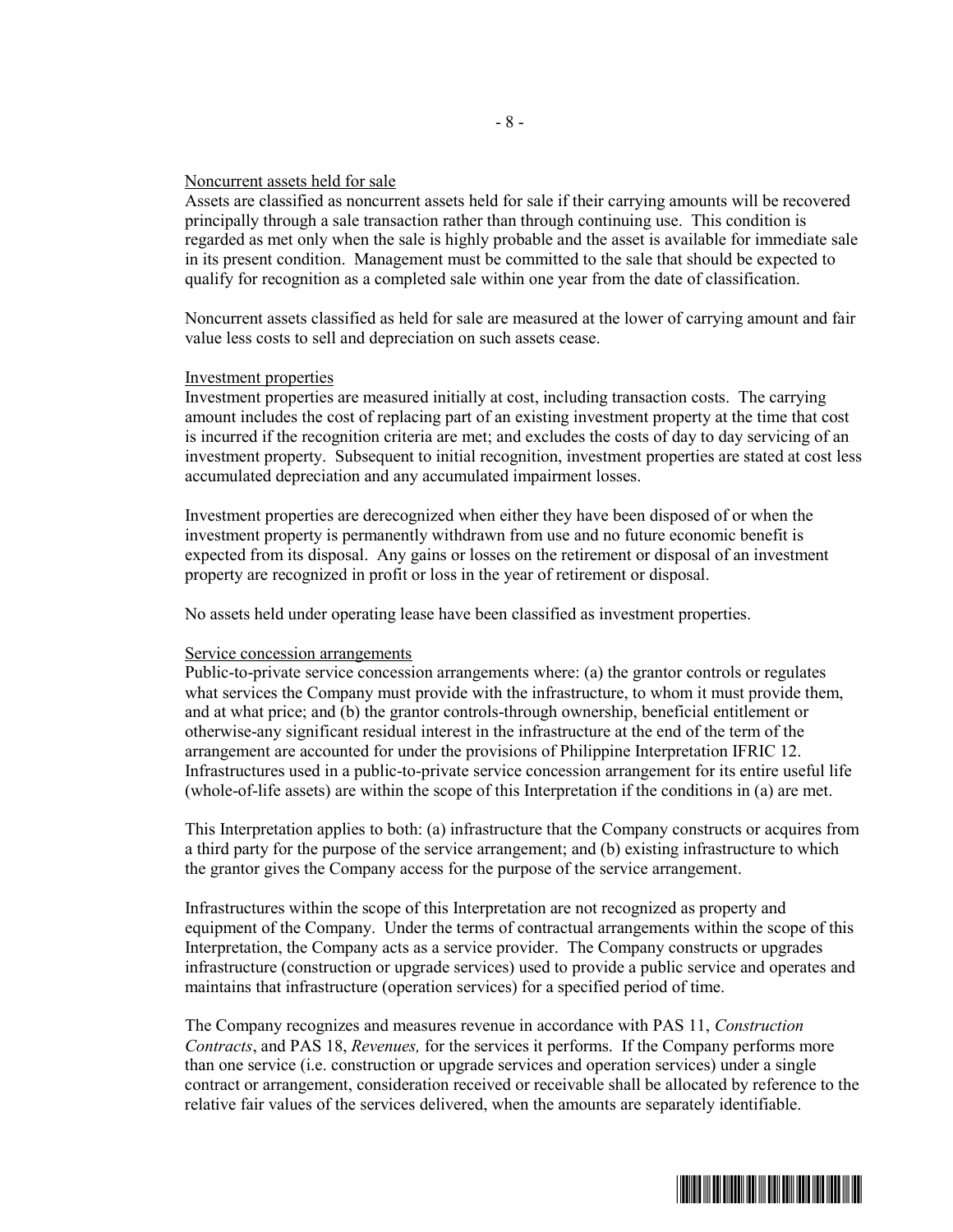When the Company provides construction or upgrade services, the consideration received or receivable by the Company is recognized at its fair value. The Company accounts for revenue and costs relating to construction or upgrade services in accordance with PAS 11. Revenue from construction contracts is recognized based on the percentage-of-completion method, measured by reference to the percentage of costs incurred to date to estimated total costs for each contract. The Company accounts for revenue and costs relating to operation services in accordance with PAS 18.

The Company recognizes a financial asset to the extent that it has an unconditional contractual right to receive cash or another financial asset from or at the direction of the grantor for the construction services. The Company recognizes an intangible asset to the extent that it receives a right (a license) to charge users of the public service.

When the Company has contractual obligations it must fulfill as a condition of its license (a) to maintain the infrastructure to a specified level of serviceability or (b) to restore the infrastructure to a specified condition before it is handed over to the grantor at the end of the service arrangement, it recognizes and measures these contractual obligations in accordance with PAS 37, *Provisions, Contingent Liabilities and Contingent Assets*, i.e., at the best estimate of the expenditure that would be required to settle the present obligation at the balance sheet date.

In accordance with PAS 23, *Borrowing Costs*, borrowing costs attributable to the arrangement are recognized as an expense in the period in which they are incurred unless the Company has a contractual right to receive an intangible asset (a right to charge users of the public service). In this case, borrowing costs attributable to the arrangement are capitalized during the construction phase of the arrangement in accordance with the allowed alternative treatment under that Standard.

#### Intangible asset

The Company's intangible asset pertains mainly to its right to charge users of the public service in connection with the service concession and related arrangements. This is recognized initially at the fair value of the construction services. Following initial recognition, the intangible asset is carried at cost less accumulated amortization and any accumulated impairment losses.

The intangible asset is amortized using the straight-line method over the estimated useful economic life which is the service concession period, and assessed for impairment whenever there is an indication that the intangible asset may be impaired. The amortization period and the amortization method are reviewed at least at each financial yearend. Changes in the expected useful life or the expected pattern of consumption of future economic benefits embodied in the asset is accounted for by changing the amortization period or method, as appropriate, and are treated as changes in accounting estimates. The amortization expense is recognized in profit or loss in the expense category consistent with the function of the intangible asset.

Gains or losses arising from derecognition of an intangible asset are measured as the difference between the net disposal proceeds and the carrying amount of the asset and are recognized in profit or loss when the asset is derecognized.

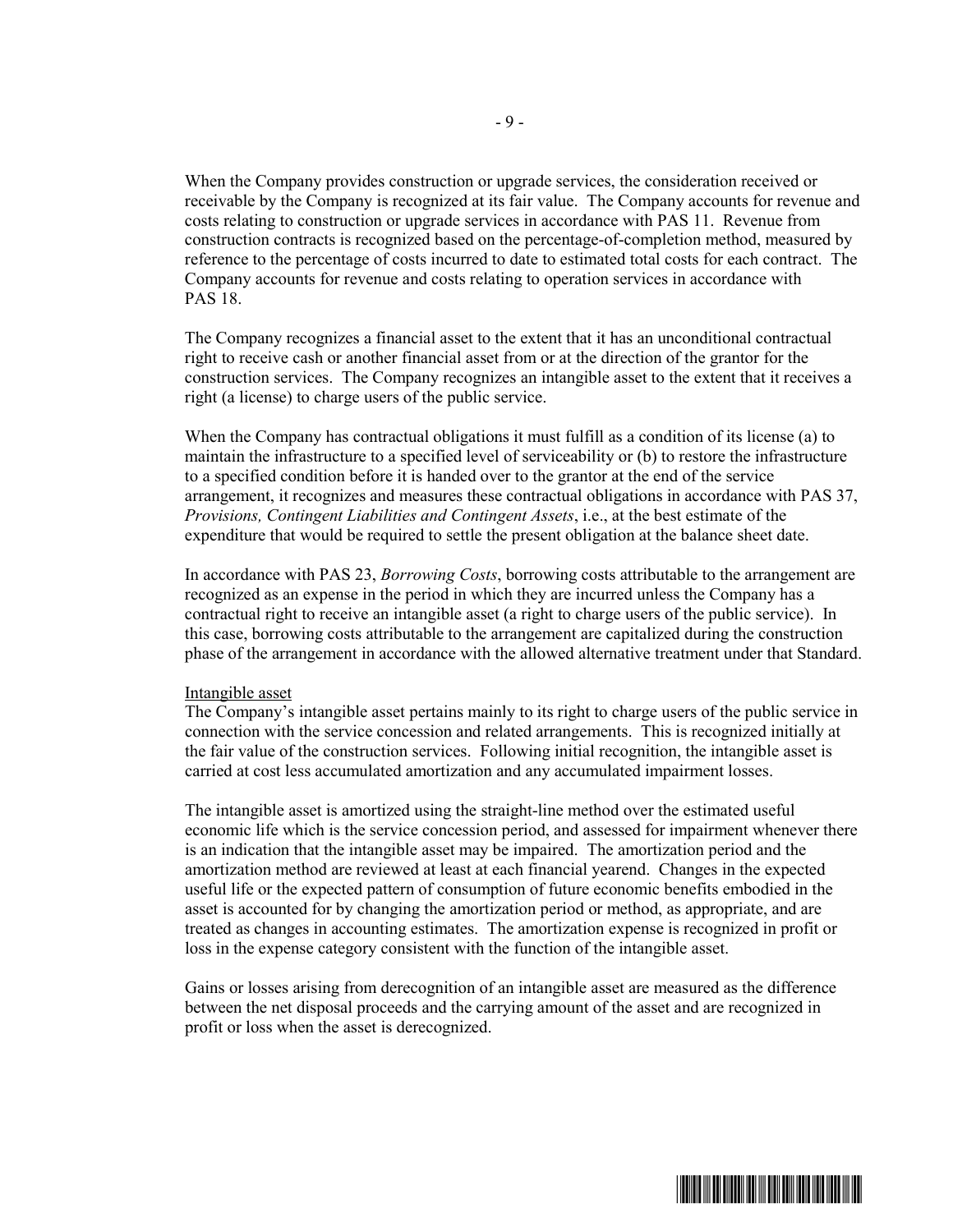### Exploration and evaluation assets

All costs incurred in the geological and geophysical activities such as costs of topographical, geological and geophysical studies; rights of access to properties to conduct those studies; salaries and other expenses of geologists, geophysical crews, or others conducting those studies are charged outright to expense.

If the results of initial geological and geophysical activities reveal the presence of geothermal resource that will require further exploration and drilling, subsequent exploration and drilling costs are accumulated and deferred under the Exploration and Evaluation Assets account.

These costs include the following:

- a. costs associated with the construction of temporary facilities;
- b. costs of drilling exploratory and exploratory-type stratigraphic test wells, pending determination of whether the wells can produce proved reserves; and,
- c. costs of local administration, finance, general and security services, surface facilities and other local costs in preparing for and supporting the drilling activities, etc. incurred during the drilling of exploratory wells.

After tests conducted on the drilled exploratory wells reveal that these wells cannot produce proved reserves, the capitalized costs are charged to expense except when management decides to use the unproductive wells, for recycling or waste disposal.

## Impairment of non-financial assets

The Company assesses at each reporting date whether there is an indication that an asset may be impaired. If any such indication exists, or when annual impairment testing for an asset is required, the Company estimates the asset's recoverable amount. An asset's recoverable amount is the higher of an asset's or cash-generating unit's fair value less costs to sell and its value in use and is determined for an individual asset, unless the asset does not generate cash inflows that are largely independent of those from other assets or group of assets. Where the carrying amount of an asset exceeds its recoverable amount, the asset is considered impaired and is written down to its recoverable amount. In assessing value in use, the estimated future cash flows are discounted to their present value using a pre-tax discount rate that reflects current market assessments of the time value of money and the risks specific to the asset. In determining fair value less costs to sell, an appropriate valuation model is used. These calculations are corroborated by valuation multiples, quoted share prices for publicly traded subsidiaries or other available fair value indicators.

Impairment losses of continuing operations are recognized in profit or loss in those expense categories consistent with the function of the impaired asset, except for property previously revalued where the revaluation was taken to equity. In this case the impairment is also recognized in equity up to the amount of any previous revaluation.

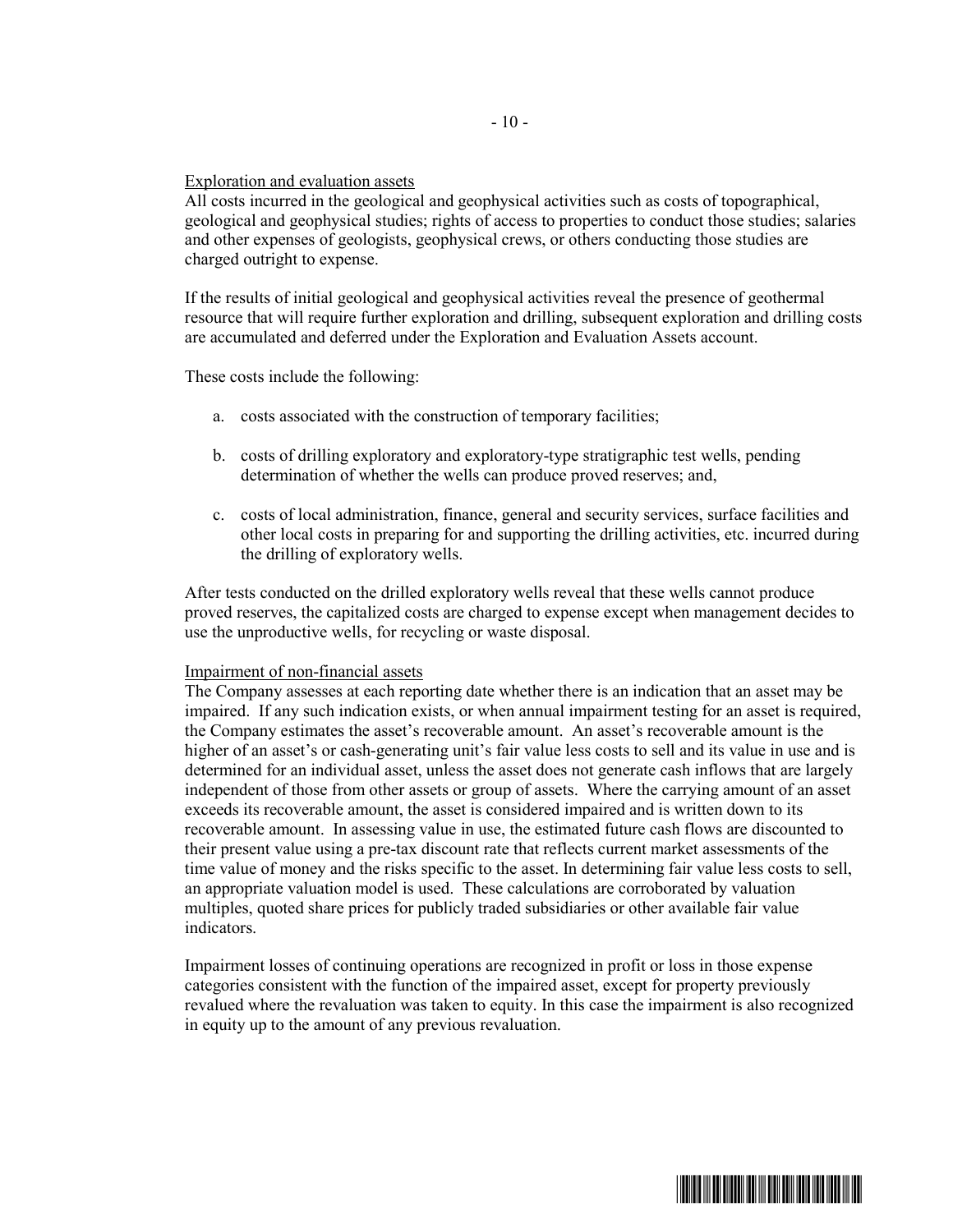For assets excluding goodwill, an assessment is made at each reporting date as to whether there is any indication that previously recognized impairment losses may no longer exist or may have decreased. If such indication exists, the Company makes an estimate of recoverable amount. A previously recognized impairment loss is reversed only if there has been a change in the estimates used to determine the asset's recoverable amount since the last impairment loss was recognized. If that is the case the carrying amount of the asset is increased to its recoverable amount. That increased amount cannot exceed the carrying amount that would have been determined, net of depreciation, had no impairment loss been recognized for the asset in prior years. Such reversal is recognized in profit or loss unless the asset is carried at revalued amount, in which case the reversal is treated as a revaluation increase.

#### Investments and other financial assets

Financial assets within the scope of PAS 39, *Financial Instruments: Recognition and Measurement,* are classified as financial assets at fair value through profit or loss, loans and receivables, held-to-maturity investments, or available-for-sale financial assets, as appropriate. When financial assets are recognized initially, they are measured at fair value, plus, in the case of investments not at fair value through profit or loss, directly attributable transaction costs.

The Company determines the classification of its financial assets on initial recognition and, where allowed and appropriate, re-evaluates this designation at each financial yearend.

All regular way purchases and sales of financial assets are recognized on the trade date, which is the date that the Company commits to purchase the asset. Regular way purchases or sales are purchases or sales of financial assets that require delivery of assets within the period generally established by regulation or convention in the marketplace.

#### *Offsetting financial instruments*

Financial assets and financial liabilities are offset and the net amount reported in the balance sheet if, and only if, there is a currently enforceable legal right to offset the recognized amounts and there is an intention to settle on a net basis, or to realize the asset and settle the liability simultaneously. This is not generally the case with master netting agreements, and the related assets and liabilities are presented gross in the balance sheet.

#### *Fair value*

The fair value of financial instruments traded in active markets at the balance sheet date is based on their quoted market price or dealer price quotations without deduction for transaction costs. When current bid and asking prices are not available, the price of the most recent transaction provides evidence of the current fair value as long as there has not been a significant change in economic circumstances since the time of the transaction.

For all other financial instruments not listed in an active market, the fair value is determined by using appropriate valuation techniques. Valuation techniques include net present value techniques, comparison to similar instruments for which observable market prices exist, and other relevant valuation models.

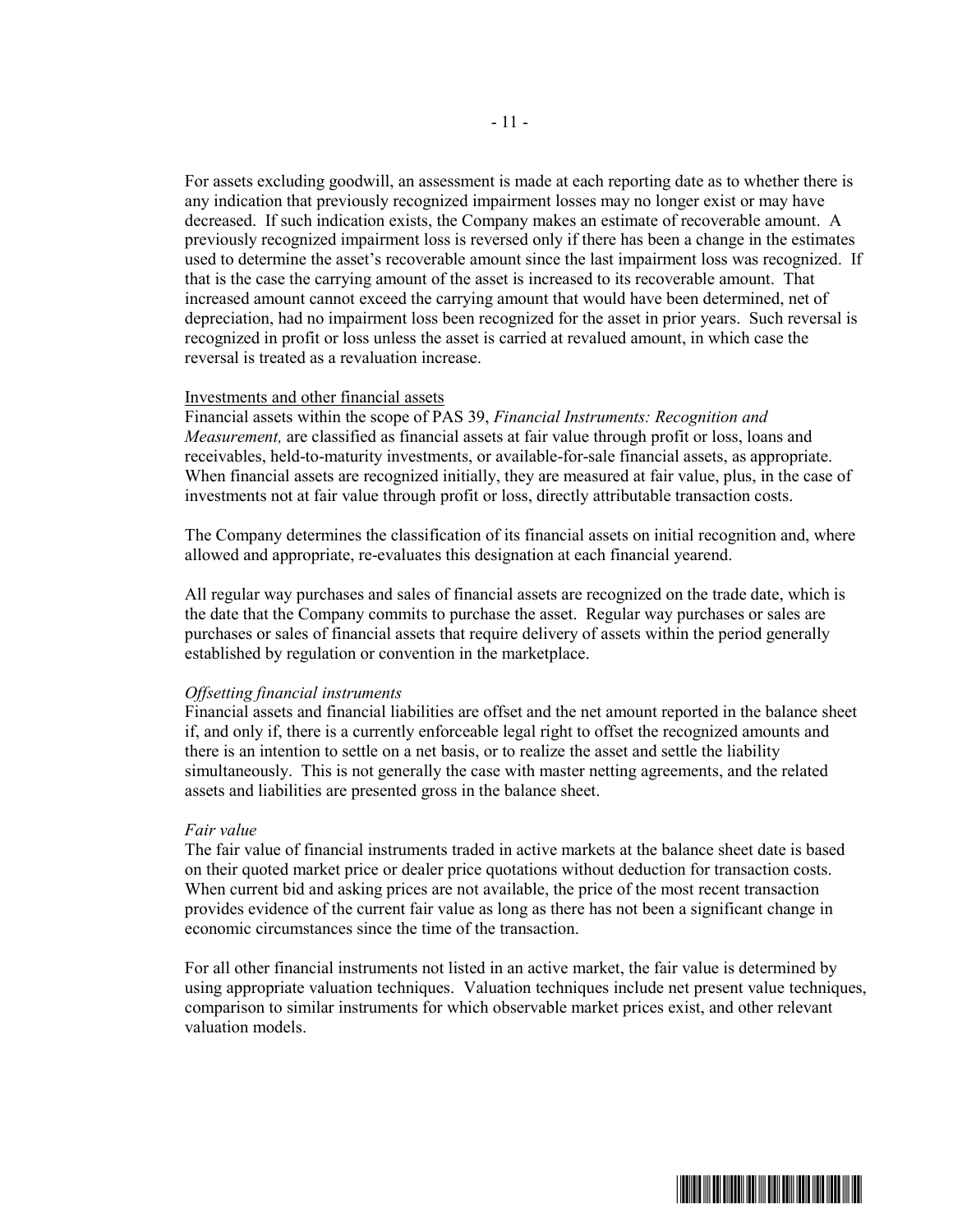#### *'Day 1' profit*

Where the transaction price in a non-active market is different from the fair value of other observable current market transactions in the same instrument or based on a valuation technique whose variables include only data from observable market, the Company recognizes the difference between the transaction price and fair value (a Day 1 profit) in the statement of income. In cases where use is made of data which is not observable, the difference between the transaction price and model value is only recognized in the statement of income when the inputs become observable or when the instrument is derecognized. For each transaction, the Company determines the appropriate method of recognizing the 'Day 1' profit amount.

#### *Financial assets at fair value through profit or loss*

Financial assets at fair value through profit or loss include financial assets held for trading and financial assets designated upon initial recognition as at fair value through profit or loss.

Financial assets are classified as held for trading if they are acquired for the purpose of selling in the near term. Derivatives, including separated embedded derivatives are also classified as held for trading unless they are designated as effective hedging instruments or a financial guarantee contract. Gains or losses on investments held for trading are recognized in profit or loss.

The Company assesses whether embedded derivatives are required to be separated from host contracts when the Company first becomes party to the contract. Reassessment only occurs if there is a change in the terms of the contract that significantly modifies the cash flows that would otherwise be required. An embedded derivative is separated from the host contract and accounted for as a derivative if all of the following conditions are met: (a) the economic characteristics and risks of the embedded derivative are not closely related to the economic characteristics and risks of the host contract; (b) a separate instrument with the same terms as the embedded derivative would meet the definition of a derivative; and (c) the hybrid or combined instrument is not measured at fair value with changes in fair value reported in net profit or loss.

Classified under this category are the Company's bifurcated embedded derivatives.

#### *Held-to-maturity investments*

Non-derivative financial assets with fixed or determinable payments and fixed maturities are classified as held-to-maturity when the Company has the positive intention and ability to hold to maturity. After initial measurement held-to-maturity investments are measured at amortized cost using the effective interest method. Gains and losses are recognized in profit or loss when the investments are derecognized or impaired, as well as through the amortization process.

The Company has no held-to-maturity investments as of December 31, 2007 (2006: NIL).

#### *Loans and receivables*

Loans and receivables are non-derivative financial assets with fixed or determinable payments that are not quoted in an active market. After initial measurement, loans and receivables are carried at amortized cost using the effective interest method less any allowance for impairment. Gains and losses are recognized in profit or loss when the loans and receivables are derecognized or impaired, as well as through the amortization process.

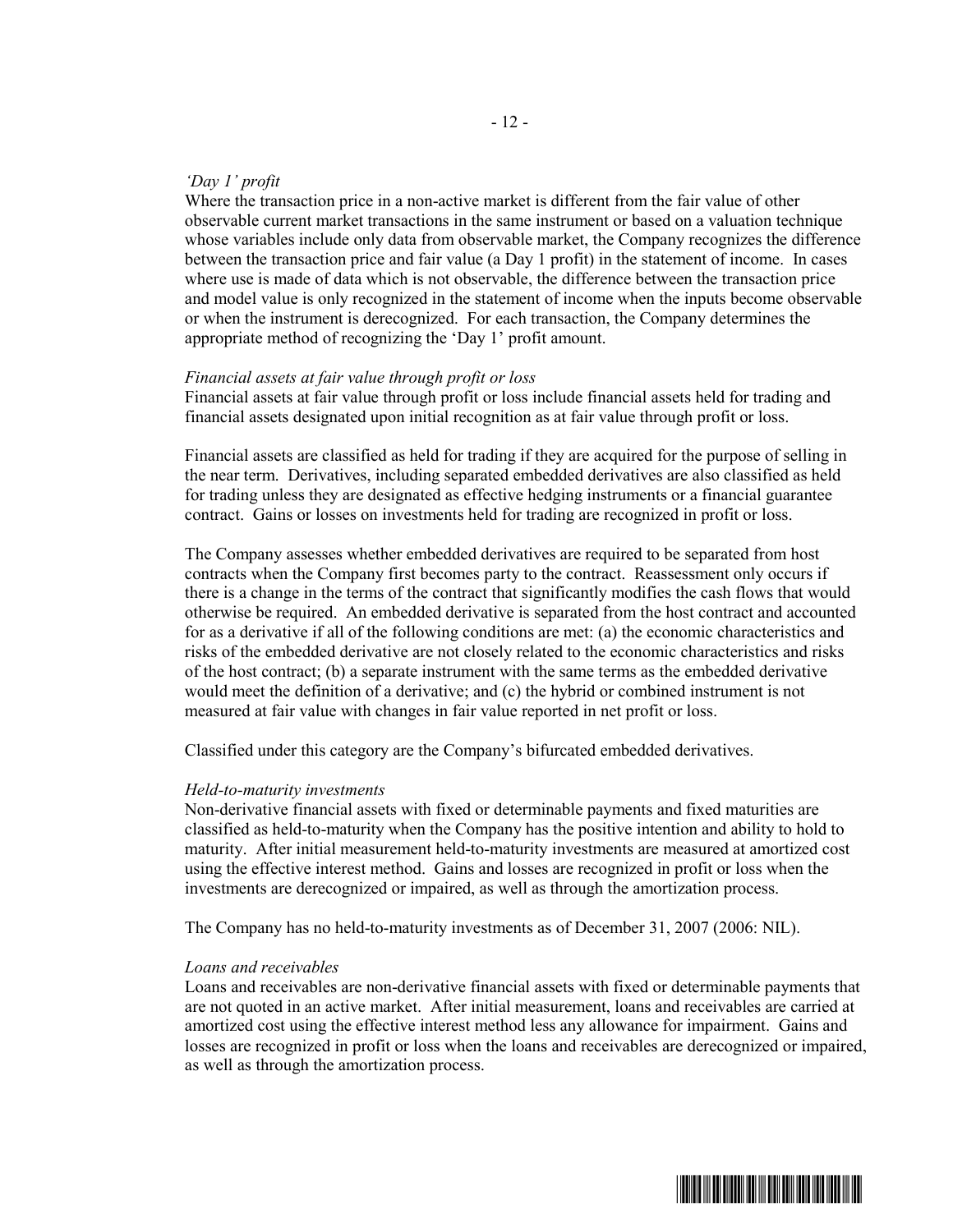Loans and receivables are included in current assets if maturity is within 12 months from the balance sheet date. Otherwise, these are classified as noncurrent assets.

Classified under loans and receivables are trade receivables and other receivables, service concession receivable and due from affiliated companies.

#### *Available-for-sale financial investments*

Available-for-sale financial assets are those non-derivative financial assets that are designated as such or are not classified as financial assets designated at fair value through profit and loss, heldto-maturity investments or loans and receivables. They are purchased and held indefinitely, and may be sold in response to liquidity requirements or changes in market conditions.

Available-for-sale financial investments are initially measured at fair value plus directly attributable transaction cost. After initial measurement, available-for-sale financial investment are subsequently measured at fair value with unrealized gains and losses being recognized a separate component of equity until the investment is disposed of or is determined to be impaired, at which time the cumulative gain or loss previously recognized in equity is included in the net profit or loss for the period.

For all other financial instruments not listed in an active market, the fair value is determined by using appropriate valuation techniques. Valuation techniques include net present value techniques, comparison to similar instruments for which observable market prices exist, and other relevant valuation models.

AFS financial assets are classified as current if they are expected to be realized within 12 months from the balance sheet date. Otherwise, these are classified as noncurrent assets.

AFS investments include ROP bonds, Golf & Country club, Petron and PLDT shares.

#### *Other financial liabilities*

Other financial liabilities which include loans and borrowings, trade and other payables and due to PNOC are initially recognized at fair value of the consideration received less directly attributable transaction costs. After initial recognition, other financial liabilities are subsequently measured at amortized cost using the effective interest method. Amortized cost is calculated by taking into account any related issue costs, discount or premium. Gains and losses are recognized in the statement of income when the liabilities are derecognized, as well as through the amortization process.

#### Impairment of financial assets

The Company assesses at each balance sheet date whether a financial asset or group of financial assets is impaired.

#### *Assets carried at amortized cost*

If there is objective evidence that an impairment loss on assets carried at amortized cost has been incurred, the amount of the loss is measured as the difference between the asset's carrying amount and the present value of estimated future cash flows (excluding future expected credit losses that have not been incurred) discounted at the financial asset's original effective interest rate (i.e., the effective interest rate computed at initial recognition). The carrying amount of the asset is reduced through use of an allowance account. The amount of the loss shall be recognized in profit or loss.

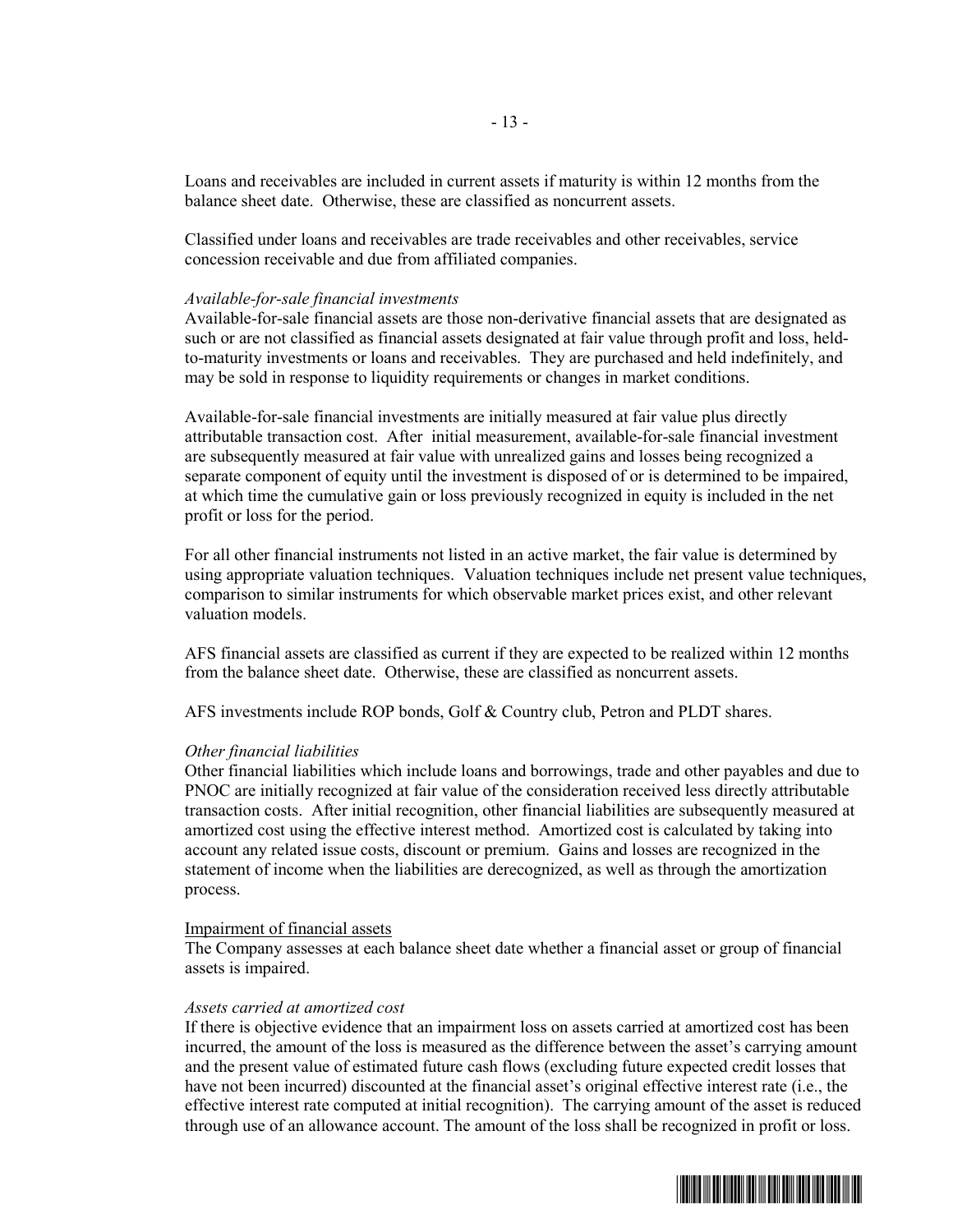If, in a subsequent period, the amount of the impairment loss decreases and the decrease can be related objectively to an event occurring after the impairment was recognized, the previously recognized impairment loss is reversed, to the extent that the carrying value of the asset does not exceed its amortized cost at the reversal date. Any subsequent reversal of an impairment loss is recognized in profit or loss.

In relation to trade receivables, a provision for impairment is made when there is objective evidence (such as the probability of insolvency or significant financial difficulties of the debtor) that the Company will not be able to collect all of the amounts due under the original terms of the invoice. The carrying amount of the receivable is reduced through use of an allowance account. Impaired debts are derecognized when they are assessed as uncollectible.

#### *Available-for-sale financial investments*

If an available-for-sale asset is impaired, an amount comprising the difference between its cost (net of any principal payment and amortization) and its current fair value, less any impairment loss previously recognized in profit or loss, is transferred from equity to profit or loss. Reversals in respect of equity instruments classified as available-for-sale are not recognized in profit or loss. Reversals of impairment losses on debt instruments are reversed through profit or loss, if the increase in fair value of the instrument can be objectively related to an event occurring after the impairment loss was recognized in profit or loss.

## Derecognition of financial assets and liabilities

#### *Financial asset*

A financial asset (or where applicable, a part of a financial asset or part of a group of similar financial assets) is derecognized when:

- the rights to receive cash flows from the asset have expired;
- · the Company retains the right to receive cash flows from the asset, but has assumed as obligation to them in full without material delay to a third party under a "pass through" arrangement; or
- the Company has transferred its rights to receive cash flows from the asset and either (a) has transferred substantially all the risks and rewards of the asset, or (b) has neither transferred nor retained substantially all the risks and rewards of the asset but has transferred the control of the asset.

When the Company has transferred its rights to receive cash flows from an asset or has entered into a "pass-through" arrangement, and has neither transferred nor retained substantially all the risks and rewards of the asset nor transferred control of the asset, the asset is recognized to the extent of the Company's continuing involvement in the asset. Continuing involvement that takes the form of a guarantee over the transferred asset is measured at the lower of original carrying amount of the asset and the maximum amount of consideration that the Company could be required to repay.

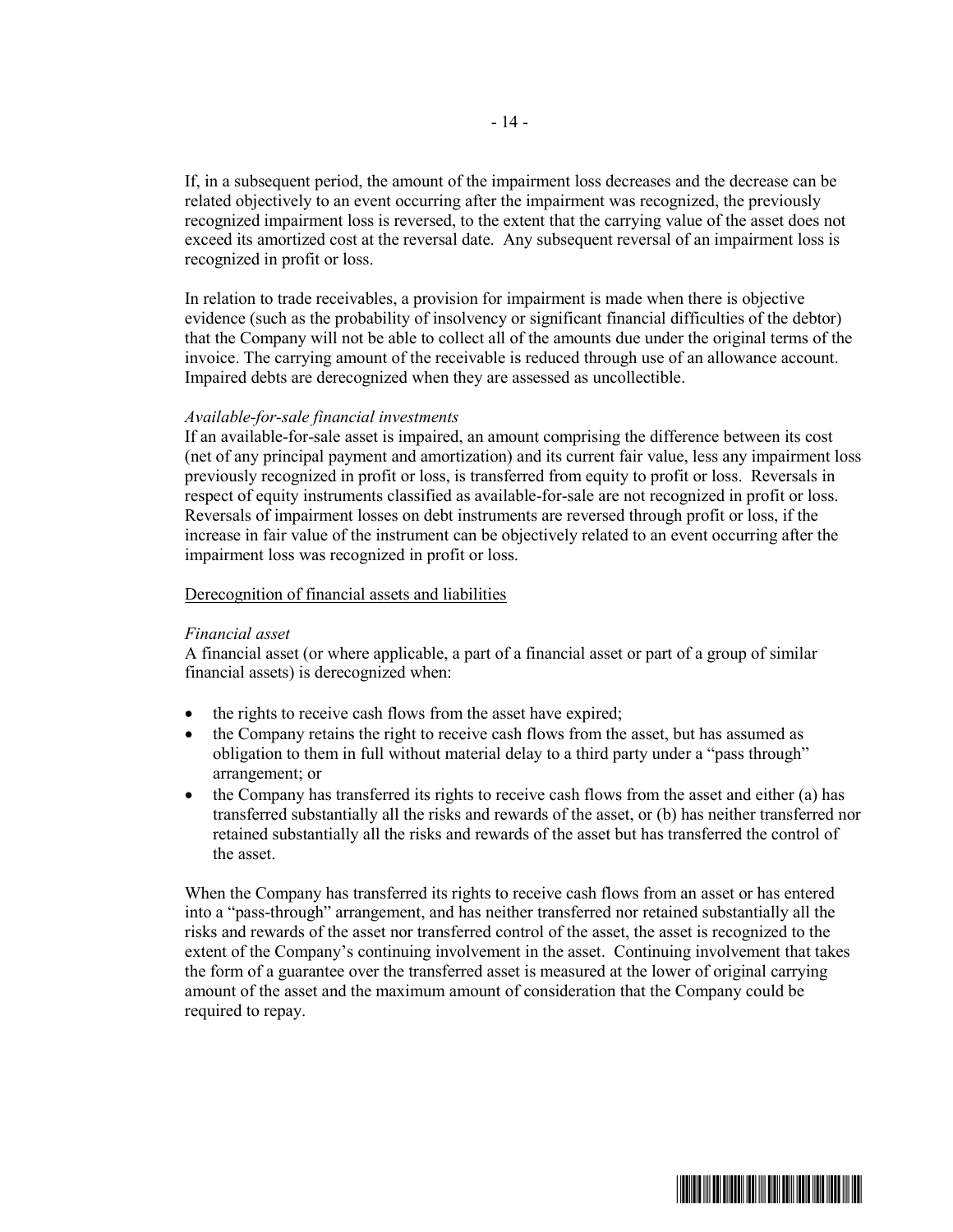## *Financial liabilities*

A financial liability is derecognized when the obligation under the liability is discharged, cancelled or expires. When an existing financial liability is replaced by another from the same lender on substantially different terms, or the terms of an existing liability are substantially modified, such exchange or modification is treated as a derecognition of the original liability and the recognition of a new liability, and the difference in the respective carrying amounts is recognized in the Company's statement of income.

#### Cash and cash equivalents

Cash and cash equivalents in the balance sheet comprise cash at banks and on hand and short term deposits with an original maturity of three months or less and that are subject to insignificant risk of changes in value.

For the purpose of the cash flow statement, cash and cash equivalents consist of cash and cash equivalents as defined above, net of outstanding bank overdrafts.

#### Provisions

Provisions are recognized when the Company has a present obligation (legal or constructive) as a result of a past event, it is probable that an outflow of resources embodying economic benefits will be required to settle the obligation and a reliable estimate can be made of the amount of the obligation. Where the Company expects some or all of a provision to be reimbursed, for example under an insurance contract, the reimbursement is recognized as a separate asset but only when the reimbursement is virtually certain. The expense relating to any provision is presented in profit or loss net of any reimbursement. If the effect of the time value of money is material, provisions are discounted using a current pre tax rate that reflects, where appropriate, the risks specific to the liability. Where discounting is used, the increase in the provision due to the passage of time is recognized as a finance cost.

#### Leases

The determination of whether an arrangement is, or contains a lease is based on the substance of the arrangement at inception date of whether the fulfillment of the arrangement is dependent on the use of a specific asset or assets or the arrangement conveys a right to use the asset.

#### *Company as a lessee*

Operating lease payments are recognized as an expense in profit or loss on a straight-line basis over the lease term.

#### *Company as a lessor*

Leases where the Company does not transfer substantially all the risks and benefits of ownership of the asset are classified as operating leases. Initial direct costs incurred in negotiating an operating lease are added to the carrying amount of the leased asset and recognized over the lease term on the same bases as rental income. Contingent rents are recognized as revenue in the period in which they are earned.

### Revenue recognition

Revenue is recognized to the extent that it is probable that the economic benefits will flow to the Company and the revenue can be reliably measured. Revenue is measured at the fair value of the consideration received or receivable, excluding discounts, rebates, and other sales taxes or duty. The following specific recognition criteria must also be met before revenue is recognized:

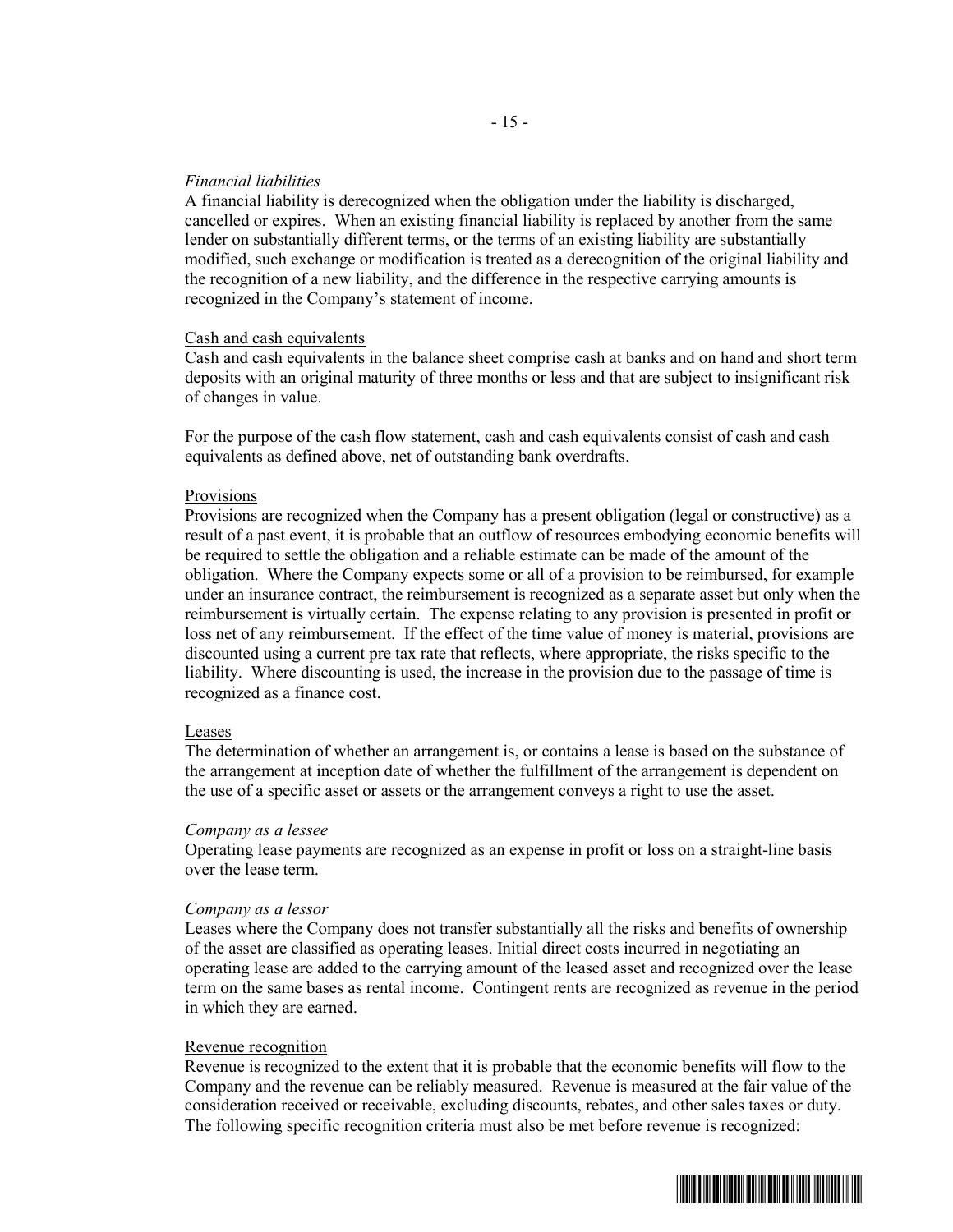#### *Revenue from sale of electricity and steam*

(For service contracts qualifying under the intangible asset model and for other revenue streams for the financial asset model of service concession arrangements)

Sale of electricity is consummated whenever the electricity generated by the Company is transmitted to the transmission line of the buyer for a consideration. Sale of steam is recognized when the steam generated by the Company or its by-product passes to the flowmeters installed at the interface point for conversion by the buyer into power. Revenues from sale of electricity and steam are based on sales price, net of the portion of the billings representing collection of concession receivable and related interest charges.

#### *Interest income*

Revenue is recognized as interest accrues (using the effective interest rate, that is the rate that exactly discounts estimated future cash receipts through the expected life of the financial instrument to the net carrying amount of the financial asset).

#### *Construction revenue*

Construction revenue is recognized by reference to the stage of completion of the contract activity at the balance sheet date. When it is probable that total contract costs will exceed total contract revenue, the expected loss is recognized as an expense immediately.

#### *Rendering of services*

Revenue is recognized as services are rendered.

#### Retirement and other post-retirement benefits

The Company maintains a funded, non-contributory defined benefit retirement plan. The Company also provides post-retirement medical and life insurance benefits which are unfunded. The cost of providing benefits under the defined benefit plan is determined using the projected unit credit actuarial valuation method. Actuarial gains and losses are recognized as income or expense when the net cumulative unrecognized actuarial gains and losses at the end of the previous reporting period exceeded 10% of the higher of the defined benefit obligations and the fair value of plan assets at that date. These gains or losses are recognized over the expected average remaining working lives of the employees participating in the plan.

The past service cost is recognized as an expense on a straight-line basis over the average period until the benefits become vested. If the benefits are already vested immediately following the introduction of, or changes to, the retirement plan, past service cost is recognized immediately. The defined benefit asset or liability comprises the present value of the defined benefit obligation less past service cost not yet recognized and less the fair value of plan assets out of which the obligations are to be settled directly. The value of any asset is restricted to the sum of any past service cost not yet recognized and the present value of any economic benefits available in the form of refunds from the plan or reductions in the future contributions to the plan.

## Borrowing costs

Borrowing costs directly attributable to the acquisition, construction or production of qualifying assets, are added to the cost of the assets, until such time that the assets are substantially ready for their intended use or sale, which necessarily take a substantial period of time. Income earned on the temporary investment of specific borrowings, pending their expenditure on qualifying assets, is deducted from the borrowing costs eligible for capitalization. All other borrowing costs are recognized in profit or loss in the period in which they are incurred.

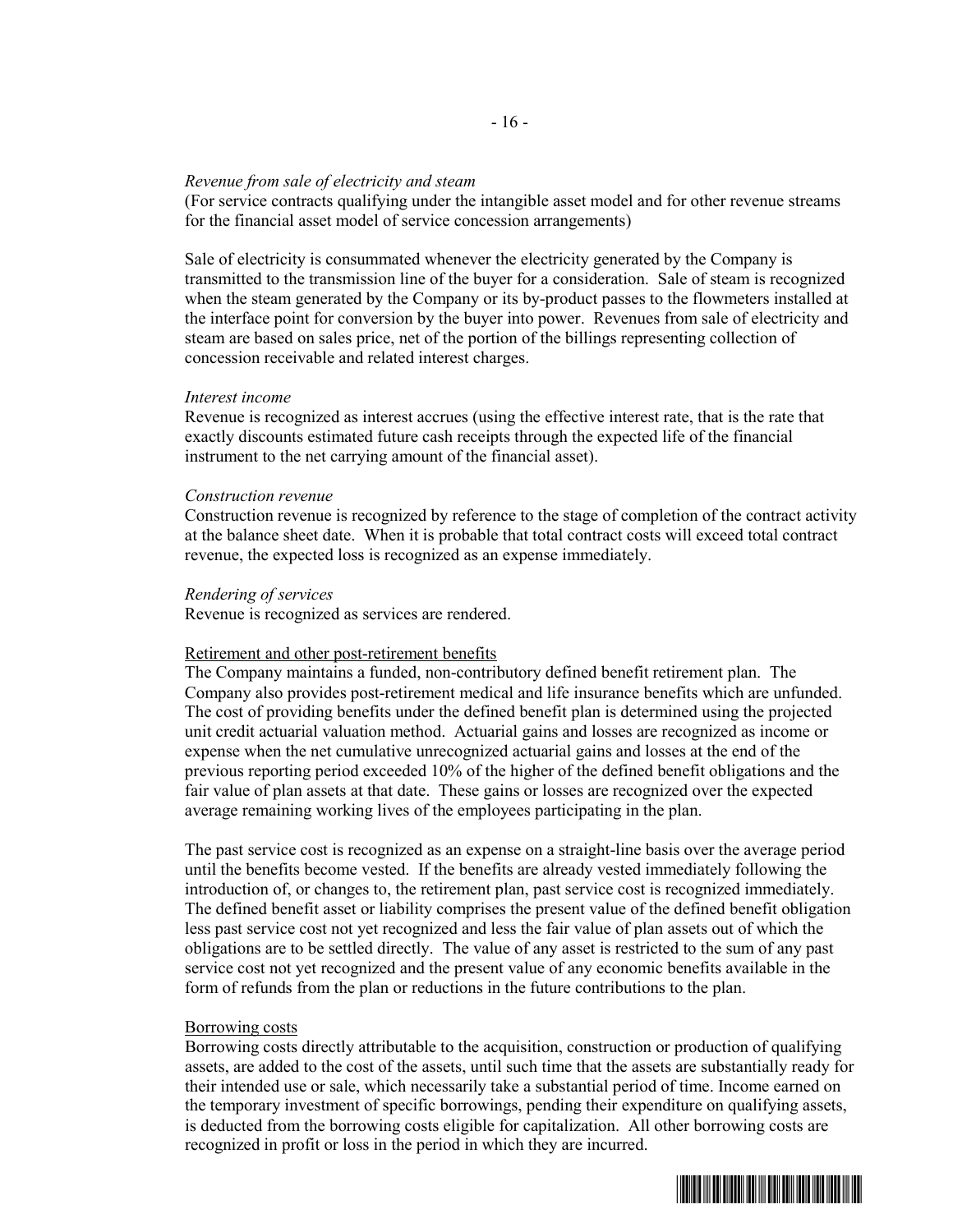## Taxes

## *Current income tax*

Current income tax assets and liabilities for the current and prior periods are measured at the amount expected to be recovered from or paid to the taxation authorities. The tax rates and tax laws used to compute the amount are those that are enacted or substantively enacted by the balance sheet date.

Current income tax relating to items recognized directly in equity is recognized in equity and not in profit or loss.

## *Deferred income tax*

Deferred income tax is provided using the liability method on temporary differences at the balance sheet date between the tax bases of assets and liabilities and their carrying amounts for financial reporting purposes. Deferred income tax liabilities are recognized for all taxable temporary differences, except:

- where the deferred income tax liability arises from the initial recognition of goodwill or of an asset or liability in a transaction that is not a business combination and, at the time of the transaction, affects neither the accounting profit nor taxable profit or loss; and
- in respect of taxable temporary differences associated with investments in subsidiaries, associates and interests in joint ventures, where the timing of the reversal of the temporary differences can be controlled and it is probable that the temporary differences will not reverse in the foreseeable future.

Deferred income tax assets are recognized for all deductible temporary differences, carry-forward of unused tax credits and unused tax losses, to the extent that it is probable that taxable profit will be available against which the deductible temporary differences, and the carry-forward of unused tax credits and unused tax losses can be utilized except:

- · where the deferred income tax asset relating to the deductible temporary difference arises from the initial recognition of an asset or liability in a transaction that is not a business combination and, at the time of the transaction, affects neither the accounting profit nor taxable profit or loss; and
- in respect of deductible temporary differences associated with investments in subsidiaries, associates and interests in joint ventures, deferred income tax assets are recognized only to the extent that it is probable that the temporary differences will reverse in the foreseeable future and taxable profit will be available against which the temporary differences can be utilized.

The carrying amount of deferred income tax assets is reviewed at each balance sheet date and reduced to the extent that it is no longer probable that sufficient taxable profit will be available to allow all or part of the deferred income tax asset to be utilized. Unrecognized deferred income tax assets are reassessed at each balance sheet date and are recognized to the extent that it has become probable that future taxable profit will allow the deferred tax asset to be recovered.

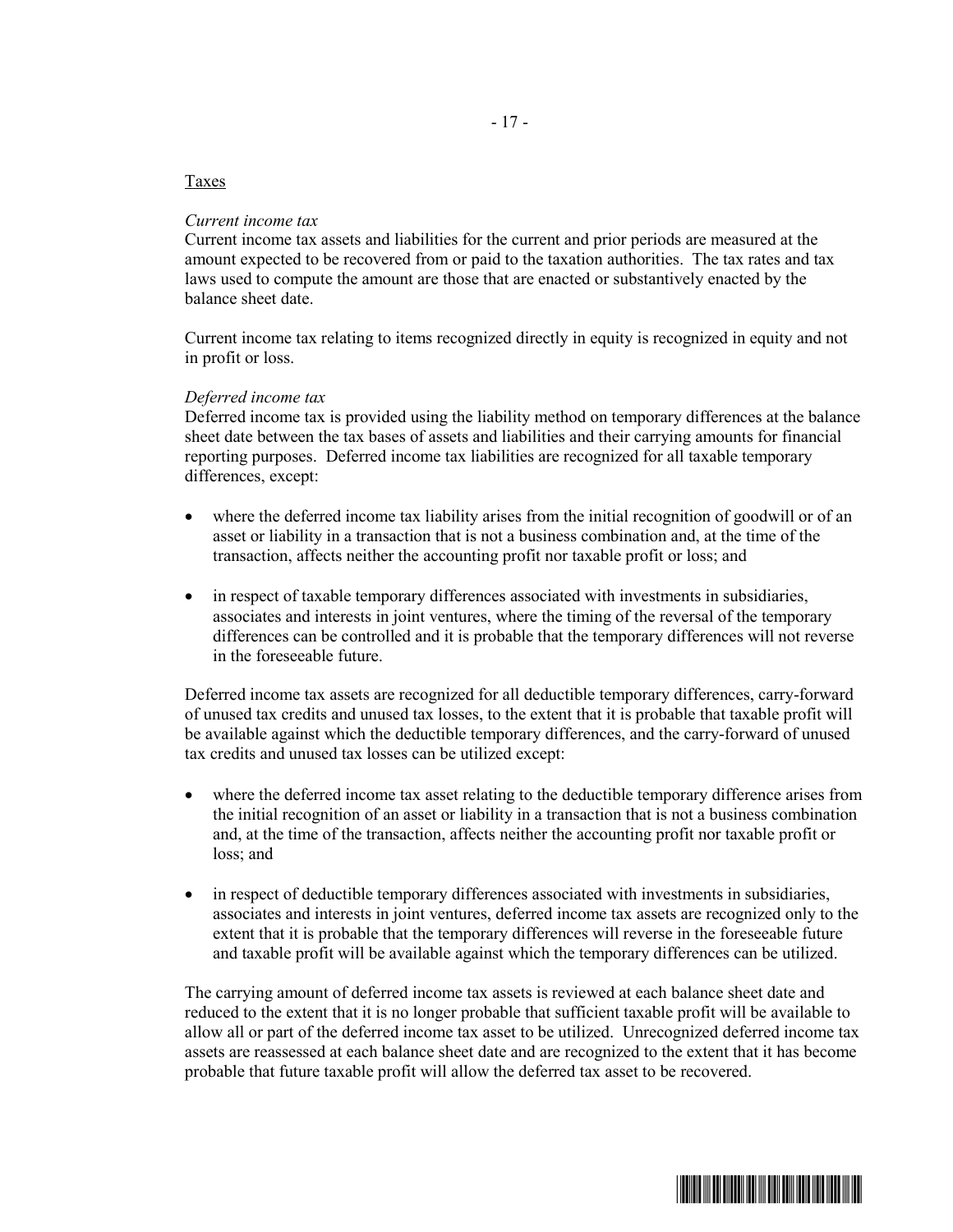Deferred income tax assets and liabilities are measured at the tax rates that are expected to apply to the year when the asset is realized or the liability is settled, based on tax rates (and tax laws) that have been enacted or substantively enacted at the balance sheet date.

Deferred income tax relating to items recognized directly in equity is recognized in equity and not in profit or loss.

Deferred income tax assets and deferred income tax liabilities are offset, if a legally enforceable right exists to set off current tax assets against current income tax liabilities and the deferred income taxes relate to the same taxable entity and the same taxation authority.

#### *Sales tax*

Revenues, expenses and assets are recognized net of the amount of sales tax except:

- where the sales tax incurred on a purchase of assets or services is not recoverable from the taxation authority, in which case the sales tax is recognized as part of the cost of acquisition of the asset or as part of the expense item as applicable; and
- receivables and payables that are stated with the amount of sales tax included.

The net amount of sales tax recoverable from, or payable to, the taxation authority is included as part of receivables or payables in the balance sheet.

## **Contingencies**

Contingent liabilities are not recognized in the financial statements. These are disclosed unless the possibility of an outflow of resources embodying economic benefits is remote. Contingent assets are not recognized in the financial statements but disclosed when an inflow of resources is probable.

#### Earnings per share

Basic earnings per share is computed by dividing net income for the year by the weighted average number of common shares issued and outstanding during the year, after giving retroactive effect to any stock dividends or stock splits, if any, declared during the year.

Diluted earnings per share is computed by dividing net income for the year by the weighted average number of common shares issued and outstanding during the year plus the weighted average number of common shares that would be issued for outstanding common stock equivalent. The Company does not have dilutive common stock equivalents.

#### Segment reporting

For management purposes, the Company's operating businesses are organized and managed separately according to the nature of the products and services provided. Financial information on business segment is presented in Note 33. The Company has one geographical segment and derives principally all its revenues from domestic operations.

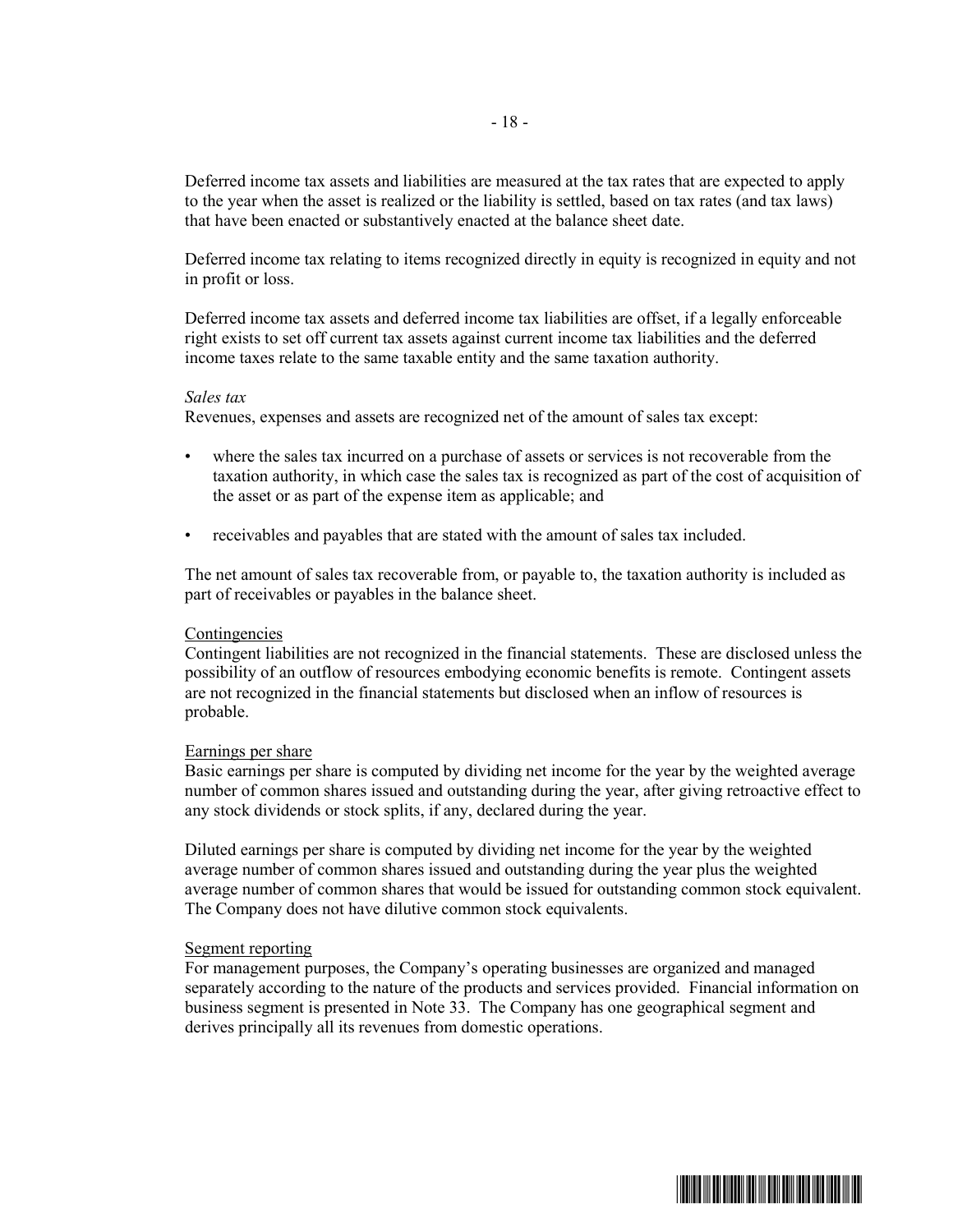## Events after the balance sheet date

Post-year-end events that provide additional information about the Company's position at the balance sheet date (adjusting events) are reflected in the financial statements. Post-year-end events that are not adjusting events are disclosed in the notes to the financial statements when material.

## Future changes in accounting policies

Standards issued but not yet effective

## PAS 1, *Presentation of Financial Statements*

A revised PAS 1, Presentation of financial statements is to be applied for annual periods beginning on or before January 1, 2009. The main revisions to PAS 1 arise from the IASB's consideration of the US standard SFAS 130, *Reporting Comprehensive Income*. The IASB has also taken the opportunity to improve the structure and wordings of PAS 1.

## PAS 23, *Borrowing Costs*

A revised PAS 23, *Borrowing Costs,* was issued in March 2007, and becomes effective for financial years beginning on or after January 1, 2009. The standard has been revised to require capitalization of borrowing costs when such costs relate to a qualifying asset. A qualifying asset is an asset that necessarily takes a substantial period of time to get ready for its intended use or sale.

The Company expects that this revision will have no impact on the Company's financial statements since the Company is already capitalizing borrowing costs relating to qualifying assets.

### Philippine Interpretation IFRIC 13, *Customer Loyalty Programmes*

Philippine Interpretation IFRIC 13 was issued in June 2007 and becomes effective for annual periods beginning on or after July 1, 2008. This Interpretation requires customer loyalty award credits to be accounted for as a separate component of the sales transaction in which they are granted and therefore part of the fair value of the consideration received is allocated to the award credits and deferred over the period that the award credits are fulfilled. The Company expects that this interpretation will have no impact on the Company's financial statements as no such schemes currently exist.

## Philippine Interpretation IFRIC 14, *PAS 19 - The Limit on a Defined Benefit Asset, Minimum Funding Requirements and their Interaction*

Philippine Interpretation IFRIC 14 was issued in July 2007 and becomes effective for annual periods beginning on or after January 1, 2008. This Interpretation provides guidance on how to assess the limit on the amount of surplus in a defined benefit scheme that can be recognized as an asset under PAS 19, *Employee Benefits*. The Company expects that this Interpretation will have no impact on its financial position or performance.

## 6. **Cash and Cash Equivalents**

|                           | 2007                  | 2006                        |
|---------------------------|-----------------------|-----------------------------|
| Cash on hand and in banks | <b>P16.353.040</b>    | P <sub>60,380,562</sub>     |
| Cash equivalents          | 2.781.228.537         | 9,938,821,665               |
|                           | <b>P2,797,581,577</b> | P <sub>9</sub> ,999,202,227 |

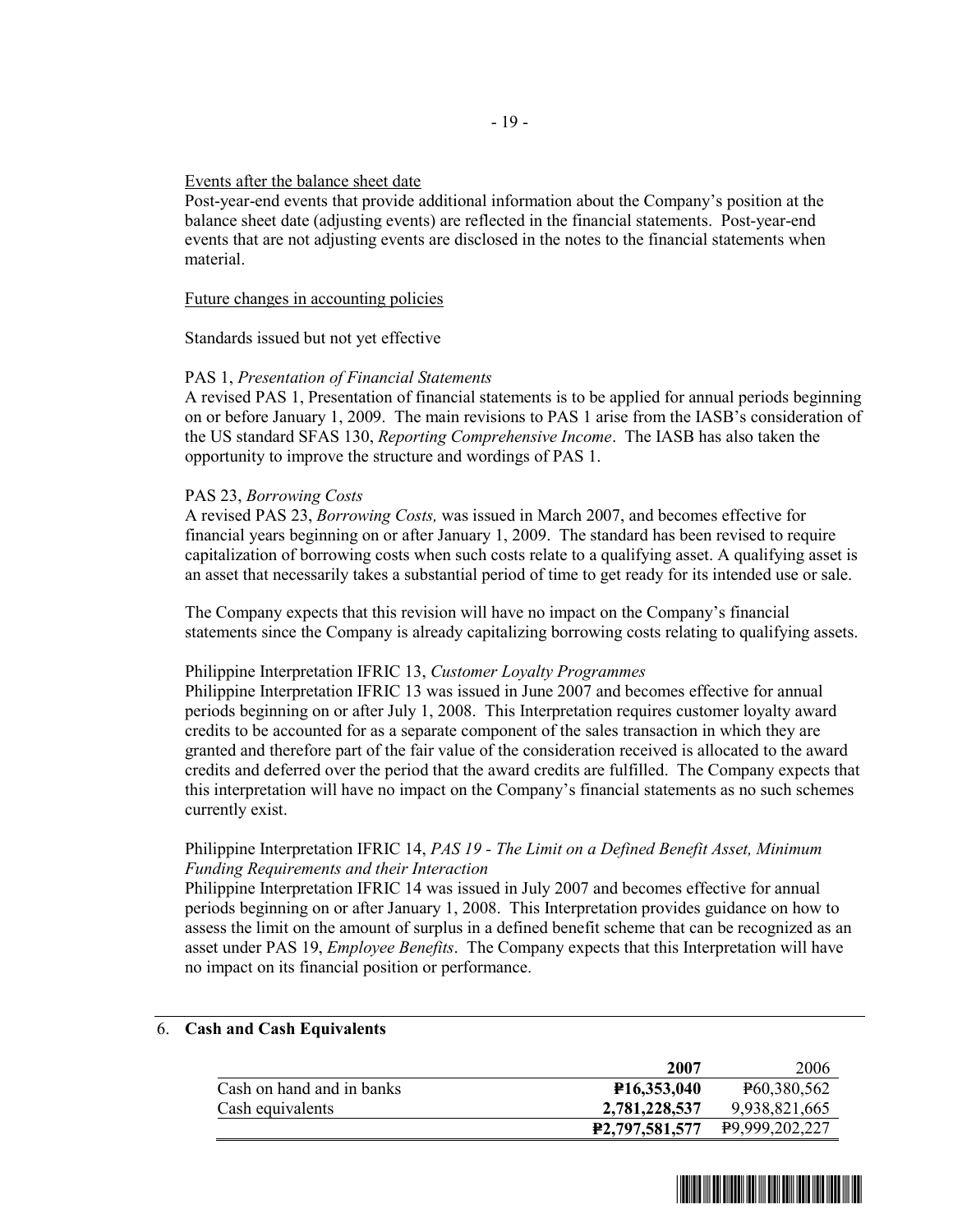Cash in banks earn interest at the respective bank deposit rates. Cash equivalents consist of money market placements which are made for varying periods of up to three months depending on the immediate cash requirements of the Company and earned interest of P304.48 million in 2007  $(P318.11 \text{ million in } 2006)$ .

## 7. **Trade and Other Receivables**

|                                 | 2007                  | 2006                        |
|---------------------------------|-----------------------|-----------------------------|
| Trade                           | P4,674,443,525        | P <sub>4</sub> ,232,642,072 |
| Others                          | 628,456,657           | 122,614,987                 |
|                                 | 5,302,900,182         | 4,355,257,059               |
| Allowance for doubtful accounts | 377,218,598           |                             |
|                                 | <b>P4,925,681,584</b> | P4,355,257,059              |

Trade receivables are non-interest bearing and are generally on 30 days' terms while other receivables comprise mainly of receivables from employees, contractors and suppliers.

The rollforward analysis of allowance for doubtful accounts, which pertains to trade receivables is presented below:

| January 1, 2007      |              |
|----------------------|--------------|
| Charges for the year | 377,218,598  |
|                      | P377,218,598 |

## 8. **Parts and Supplies Inventories**

|                                                  | 2007           | 2006           |
|--------------------------------------------------|----------------|----------------|
| Landed                                           |                |                |
| Drilling tubular products and equipment spares   | P493,364,974   | P515,495,138   |
| Pump, production/steam gathering system, steam   |                |                |
| turbine, valves and valve spares                 | 175,536,519    | 180,648,919    |
| Heavy equipment spares                           | 190,242,480    | 86,901,635     |
| Chemical, chemical products, gases and catalyst  | 80,965,812     | 94,503,340     |
| Electrical, cable, wire product and compressor   |                |                |
| spares                                           | 53,232,630     | 50,031,092     |
| Measuring instruments, indicators and tools,     |                |                |
| safety equipment and supplies                    | 33,787,261     | 34,738,670     |
| Automotive, mechanical, bearing, seals, v-belt,  |                |                |
| gasket, tires and batteries                      | 29,441,624     | 34,711,525     |
| Construction and hardware supplies, stationeries |                |                |
| and office supplies, hoses, communication        |                |                |
| and other spares and supplies                    | 2,852,740      | 141, 178, 526  |
|                                                  | 1,059,424,040  | 1,138,208,845  |
| In transit                                       | 75,542,983     | 22,789,590     |
| Materials and supplies for disposals             | 5,077,039      | 3,453,710      |
|                                                  | P1,140,044,062 | P1,164,452,145 |

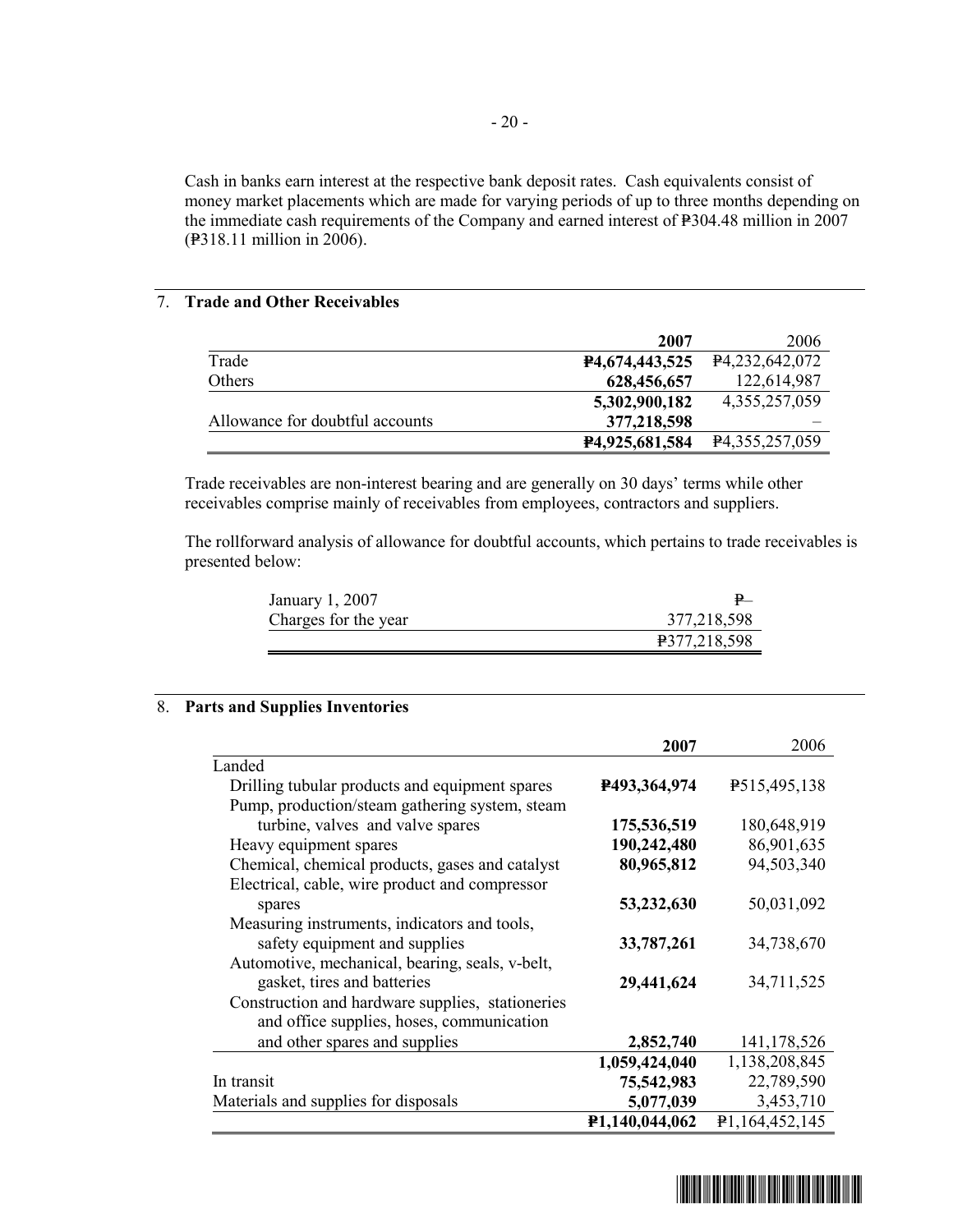In-transit inventories include items not yet received but ownership or title to the goods already passed to the Company.

## 9. **Other Current Assets**

|                         | 2007                | 2006          |
|-------------------------|---------------------|---------------|
| Tax credit certificate  | <b>P386,956,078</b> | P711,222,564  |
| Prepaid expenses        | 125,589,232         | 121, 117, 426 |
| Advances to contractors | 23,037,464          | 52,223,863    |
| Restricted cash         |                     | 33,212,957    |
|                         | P535,582,774        | P917,776,810  |

The tax credit certificate pertains to the  $P_{811.22}$  million certificate issued by the Bureau of Internal Revenue (BIR) in 2006. Of this amount,  $P324.27$  million was applied against income taxes due as of December 31, 2007 ( $P100.00$  million in 2006).

## 10. **Available-for-Sale (AFS) Investments**

|                            | 2007           | 2006                           |
|----------------------------|----------------|--------------------------------|
| Quoted investments         |                |                                |
| Government debt securities | P1,177,589,987 | P <sub>1</sub> , 341, 751, 679 |
| Equities                   | 16,336,106     | 12,072,279                     |
|                            | 1,193,926,093  | 1,353,823,958                  |
| Unquoted investments       |                |                                |
| Equities                   | 74,550         | 74,550                         |
|                            | P1,194,000,643 | P1,353,898,508                 |

Quoted and unquoted equity investments are included under Other Noncurrent Assets account.

Gain (loss) on AFS investments is presented under a separate component of equity with details as follows:

|                                                | 2007         | 2006                     |
|------------------------------------------------|--------------|--------------------------|
| Gain or loss recognized in equity              | P377,568,628 | P132,544,462             |
| Gain or loss removed from equity and           |              |                          |
| recognized in profit or loss                   | (9,019,375)  | (1,081,651)              |
| Net accumulated unrealized gain or loss on AFS |              |                          |
| investments                                    | P368,549,253 | P <sub>131,462,811</sub> |

The Company uses the specific identification method in determining the cost of securities sold.

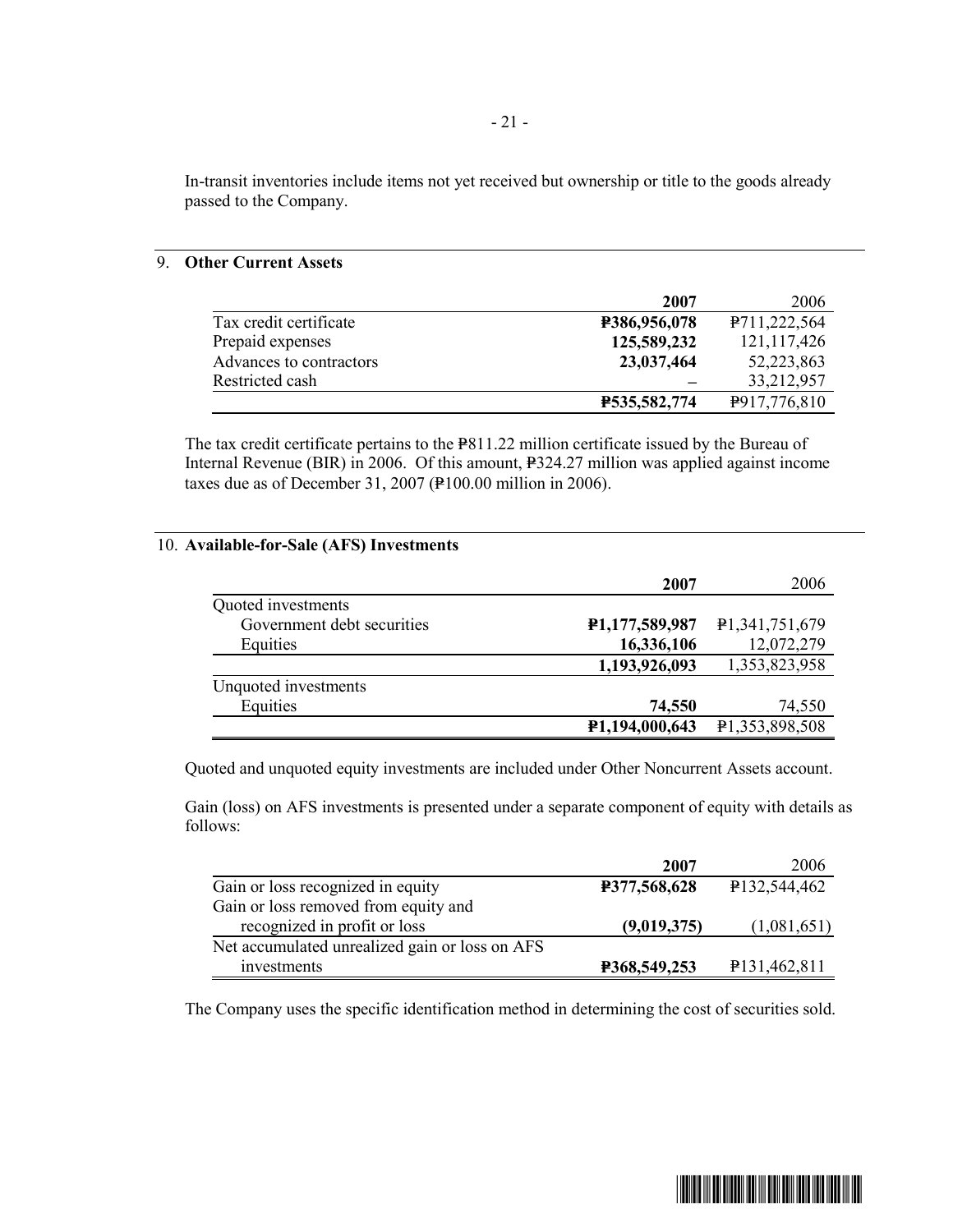## 11. **Noncurrent Assets Held for Sale**

This account consists of the land owned by the Company in Fort Bonifacio previously presented under the following accounts in 2006:

|                        | Area (sq. m.) | Amount                   |
|------------------------|---------------|--------------------------|
| Property and equipment |               | 24,464.87 P1,399,570,246 |
| Investment property    | 4.826.13      | 272,945,854              |
|                        |               | 29,291.00 P1,672,516,100 |

The properties were classified as noncurrent assets held for sale in accordance with the Company's Board Resolution No. 115 series of 2007 dated November 13, 2007, whereby the Company agreed to sell these properties to PNOC. The Company expects the sale to be completed within one year from December 31, 2007.

There are no liabilities directly associated with the noncurrent asset held for sale.

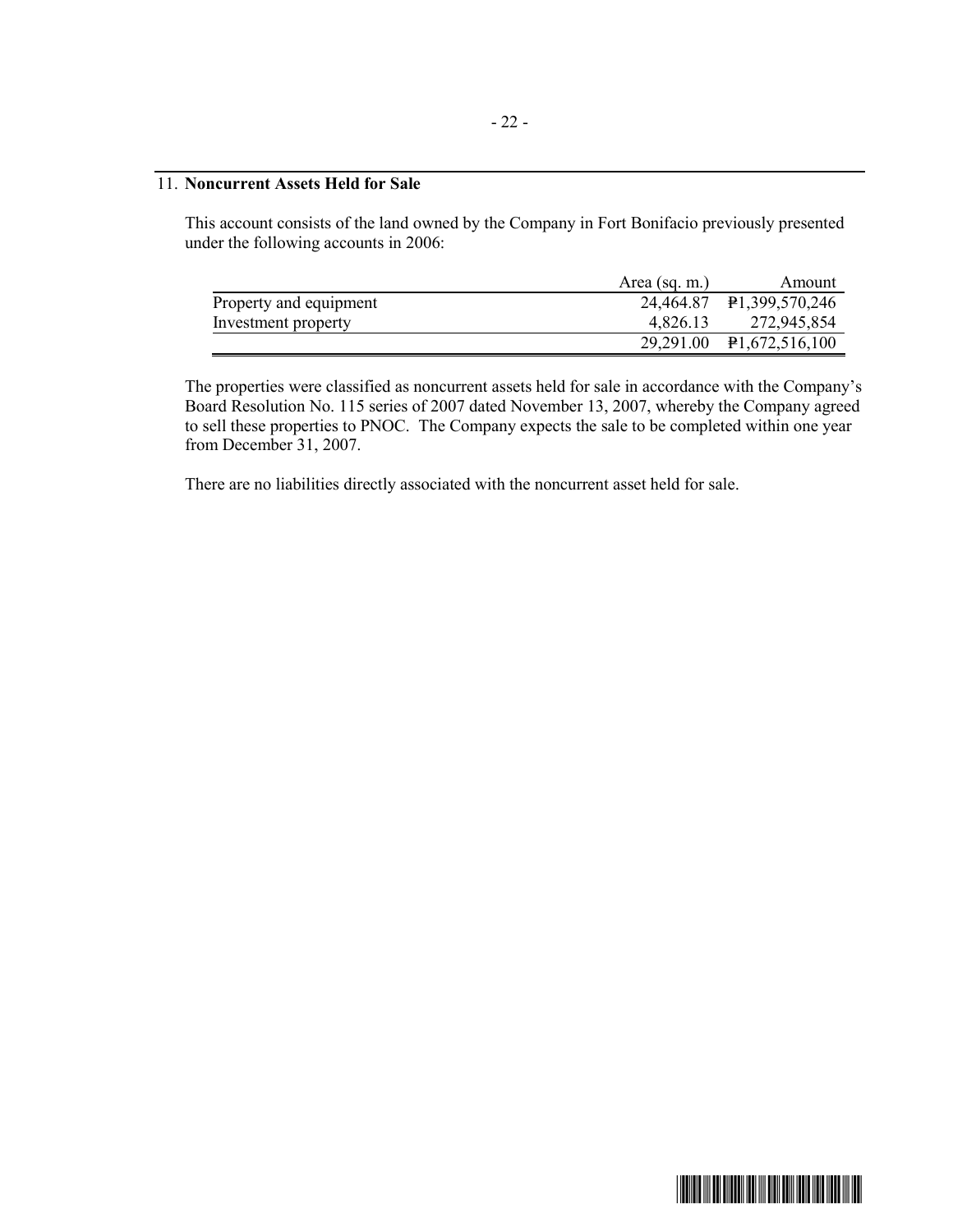# 12. **Property and Equipment**

| 2007                                           | Buildings and<br>improvement | Exploration,<br>machinery and<br>equipment | equipment                  | Transportation Furniture, fixtures<br>and equipment | Laboratory<br>equipment   | Land, leases and<br>improvement | Construction<br>in progress |                          | Surplus assets<br>Major spares available for sale | <b>Total</b>                    |
|------------------------------------------------|------------------------------|--------------------------------------------|----------------------------|-----------------------------------------------------|---------------------------|---------------------------------|-----------------------------|--------------------------|---------------------------------------------------|---------------------------------|
| <b>COST</b>                                    |                              |                                            |                            |                                                     |                           |                                 |                             |                          |                                                   |                                 |
| Balance - January 1                            |                              | P348,605,868 P1,158,038,095                | P49,324,273                | P162,660,784                                        |                           | P46,070,652 P1,727,641,708      | P50,735,205                 | P27,236,986              | P <sub>4</sub> ,266,849                           | P3,574,580,420                  |
| Additions                                      |                              | $\overline{\phantom{a}}$                   | $\overline{\phantom{m}}$   |                                                     | $\overline{\phantom{m}}$  | 235,471                         | 149,324,599                 | 8,143,778                | 462,635                                           | 158,166,483                     |
| Retirements/Write-Off                          |                              | (614,210)                                  | (2,508,632)                | (6,789,335)                                         | (409, 104)                | $\overline{\phantom{m}}$        | $\overline{\phantom{a}}$    | $\overline{\phantom{a}}$ | (2,866,469)                                       | (13, 187, 750)                  |
| Reclassifications/Adjustments                  |                              | 9,986,240                                  | 4,036,110                  | 15,631,082                                          | 3,583,192                 | (1,399,570,246)                 | (24, 426, 142)              | (9,506,360)              |                                                   | (1,400,266,124)                 |
| Balance - December 31                          | 348,605,868                  | 1,167,410,125                              | 50,851,751                 | 171,502,531                                         | 49,244,740                | 328,306,933                     | 175,633,662                 | 25,874,404               | 1,863,015                                         | 2,319,293,029                   |
| <b>ACCUMULATED DEPRECIATION</b>                |                              |                                            |                            |                                                     |                           |                                 |                             |                          |                                                   |                                 |
| Balance - January 1                            | 188,626,885                  | 705,696,155                                | 39,087,595                 | 135,287,405                                         | 36,662,701                |                                 |                             |                          |                                                   | 1,105,360,741                   |
| Additions                                      | 20,053,401                   | 52,395,147                                 | 5,122,900                  | 14,066,308                                          | 3,268,554                 |                                 | $\overline{\phantom{0}}$    |                          |                                                   | 94,906,310                      |
| Retirements/Write-Off                          | $\overline{\phantom{m}}$     | (615, 794)                                 | (2,275,730)                | (6,677,119)                                         | (409,098)                 |                                 | $\equiv$                    |                          | $\overline{\phantom{m}}$                          | (9,977,741)                     |
| Reclassifications/Adjustments                  | $\overline{\phantom{m}}$     | 29,084,813                                 | $\overline{\phantom{m}}$   | (11,982,476)                                        | 881,026                   | $\overline{\phantom{m}}$        | $\overline{\phantom{m}}$    | $\overline{\phantom{m}}$ | $\overline{\phantom{0}}$                          | 17,983,363                      |
| Balance - December 31                          | 208,680,286                  | 786,560,321                                | 41,934,765                 | 130,694,118                                         | 40,403,183                | $\overline{\phantom{m}}$        | $\overline{\phantom{m}}$    | $\overline{\phantom{a}}$ | $\qquad \qquad -$                                 | 1,208,272,673                   |
| Net book value                                 | P139,925,582                 | P380,849,804                               | P8,916,986                 | P40,808,413                                         | P8,841,557                | P328,306,933                    | P175,633,662                | P25,874,404              |                                                   | P1,863,015 P1,111,020,356       |
|                                                |                              |                                            |                            |                                                     |                           |                                 |                             |                          |                                                   |                                 |
| 2006<br><b>COST</b>                            |                              |                                            |                            |                                                     |                           |                                 |                             |                          |                                                   |                                 |
| Balance - January 1                            | P345,519,804                 | P651,214,114                               | P53,739,631                | P152,839,306                                        | P42,336,741               | P1,712,937,830                  | P48,182,295                 | P19,531,878              | P <sub>1</sub> ,336,526                           | P3,027,638,125                  |
| Additions                                      | $\overline{\phantom{m}}$     | 499,329,083                                | $\overline{\phantom{m}}$   | $\overline{\phantom{a}}$                            | $\overline{\phantom{m}}$  | 14,703,878                      | 23,599,419                  | 1,691,110                | 1,506,929                                         | 540,830,419                     |
| Retirements/Write-Off                          | (12,824,958)                 | (1,683,301)                                | (7,256,802)                | (5,574,159)                                         | (1,049,074)               | $\overline{\phantom{0}}$        | (21,685,286)                | $\overline{\phantom{a}}$ | (244, 265)                                        | (50,317,845)                    |
| Reclassifications/Adjustments                  | 15,911,022                   | 9,178,199                                  | 2,841,444                  | 15,395,637                                          | 4,782,985                 |                                 | 638,777                     | 6,013,998                | 1,667,659                                         | 56,429,721                      |
| Balance - December 31                          | 348,605,868                  | 1,158,038,095                              | 49,324,273                 | 162,660,784                                         | 46,070,652                | 1,727,641,708                   | 50,735,205                  | 27,236,986               | 4,266,849                                         | 3,574,580,420                   |
| <b>ACCUMULATED DEPRECIATION</b>                |                              |                                            |                            |                                                     |                           |                                 |                             |                          |                                                   |                                 |
| Balance - January 1                            | 169,057,216                  | 634,409,217                                | 38,984,360                 | 127,719,356                                         | 34,610,059                |                                 |                             |                          |                                                   | 1,004,780,208                   |
| Additions                                      | 28,288,720                   | 72,825,103                                 | 10,118,974                 | 13,203,295                                          | 3,693,657                 |                                 |                             |                          |                                                   | 128, 129, 749                   |
|                                                |                              |                                            |                            |                                                     |                           |                                 |                             |                          |                                                   |                                 |
|                                                |                              |                                            |                            |                                                     |                           | $\overline{\phantom{m}}$        | $\overline{\phantom{a}}$    | $\overline{\phantom{m}}$ | $-$                                               |                                 |
| Retirements/Write-Off<br>Balance - December 31 | (8,719,051)<br>188,626,885   | (1,538,165)<br>705,696,155                 | (10,015,739)<br>39,087,595 | (5,635,246)<br>135,287,405                          | (1,641,015)<br>36,662,701 | $\overline{\phantom{m}}$        | $\overline{\phantom{m}}$    | $\overline{\phantom{m}}$ | $-$                                               | (27, 549, 216)<br>1,105,360,741 |

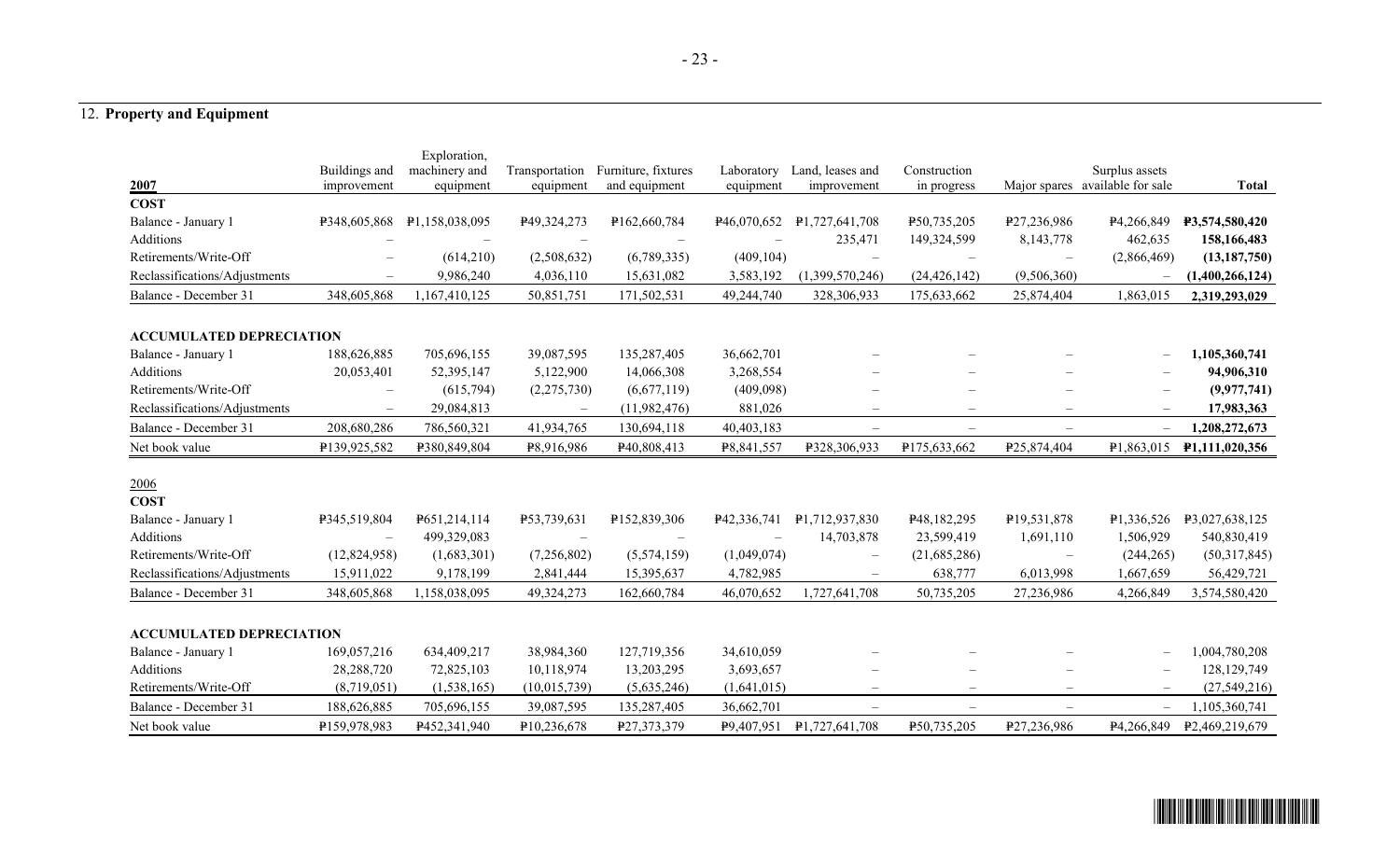Total costs of assets retired/written-off amounted to  $P_{0.34}$  million in 2007 and  $P_{0.84}$  million in 2006, net of  $P9.98$  million and  $P27.55$  million accumulated depreciation, respectively.

Total purchase commitments as of December 31, 2007 and 2006 year amounted to  $P27.36$  million and  $E$ 64.51 million, respectively.

Management believes that, based on the assessment performed, there are no property and equipment found impaired.

Depreciation is calculated on a straight-line basis over the economic life of the asset as follows:

| Buildings and improvements           | 5-25 years   |
|--------------------------------------|--------------|
| Exploration, machinery and equipment | $2-10$ years |
| Furniture, fixtures $\&$ equipment   | $3-10$ years |
| Laboratory equipment                 | $5-10$ years |
| Transportation equipment             | 5 years      |

As discussed in Note 11, land with a carrying value of  $P1,399.57$  million was reclassified in 2007 to noncurrent assets held for sale.

## 13. **Intangible Asset**

|                                 | 2007            | 2006                           |
|---------------------------------|-----------------|--------------------------------|
| Cost                            |                 |                                |
| January 1                       | P8,794,316,944  | P <sub>2</sub> , 194, 333, 202 |
| <b>Additions</b>                | 108,813,951     | 6,599,983,742                  |
| December 31                     | 8,903,130,895   | 8,794,316,944                  |
| <b>Accumulated amortization</b> |                 |                                |
| January 1                       |                 |                                |
| Provision                       | (164, 294, 068) |                                |
| December 31                     | (164, 294, 068) |                                |
| <b>Carrying amount</b>          | P8,738,836,827  | P8,794,316,944                 |

Amortization expense charged to operations during  $2007$  amounted to  $P164.29$  million.

Management believes that, based on the assessment performed, the intangible asset is not impaired.

The intangible asset is being amortized over the term of the related Geothermal Service Contract of the Northern Negros Geothermal Project (see Notes 3 and 34).

## 14. **Exploration and Evaluation Assets**

|                                                | 2007                        | 2006                        |
|------------------------------------------------|-----------------------------|-----------------------------|
| January 1                                      | P <sub>1</sub> ,614,922,295 | P <sub>2</sub> ,238,766,471 |
| <b>Additions</b>                               | 84,962,253                  | 625,431,104                 |
| Transfers to financial assets/intangible asset | (527.962.374)               | (1,249,275,280)             |
| December 31                                    | <b>P1,171,922,174</b>       | P <sub>1</sub> ,614,922,295 |

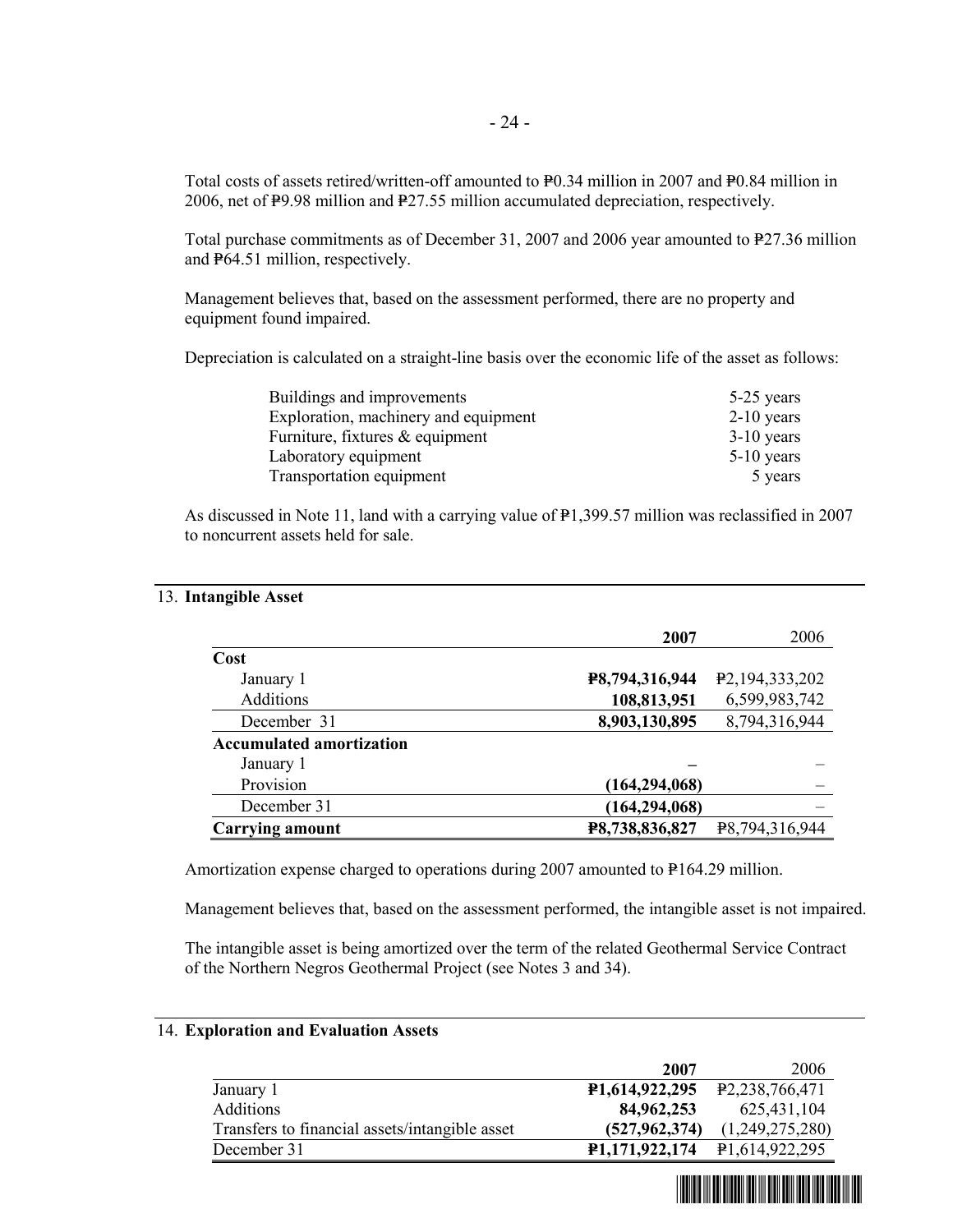| Deferred exploration and evaluation costs pertain to the following project areas: |  |  |  |
|-----------------------------------------------------------------------------------|--|--|--|
|                                                                                   |  |  |  |

|                          | 2007           | 2006           |
|--------------------------|----------------|----------------|
| Cabalian, Southern Leyte | P558,363,775   | P363,970,378   |
| Northern Negros          | 445,872,148    | 858,210,728    |
| Mindanao                 | 76,080,913     |                |
| <b>Ilocos</b> Norte      | 48, 427, 707   | 39,546,367     |
| Bacman-Tanawon           | 37,315,026     | 37, 315, 026   |
| Other areas              | 5,862,605      | 315,879,796    |
|                          | P1,171,922,174 | P1,614,922,295 |

## 15. **Investment Property**

| 2007                                      |                          |                 |                 |
|-------------------------------------------|--------------------------|-----------------|-----------------|
|                                           | Land                     | <b>Building</b> | Total           |
|                                           |                          |                 |                 |
| Cost                                      |                          |                 |                 |
| January 1                                 | P <sub>272,945,854</sub> | P8,570,000      | P281,515,854    |
| Reclassified to noncurrent asset held for |                          |                 |                 |
| sale (see Note 11)                        | (272, 945, 854)          |                 | (272, 945, 854) |
| December 31                               |                          | 8,570,000       | 8,570,000       |
| <b>Accumulated depreciation</b>           |                          |                 |                 |
| January 1                                 |                          | 2,594,673       | 2,594,673       |
| Additions                                 |                          | 853,618         | 853,618         |
| December 31                               | $\qquad \qquad -$        | 3,448,291       | 3,448,291       |
| Net book value                            | $P-$                     | P5,121,709      | P5,121,709      |
|                                           |                          |                 |                 |
| 2006                                      |                          |                 |                 |
|                                           | Land                     | <b>Building</b> | Total           |
| Cost                                      |                          |                 |                 |
| January 1                                 | P272,945,854             | P8,570,000      | P281,515,854    |
| Additions                                 |                          |                 |                 |
| December 31                               | 272,945,854              | 8,570,000       | 281,515,854     |
| <b>Accumulated depreciation</b>           |                          |                 |                 |
| January 1                                 |                          | 1,741,055       | 1,741,055       |
| Additions                                 | $\overline{\phantom{0}}$ | 853,618         | 853,618         |
| December 31                               |                          | 2,594,673       | 2,594,673       |
| Net book value                            | P272,945,854             | P5,975,327      | P278,921,181    |

As discussed in Note 11, the above land was reclassified in 2007 to noncurrent assets held for sale.

Depreciation expense charged to operations amounted to P0.85 million in 2007 and 2006.

Management believes that, based on the assessment performed, there are no investment property found impaired.

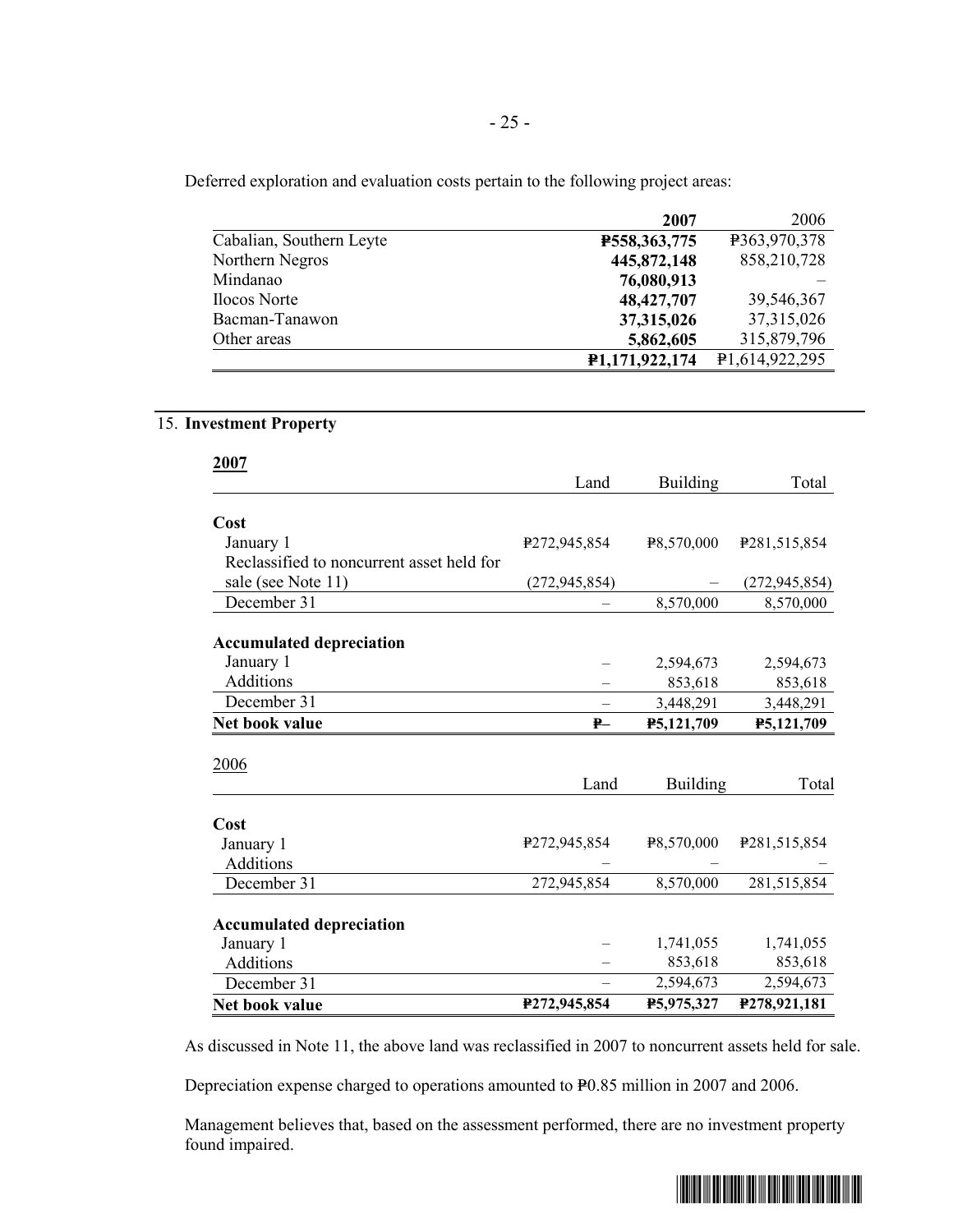Fair value of the building as of December 31, 2006 based on the appraisal report of an independent appraiser amounted to  $P22.67$  million. Management believes that the fair value as of December 31, 2007 is not significantly different from the fair value as of the prior year.

|                                       | 2007                        | 2006                        |
|---------------------------------------|-----------------------------|-----------------------------|
| Long-term receivables                 | P <sub>2</sub> ,981,776,511 | P3,660,076,242              |
| Prepaid expenses                      | 764,352,330                 | 1,053,172,238               |
| Deferred royalty fee                  | 464,520,286                 | 896,494,151                 |
| Special deposits and funds            | 36,785,822                  | 27,826,772                  |
| Cash collateral on PCIR Bonds         | 3,066,807                   | 3,632,164                   |
| Others                                | 503,454,809                 | 177,926,671                 |
|                                       | P4,753,956,565              | P5,819,128,238              |
| Less: Allowance for doubtful accounts | 2,907,331,961               | 3,597,567,122               |
|                                       | P1,846,624,604              | P <sub>2</sub> ,221,561,116 |

## 16. **Other Noncurrent Assets**

The composition of long-term receivables is as follows:

|                                         | 2007                  | 2006                        |
|-----------------------------------------|-----------------------|-----------------------------|
| Claims for value added tax (VAT) refund | <b>P1,894,719,994</b> | P <sub>1</sub> ,894,719,994 |
| NPC accounts and other receivables      | 1,087,056,517         | 1,765,356,248               |
|                                         | <b>P2,981,776,511</b> | <b>P3,660,076,242</b>       |

The decrease in long-term receivables pertains mainly to the reclassification to trade accounts receivable portion of the receivable from NPC brought about by the agreement between NPC and the Company on October 26, 2007.

In 2007, the allowance for doubtful accounts for trade receivables was established after the Company performed the regular review of the age and status of the accounts relative to historical collections, changes in customer payment terms and other factors that may affect ability to collect payments. Except for accounts covered by special agreements with NPC, it was estimated that accounts outstanding over one year or account subject to contractual interpretation-dispute should have 100% provision (see Note 38).

Likewise, for other receivables, it was also established that accounts outstanding less than one year should have no provision but accounts outstanding over one year should have a 100% provision, which was arrived at after assessing individually significant balances. Provision for individually non-significant balances was made on a portfolio or group basis after performing the regular review of the age and status of the individual accounts and portfolio/group of accounts relative to historical collections, changes in payment terms and other factors that may affect ability to collect payments.

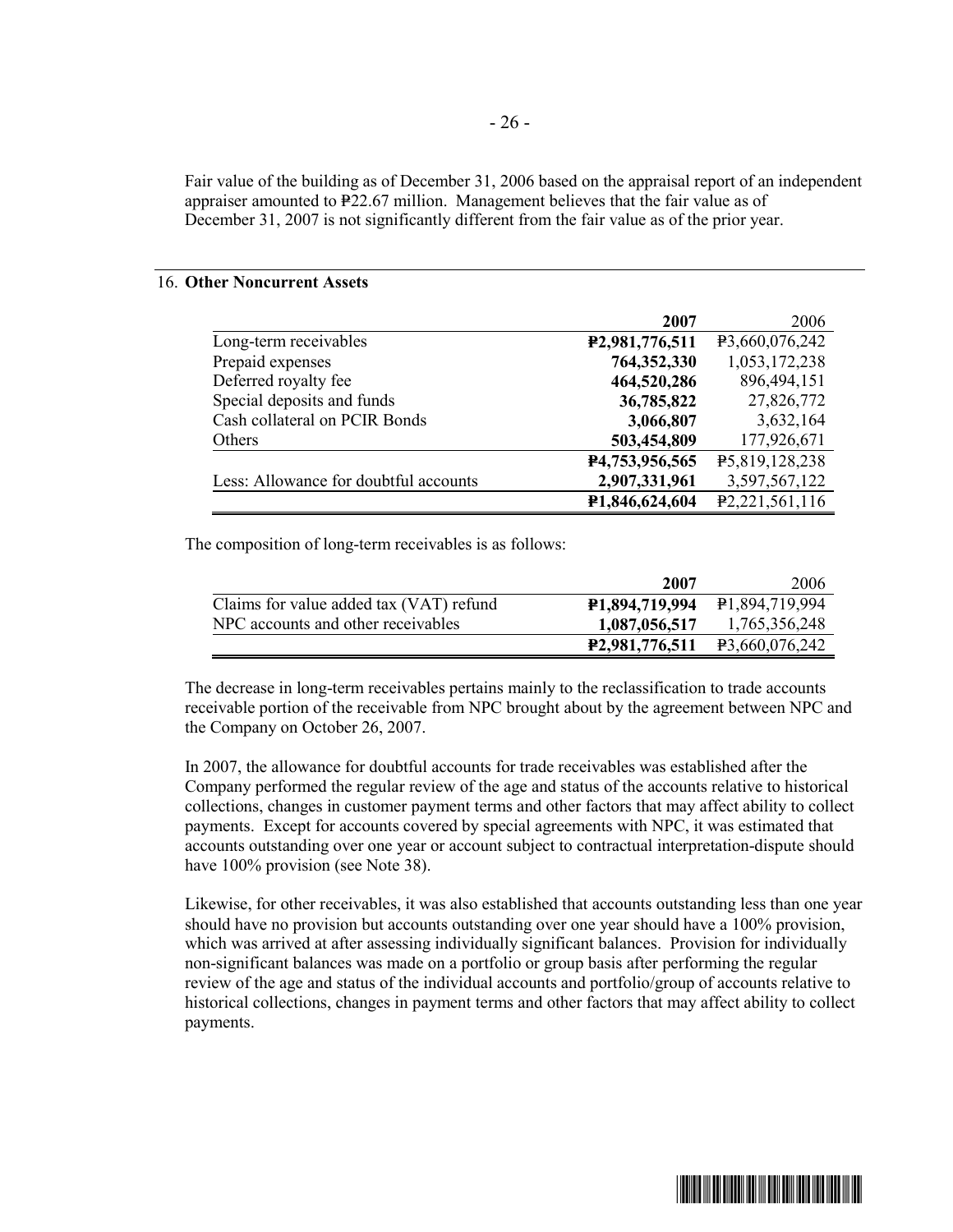The BIR-related claims pertain to the Company's claims for the refund of input VAT on BOT fees amounting to  $P1,894.72$  million which was initially denied by the BIR regional level on July 2, 2002. Subsequently, on September 2, 2002, the Company submitted a letter for reconsideration, RDO 50 endorsed the request for reconsideration to the BIR Head Office legal department and the review of the claims is still on going.

The prepaid expenses pertain mainly to the 25% advance payment to Kanematsu Corporation for the construction of Northern Negros Geothermal Power Plant Project.

The special deposits and funds mainly consisted of the  $P11.73$  million sinking fund required by the Department of Finance and P4.72 million escrow account in favor of terminated employees.

Cash amounting to US\$74,057.79 on PCIR Bonds was pledged and deposited with the Bangko Sentral ng Pilipinas as collateral to secure the Company's outstanding International Bank of Japan (IBJ) Loans which was converted into Republic of the Philippines' (ROP) bonds in a Memorandum of Agreement dated November 16, 1992 (see Note 20). The peso equivalent of the collateral as of December 31, 2007 and 2006 were P3.07 million and P3.63 million, respectively.

The accounts grouped as Others pertained mainly to the input VAT on the purchase of goods and services which will be claimed for refund from the BIR.

The rollforward analysis of the allowance for doubtful accounts pertaining to long-term receivables is presented below.

|                      | 2007                        | 2006                        |
|----------------------|-----------------------------|-----------------------------|
| January 1            | <b>P3,597,567,122</b>       | P <sub>4</sub> ,034,910,390 |
| Charges for the year | 33,382,345                  | 300,090,132                 |
| Recoveries           | (723, 617, 506)             | (737, 433, 400)             |
| December 31          | P <sub>2</sub> ,907,331,961 | <b>P3.597.567.122</b>       |

## 17. **Trade and Other Payables**

|                                     | 2007           | 2006           |
|-------------------------------------|----------------|----------------|
| Accounts payable - trade            | P3,392,254,842 | P5,303,670,215 |
| Accrued interest and guarantee fees | 139,924,021    | 1,011,270,018  |
| Withholding and other taxes payable | 56,557,449     | 95,908,096     |
| SSS and other contributions         | 38,921,376     | 5,454,446      |
| Deferred credits                    | 6,297,836      | 6,846,940      |
| Miscellaneous current liabilities   | 3,826,743      | 5,915,549      |
|                                     | P3,637,782,267 | P6,429,065,264 |

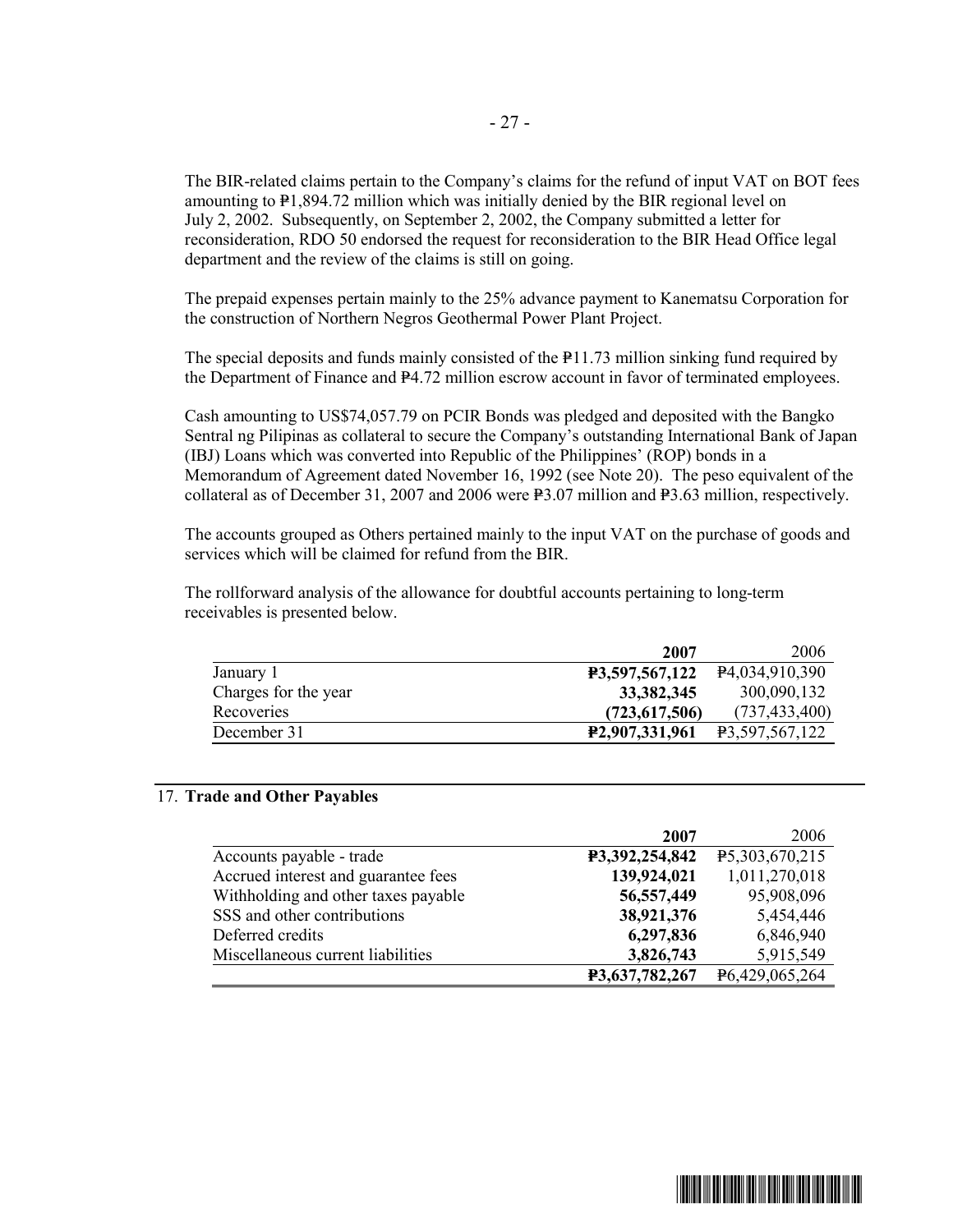Accounts payable - trade, which comprised mainly of the accrued capacity fees for build-operate-transfer (BOT) plants, decreased due to the full payment of obligations to power plant contractor for Malitbog, Mahanagdong and Leyte Optimization power plants. The comparative amounts include recognition of Department of Energy's (DOE) assessment amounting to P866.40 million representing royalty fees for the period 1996 to 1998 relative to the Company's service contracts for Southern Negros Geothermal Production Field. In 2007, a credit adjustment on this expense was made as a result of the re-computation of the recoverable costs with the DOE based on the amended provisions set in the geothermal service contracts, which allows recovery of the translation effects of the Company's foreign loans and financing costs.

The decrease in accrued interest and guarantee fees was due mainly to the settlement of guarantee fees on long-term loans.

|                                                    | 2007                        | 2006                        |
|----------------------------------------------------|-----------------------------|-----------------------------|
| Due to DOE (see Note 35)                           | P <sub>1</sub> ,477,653,457 | P <sub>1</sub> ,619,678,292 |
| Due to Local Government Units (LGUs) (see Note 35) | 256, 273, 707               | 324,644,631                 |
|                                                    | 1,733,927,164               | 1,944,322,923               |
| Current portion                                    | (456, 273, 707)             | (524, 644, 631)             |
| Long-term portion                                  | P1,277,653,457              | P <sub>1</sub> ,419,678,292 |

### 18. **Royalty Fee Payable**

A reconciliation of the recognized 'Day 1' gain and accretion on the deferred royalty fee due to the DOE is shown below:

|                                    | 2007                | 2006                     |
|------------------------------------|---------------------|--------------------------|
| Net day 1 gain (loss), January 1   | <b>P397,267,332</b> | P <sub>479,501,891</sub> |
| <b>Additions</b>                   | 39,769,240          | 95,703,507               |
| Accretion                          | (211, 445, 798)     | (177,938,066)            |
| Net day 1 gain (loss), December 31 | P225,590,774        | <b>P397,267,332</b>      |

As discussed in Note 35, by virtue of PD 1442, the Company entered into seven service contracts with the DOE granting the Company the right to explore, develop, and utilize the country's geothermal resource subject to sharing of net proceeds with the government. The Company pays royalty fees to the DOE and LGUs under the arrangement.

The royalty fees are paid to the Department of Energy based on an agreed payment schedule. As the liability is non-interest bearing, a day 1 gain is recognized upon accrual of royalty fee. The day 1 gain pertains to the difference between the maturity value and present value of the royalty fee due.  $\text{\texttt{P39.77}}$  million,  $\text{\texttt{P95.70}}$  million, and  $\text{\texttt{P182.22}}$  million were recognized as day 1 gains for 2007, 2006, and 2005, respectively, and are included under "Miscellaneous - net" in the statements of income. Subsequent to initial recognition, royalty fee payable is accreted to its maturity value based on its effective interest rate.

The effective interest rate on royalty fee payable ranges from 12.38% to 12.72%, 11.75% to 12.26%, and 10.89% to 11.58% for 2007, 2006 and 2005, respectively.

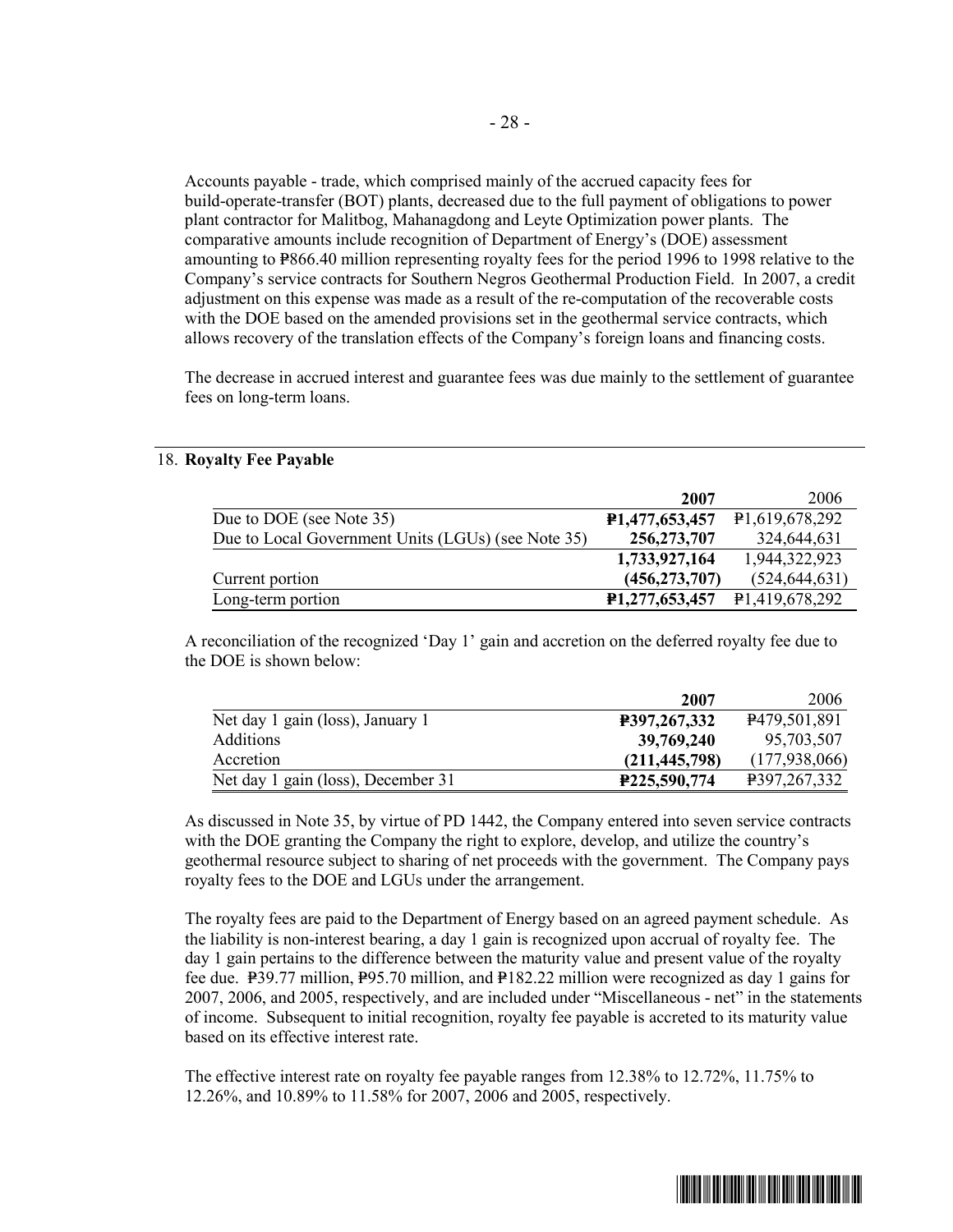Accretion recognized in 2007, 2006, and 2005 amounted to P211.45 million, P177.94 million, and P140.23 million, respectively. Such accretion is included under "Interest expense" in the statements of income. As of December 31, 2007 and 2006, the unamortized discount amounted to P255.59 million and P397.27 million, respectively.

## 19. **Obligations to Power Plant Contractors**

|                                                                    | Minimum Payments |                             | Present Value of Minimum Payments |                                |
|--------------------------------------------------------------------|------------------|-----------------------------|-----------------------------------|--------------------------------|
|                                                                    | 2007             | 2006                        | 2007                              | 2006                           |
| Amounts payable under BOT                                          |                  |                             |                                   |                                |
| Contracts:                                                         |                  |                             |                                   |                                |
| Within one year                                                    | P265,744,529     | P <sub>2</sub> ,904,781,721 | P246.719.220                      | P <sub>2</sub> , 766, 401, 494 |
| In the second to fifth years                                       |                  |                             |                                   |                                |
| inclusive                                                          | 100,347,856      | 434,680,911                 | 96,287,392                        | 413,180,565                    |
| Future finance charges                                             | (23,085,773)     | (159,880,573)               |                                   |                                |
| Present value of obligations                                       | 343,006,612      | 3,179,582,059               | 343,006,612                       | 3,179,582,059                  |
| Amount due for settlement within 12<br>months (shown under current |                  |                             |                                   |                                |
| liabilities)                                                       | (246,719,220)    | (2,766,401,494)             | (246,719,220)                     | (2,766,401,494)                |
| Amount due for settlement after 12                                 |                  |                             |                                   |                                |
| months                                                             | P96,287,392      | P413,180,565                | P96,287,392                       | P413,180,565                   |

This account pertains to the balance of the obligations to the power plant contractors in connection with the construction of the geothermal power plants in some of the Company's geothermal service contract areas.

## 20. **Long-Term Debt**

The Company's foreign-currency denominated long-term debts were translated into Philippine pesos based on the prevailing foreign exchange rates at balance sheet date (USD1=JPY113.688: USD1=PHP41.411 on December 31, 2007 and USD1=JPY118.934: USD1=PHP49.045 on December 31, 2006).

The details of the Company's long-term debts are as follows:

|                                                                   |                   | Interest                                                    |               |               |
|-------------------------------------------------------------------|-------------------|-------------------------------------------------------------|---------------|---------------|
| Creditor/Project                                                  | <b>Maturities</b> | rate                                                        | 2007          | 2006          |
| <b>International Bank for Reconstruction</b><br>and Development   |                   |                                                             |               |               |
| 2969 PH Bacon-Manito Geothermal<br>Power Plant<br>- USD41 million | 1994 to 2008      | $\frac{1}{2}$ of 1% over<br>cost of qualified<br>borrowings | P213,917,487  | P464,006,909  |
| 3164 PH Energy Sector Loan                                        |                   | $\frac{1}{2}$ of 1% over<br>cost of qualified               |               |               |
| - USD118 million                                                  | 1995 to 2010      | borrowings                                                  | 1,327,865,958 | 2,017,103,046 |

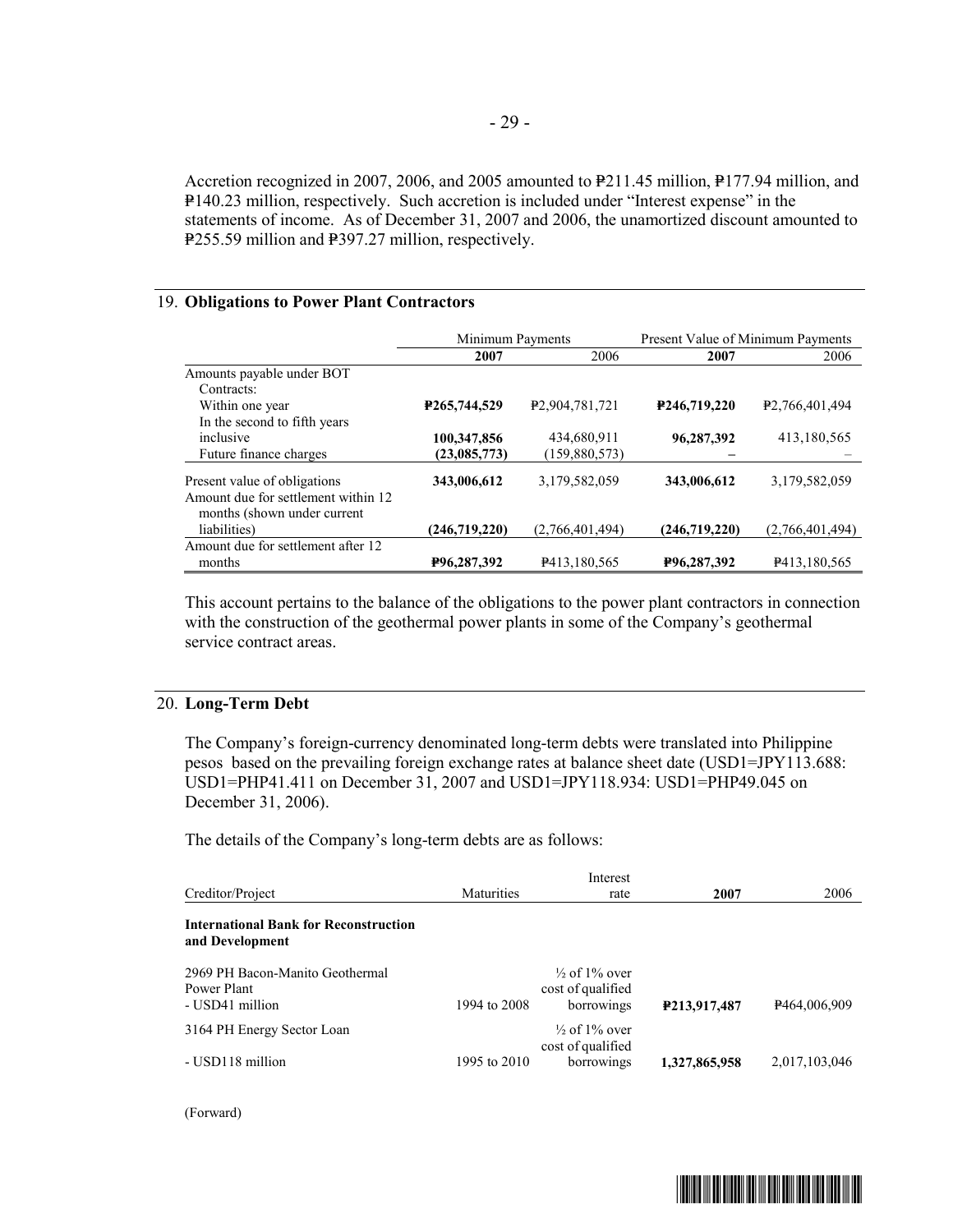|                                                            |              | Interest                                     |                             |                |
|------------------------------------------------------------|--------------|----------------------------------------------|-----------------------------|----------------|
| Creditor/Project                                           | Maturities   | rate                                         | 2007                        | 2006           |
| 3702 PH Geothermal Exploration                             |              | $\frac{1}{2}$ of 1% over cost                |                             |                |
| Project                                                    |              | of qualified                                 |                             |                |
| - USD64 million                                            | 1999 to 2013 | borrowings                                   | P <sub>1</sub> ,194,375,196 | P1,516,373,173 |
| 3747 PH Geothermal Exploration                             |              |                                              |                             |                |
| Project                                                    |              | $\frac{1}{2}$ of 1% over cost                |                             |                |
| - USD114 million                                           | 1999 to 2014 | of qualified                                 | 1,353,629,819               | 1,701,179,610  |
| - JPY12.4 billion                                          |              | 1999 to 2014 borrowings/3.5%                 | 971,506,792                 | 1,270,302,115  |
| <b>Overseas Economic Cooperation</b>                       |              |                                              |                             |                |
| Fund                                                       |              |                                              |                             |                |
| 8 <sup>th</sup> Yen Tongonan I Geothermal Power            |              |                                              |                             |                |
| Plant (share in OECF-NPC loan)                             |              |                                              |                             |                |
| - JPY5.8 billion                                           |              | $3.0\%$                                      | 259,486,510                 | 411,272,172    |
| - JPY1.5 billion (Restructured)                            | 1990 to 2010 | 3.2%                                         | 117,990,135                 | 163,260,896    |
|                                                            |              |                                              |                             |                |
| 9 <sup>th</sup> Yen Palinpinon I Geothermal<br>Power Plant |              |                                              |                             |                |
| - JPY 10.8 billion                                         | 1991 to 2011 | $3.0\%$                                      |                             |                |
|                                                            |              |                                              | 529,623,002                 | 770,899,584    |
| 15 <sup>th</sup> Yen Palinpinon I Geothermal               |              |                                              |                             |                |
| Power Plant                                                |              |                                              |                             |                |
| - JPY4.0 billion                                           | 1999 to 2019 | 5.7%                                         | 650,141,912                 | 800,031,045    |
|                                                            |              |                                              |                             |                |
| 18 <sup>th</sup> Yen Palinpinon II Geothermal              |              |                                              |                             |                |
| Power Plant<br>- JPY77.4 million                           |              | $3.0\%$                                      |                             |                |
|                                                            | 2003 to 2023 |                                              | 21,310,198                  | 25,681,845     |
| 19 <sup>th</sup> Yen Mt. Labo Geothermal                   |              |                                              |                             |                |
| Project                                                    |              |                                              |                             |                |
| - JPY10.8 billion                                          | 2004 to 2024 | 4.9%                                         | 96,686,098                  | 115,897,514    |
|                                                            |              |                                              |                             |                |
| 21 <sup>st</sup> Yen Northern Negros Geothermal            |              |                                              |                             |                |
| Project                                                    |              |                                              |                             |                |
| - JPY14.5 billion, of which JPY5.9                         |              |                                              |                             |                |
| billion was drawn during the year                          | 2007 to 2027 | $2.7\%/2.3\%$                                | 3,612,377,416               | 4,299,364,022  |
| <b>National Government</b>                                 |              | Year $1 - 4\frac{1}{4}\%$                    |                             |                |
| Principal Collateralized Interest                          |              | $2 - 5\frac{1}{4}\%$<br>$3 - 5\frac{3}{4}\%$ |                             |                |
| Reduction Bonds (PCIR)                                     |              | $4 - 5 - 6\frac{1}{4}\%$                     |                             |                |
| - USD328 thousand                                          | 1992 to 2017 | $6 - 25 - 6 \frac{1}{2}\%$                   | 13,579,092                  | 16,082,359     |
|                                                            |              |                                              |                             |                |
| Miyazawa I<br>- JPY5.2 billion                             |              | Tranche A=3.78%                              |                             |                |
|                                                            |              |                                              | 1,889,975,187               | 2,137,344,037  |
|                                                            |              | Tranche $B=1.60\%$                           |                             |                |
| - JPY6.8 billion                                           | June 1, 2009 | $+ LIBOR$                                    | 2,471,931,240               | 2,795,603,036  |
|                                                            |              |                                              |                             |                |

(Forward)

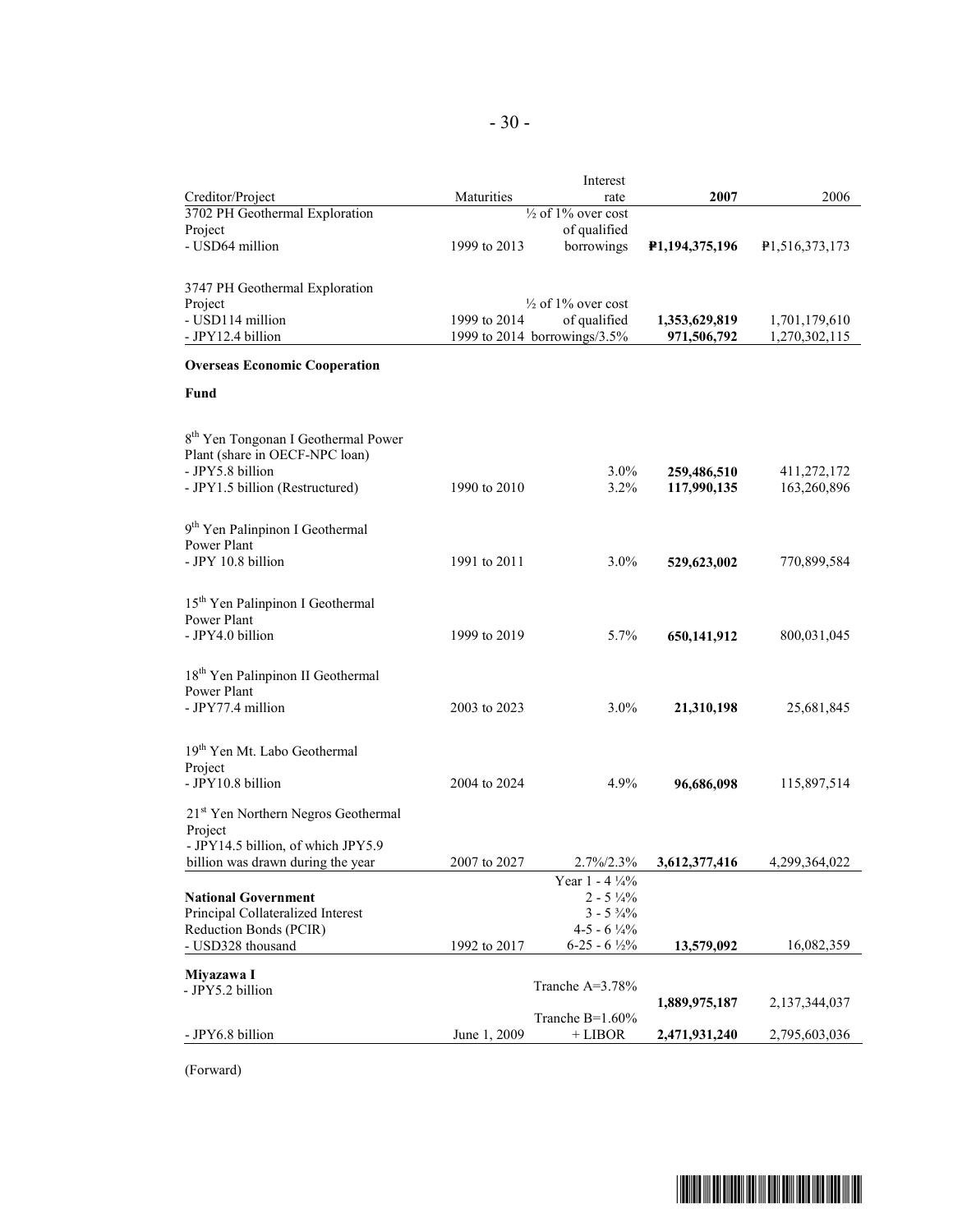|                                       |                   | Interest           |                              |                             |
|---------------------------------------|-------------------|--------------------|------------------------------|-----------------------------|
| Creditor/Project                      | Maturities        | rate               | 2007                         | 2006                        |
|                                       |                   |                    |                              |                             |
| Miyazawa II                           |                   |                    |                              |                             |
| - JPY22.0 billion                     | June 26, 2010     | 2.37%              | P7,738,708,293               | P <sub>9</sub> .516,416,274 |
| ING Syndicated US\$90 Million 5-      |                   |                    |                              |                             |
| <b>Year Loan</b>                      |                   |                    |                              |                             |
|                                       |                   | Tranche $1=3.70\%$ |                              |                             |
| - USD45.7 million                     |                   | $+6$ mos. LIBOR    |                              |                             |
|                                       |                   |                    |                              | 2,327,388,315               |
|                                       |                   | Tranche $2=3.39\%$ |                              |                             |
| - USD44.3 million                     | February 21, 2008 | $+6$ mos. LIBOR    |                              | 1,414,168,571               |
|                                       |                   |                    |                              |                             |
| <b>Land Bank of the Philippines</b>   |                   |                    |                              |                             |
|                                       |                   | Ave. 91-day T-Bill |                              |                             |
| - PHP1.5 Billion                      | June 29, 2008     | $+2\%$             | 378,409,091                  | 882,954,546                 |
| <b>Standard Chartered 5-Year Loan</b> |                   |                    |                              |                             |
|                                       |                   |                    |                              |                             |
| -USD75 million                        | August 4, 2009    | $LIBOR + 2.22\%$   |                              | 3,834,671,914               |
| <b>Total</b>                          |                   |                    | P <sub>22</sub> ,841,513,426 | P36,480,000,983             |
|                                       |                   |                    |                              |                             |
| <b>Current portion</b>                |                   |                    | (2,031,565,879)              | (3,171,351,515)             |
|                                       |                   |                    |                              |                             |
| Long-term portion                     |                   |                    | P20,809,947,547              | <b>P33,308,649,468</b>      |

The Principal Collateralized Interest Reduction Bonds (PCIRBs) represents converted outstanding International Bank of Japan (IBJ) loans equivalent to USD327,910 to Republic of the Philippines (ROP) bonds in a Memorandum of Agreement dated November 16, 1992. The ROP bonds carry interest rate of 6.5% per annum payable semi-annually with bullet principal payment in 2017. A cash collateral amounting to US\$74,057 was deposited with the Bangko Sentral ng Pilipinas as part of the agreement and will be returned to the Company without interest upon full settlement of the bonds.

Embedded prepayment (call) options were bifurcated from the USD90 million ING syndicated loan and USD75 million Standard Chartered term loan and presented in the balance sheet as Derivative assets. The changes in fair value of the embedded options are presented below.

|                                       | 2007                | 2006          |
|---------------------------------------|---------------------|---------------|
| January 1                             | <b>P344,000,988</b> | P522,904,483  |
| Changes in fair value during the year | 56,011,569          | (178,903,496) |
| Settlement during the year            | (400, 012, 557)     |               |
| December 31                           | $P-$                | P344,000,987  |

The changes in fair value during the year are included under Derivative gain (loss) in the statement of income. All bifurcated embedded prepayment (call) options were exercised during 2007.

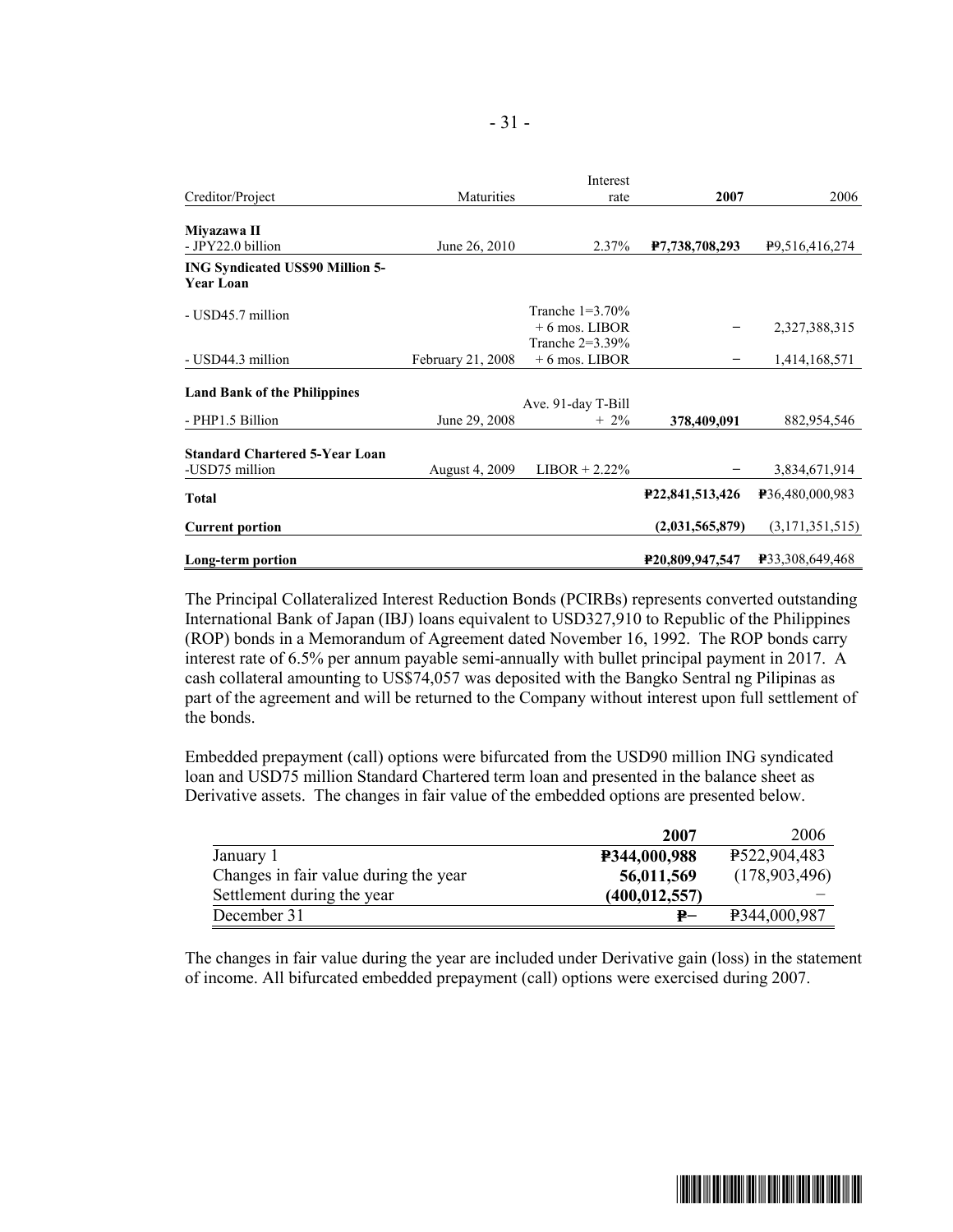The long-term debts are presented net of unamortized transaction costs. A rollforward analysis of unamortized transactions costs is shown below.

|                       | 2007               | 2006                     |
|-----------------------|--------------------|--------------------------|
| January 1             | <b>P95,844,697</b> | P <sub>154,441,805</sub> |
| Amortization          | (57, 416, 753)     | (48, 803, 340)           |
| Foreign exchange gain | (4,297,629)        | (9,793,768)              |
| December 31           | <b>P34,130,315</b> | P <sub>95</sub> ,844,697 |

Amortization during the year is included under "Interest Expense" in the statement of income.

Transaction costs include arrangement/management fee and documentary stamps for ING Syndicated (USD 90 million), USD 75 million Standard Chartered, Miyazawa I (JPY 12 billion) and Miyazawa II (JPY 22 billion) loans.

## 21. **Other Long-Term Liabilities**

This account consists of accrued vacation and sick leave entitlement and post-retirement medical/life insurance benefits of employees.

## 22. **Capital Stock and Additional Paid-In Capital**

The Company is subject to the nationality requirement that at least sixty percent (60%) of its capital stock must be owned by Filipino citizens since it is engaged in the exploration and exploitation of the country's energy resources.

Details are as follows:

|                                               | 2007          | 2006                            |
|-----------------------------------------------|---------------|---------------------------------|
| Capital stock                                 |               |                                 |
| Common stock authorized and issued -          |               |                                 |
| 15,000,000,000 shares $\omega$ PP1 par value  |               | P15,000,000,000 P15,000,000,000 |
| Preferred stock authorized and issued -       |               |                                 |
| 7,500,000,000 shares $\omega$ P0.01 par value | 75,000,000    |                                 |
| Additional paid-in capital                    | 6,278,075,648 | 6,278,075,648                   |

On June 30, 2007, the SEC approved the Company's issuance of 7.5 billion preferred shares with  $8\%$  cumulative interest and with voting rights, at a par value of  $\text{P}0.01$  share and with a limitation that only Filipino citizens can purchase. The 4.5 billion shares were subscribed and paid by PNOC while the remaining 3 billion shares were subscribed and paid by the PNOC EDC Retirement Fund.

On July 10, 2007, PNOC made a follow-on offering of another 3 billion common shares resulting to a total of 9 billion common shares, representing 60.00% of the Company's outstanding common shares, being listed and traded with the Philippine Stock Exchange. Thus, the controlling interest of PNOC was reduced to 46.70%.

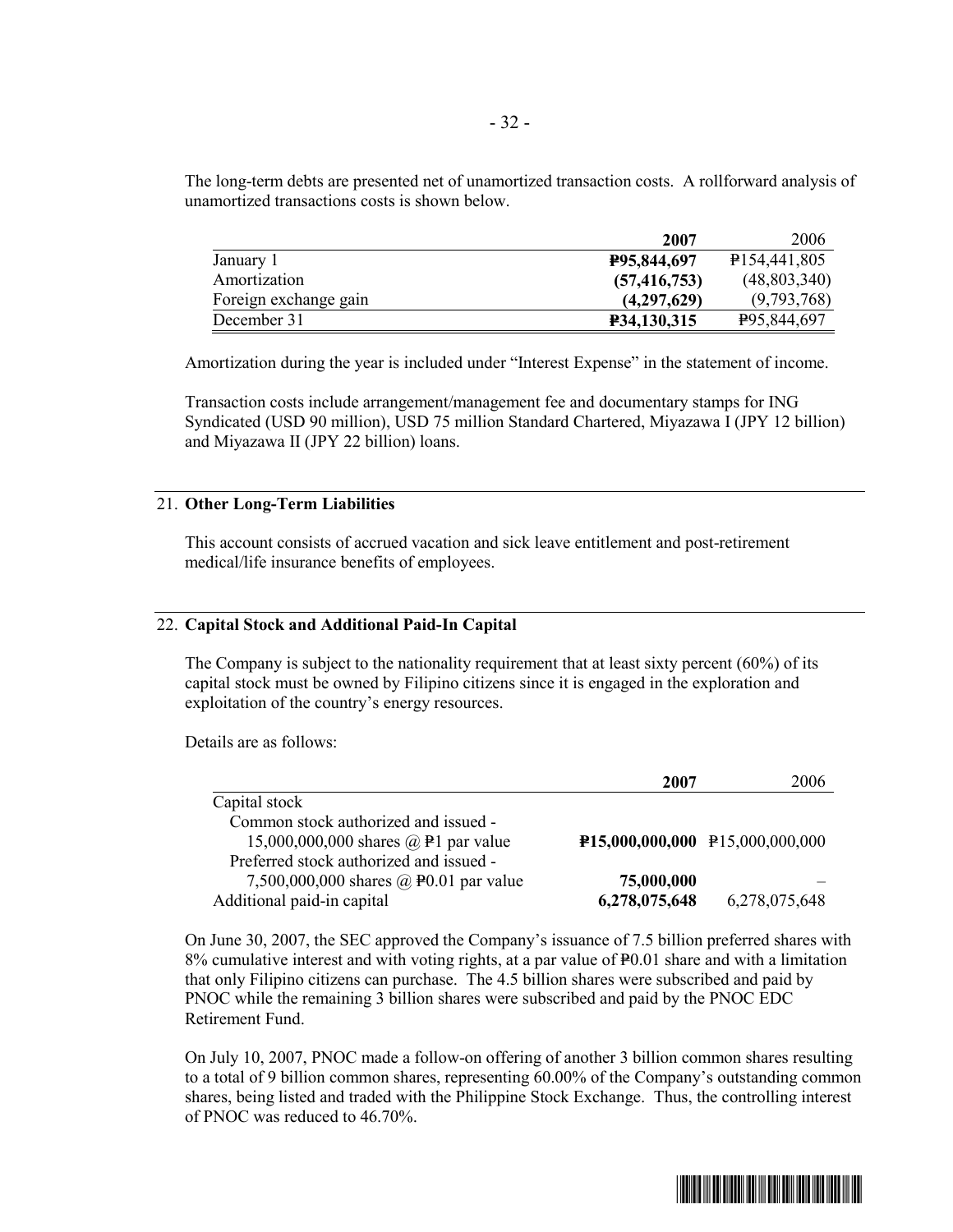On November 29, 2007, the Company was fully privatized through the sale by PNOC of the combined 6 billion common shares (or 40.00% of total outstanding common shares) and the 7.5 billion preferred shares from PNOC and PNOC EDC Retirement Fund, to Red Vulcan Holdings Corporation, a subsidiary of First Gen Corporation. As a result, the Company is now considered a public company under Section 17.2 of the Securities Regulation Code, with First Philippine Holdings Corporation as the ultimate Parent Company, also a listed company in the Philippines.

As of year of December 31, 2007, there are 656 common stockholders and one (1) preferred shareholder of the Company.

#### 23. **Retained Earnings**

On April 17, 2007, the BOD approved a cash dividend of  $P_{0.099}$  per share or a total of  $P_{1.485}$ billion to stockholders on record as of May 15, 2007 payable on June 5, 2007.

The Company's retained earnings include a revaluation increment deemed as part of cost of certain property and equipment and investment property amounting to  $P2,077.89$  million, of which  $P1,438.56$  million is related to land classified as Noncurrent asset held for sale (see Note 11). This amount is not available for dividend declaration until realized.

|                                     |                | 2006                        | 2005           |
|-------------------------------------|----------------|-----------------------------|----------------|
|                                     | 2007           | (Restated)                  | (Restated)     |
| <b>BOT</b> fees                     | P2,105,680,050 | P <sub>4</sub> ,782,877,101 | P6,438,272,867 |
| Professional and technical services | 387,199,262    | 180,015,600                 | 170,838,255    |
| Other purchased utilities           | 219,335,104    | 2,933,363                   | 3,309,962      |
| Other purchased services            | 166,636,601    | 97,174,098                  | 81,641,346     |
| Rig mobilization charges            | 85,527,042     | 4,043,465                   | 5,778,151      |
| Hauling and handling costs          | 40,958,297     | 17,085,706                  | 18, 191, 343   |
| Contractual employee costs          | 28,278,317     | 8,227,076                   | 7,915,974      |
| Others                              | 4,381,485      | 4,666,364                   | 3,811,222      |
|                                     | P3,037,996,158 | P5,097,022,773              | P6,729,759,120 |

## 24. **Purchased Services and Utilities**

The 2006 and 2005 balances of some accounts were reclassified to conform to the 2007 presentation.

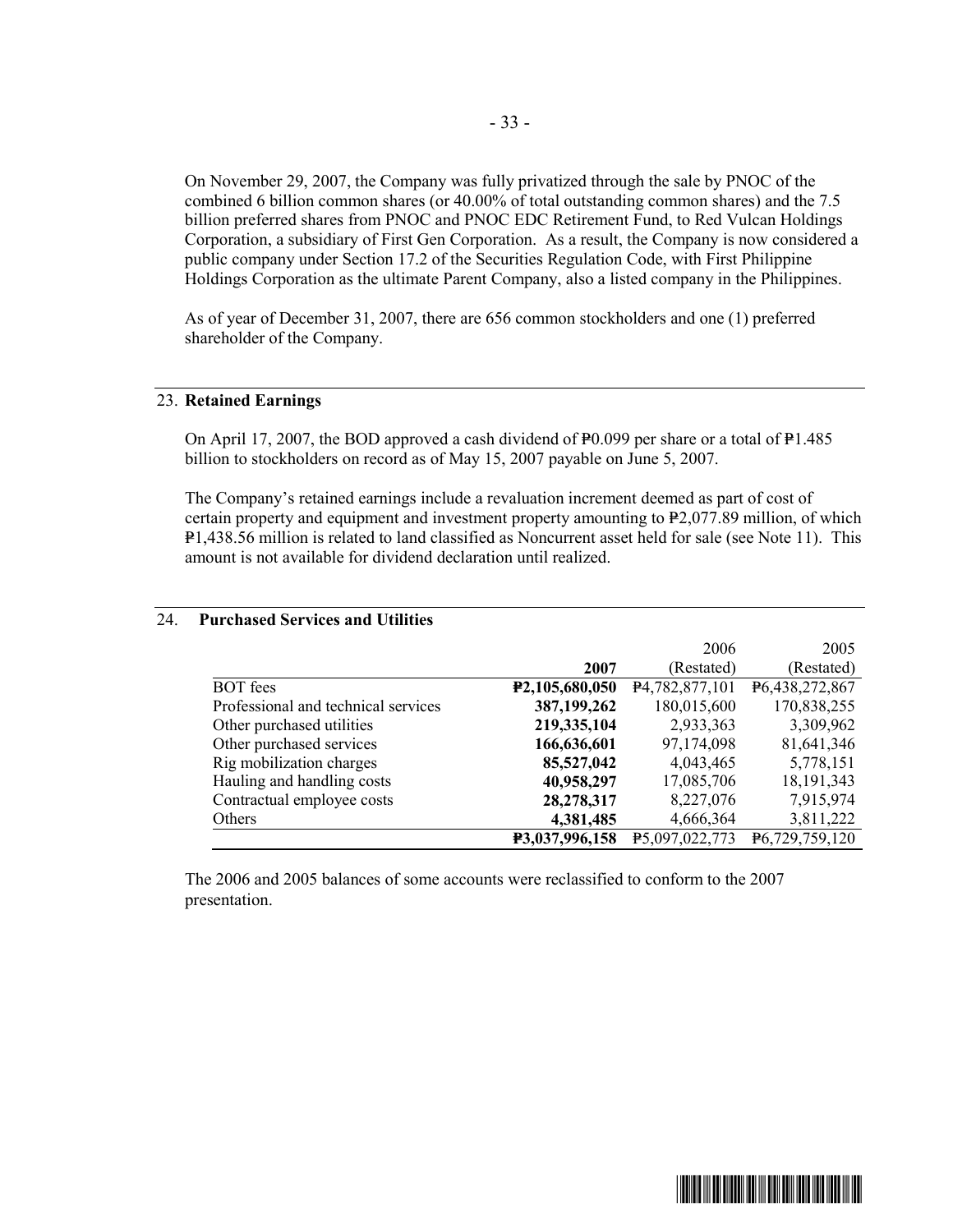| Operations and maintenance expenses |                             |                               |                               |
|-------------------------------------|-----------------------------|-------------------------------|-------------------------------|
|                                     |                             | 2006                          | 2005                          |
|                                     | 2007                        | (Restated)                    | (Restated)                    |
| Employee costs                      | P <sub>1</sub> ,258,171,369 |                               | P1,073,803,172 P1,041,481,591 |
| Rental, insurance and taxes         | 948,320,803                 | 781,286,614                   | 875, 151, 527                 |
| Maintenance and repairs             | 647,829,416                 | 451,424,582                   | 350,693,484                   |
| Materials and supplies              | 569,879,759                 | 416,312,987                   | 463,279,097                   |
| Royalty fees                        | 499,577,821                 | 470,394,682                   | 528,839,664                   |
| Business and other expenses         | 12,482,584                  | 48,734,673                    | 30,770,558                    |
| Grantor assessment adjustment       | (866, 399, 332)             |                               |                               |
|                                     | P3,069,862,420              | P3,241,956,710 P3,290,215,921 |                               |

## 25. **Operations and Maintenance Expenses**

The royalty fee adjustment was the result of the re-computation of the recoverable costs with the DOE based on the amended provisions set in the geothermal service contracts, which allows recovery of the translation effects of the Company's foreign loans and financing costs. The amended provisions and the royalty adjustments were agreed with the DOE in July 2007.

The 2006 and 2005 balances of some accounts were reclassified to conform to the 2007 presentation.

# 26. **General and Administrative Expenses**

|                                  |                | 2006            | 2005                        |
|----------------------------------|----------------|-----------------|-----------------------------|
|                                  | 2007           | (Restated)      | (Restated)                  |
| Employee costs                   | P968,231,017   | P768,231,969    | P1,026,341,053              |
| Rental, insurance and taxes      | 547,152,473    | 240,029,847     | 188,204,585                 |
| Purchased services and utilities | 345,802,058    | 254,840,285     | 225,002,928                 |
| Provision for doubtful accounts  | 286,828,060    | 299,176,115     | 238,503,085                 |
| Materials and supplies           | 112,145,705    | 70,789,787      | 65,432,633                  |
| Business and other expenses      | 87,303,846     | 97,237,692      | 61,351,980                  |
| Depreciation                     | 39,944,942     | 30,443,300      | 31,985,421                  |
| Maintenance and repairs          | 28,145,359     | 24,156,921      | 24,493,676                  |
| Others                           | 3,268,160      |                 |                             |
| Credit adjustment on allowance   |                |                 |                             |
| for doubtful accounts            | (43, 130, 239) | (737, 558, 359) |                             |
|                                  | P2,375,691,381 | P1,047,347,557  | P <sub>1</sub> ,861,315,361 |

# 27. **Interest Expense**

|                                            | 2007           | 2006          | 2005                        |
|--------------------------------------------|----------------|---------------|-----------------------------|
| Interest on long-term loans                | P1,567,138,662 | 2,325,188,938 | P <sub>2</sub> ,604,498,658 |
| Interest on short-term loans               |                | 5,704,019     |                             |
|                                            | 1,567,138,662  | 2,330,892,957 | 2,604,498,658               |
| Amounts included in the cost of qualifying |                |               |                             |
| assets                                     | (99.927)       | (106, 600)    | (122, 840)                  |
|                                            | P1,567,038,735 | 2,330,786,357 | P <sub>2</sub> ,604,375,818 |

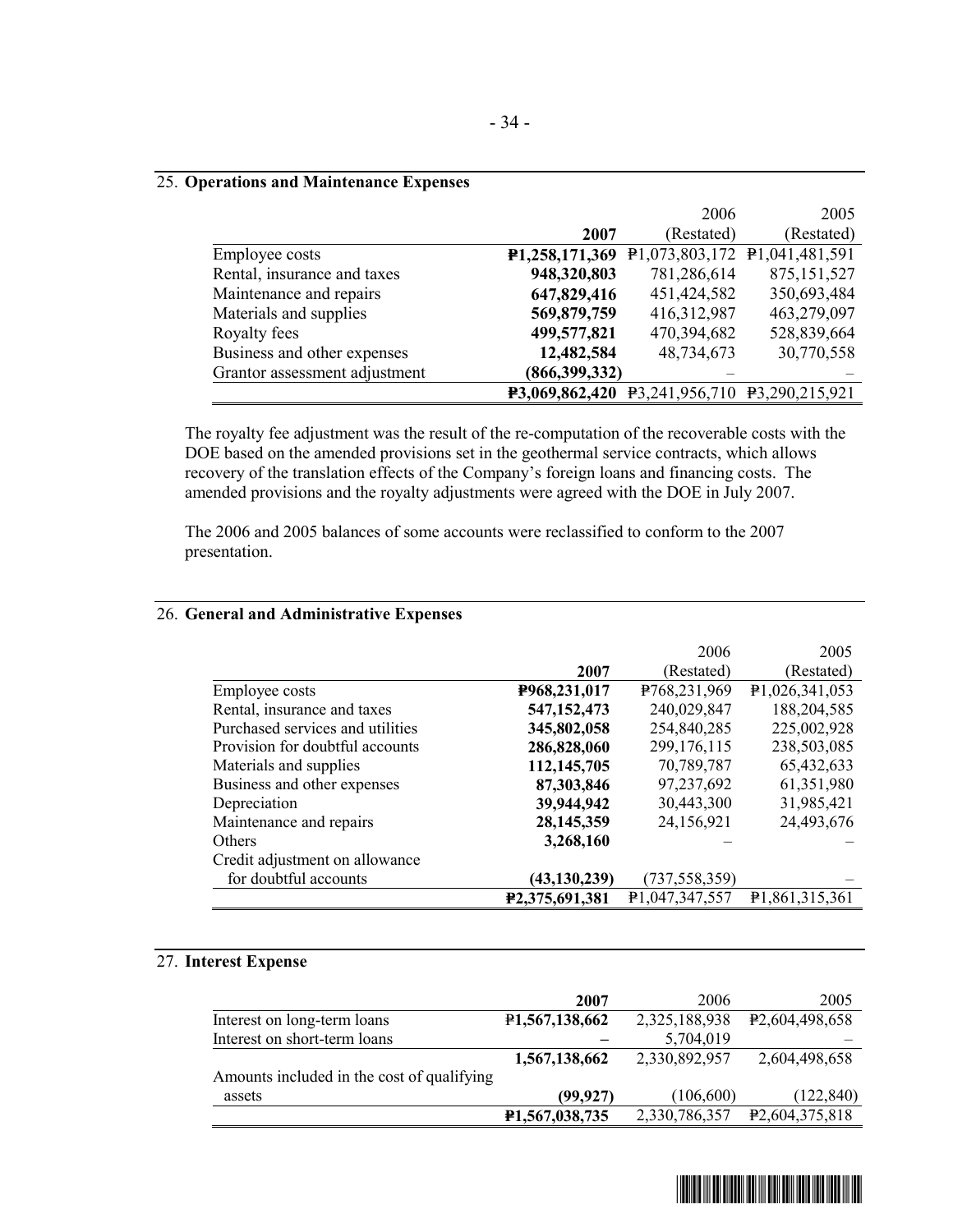This account pertains to interest charges on long-term and short-term loans. The amount included in the cost of qualifying assets represents the capitalized interest charges on loans utilized for the development of Northern Negros Geothermal Project.

## 28. **Foreign Exchange Gains** - Net

|                                                                                               | 2007                  | 2006                        | 2005                       |
|-----------------------------------------------------------------------------------------------|-----------------------|-----------------------------|----------------------------|
| Foreign exchange gains on long-term loans $\textbf{P4,239,574,615}$ $\textbf{P2,189,474,403}$ |                       |                             | P <sub>6.607.781.514</sub> |
| Foreign exchange losses on other accounts                                                     | (339, 228, 371)       | (148, 460, 380)             | (165,030,990)              |
| Net                                                                                           | <b>P3.900.346.244</b> | P <sub>2</sub> ,041,014,023 | <b>P6,442,750,524</b>      |

This account pertains to foreign exchange gains (losses) on repayment and realignment of foreign loans, short-term placements in US dollar denomination and cash in banks in US dollar and Japanese yen currencies. The foreign exchange gain was attributed largely to the realignment of foreign loans because of the appreciation of the yen and the peso against the US dollar (December 31, 2007: USD1=JPY113.688/ PHP41.411; December 31, 2006: USD1-JPY118.934/PHP49.045; December 31, 2005 USD1-JPY117.855/PHP53.062).

## 29. **Miscellaneous Income (Charges)** - Net

|                                          |                 | 2006            | 2005            |
|------------------------------------------|-----------------|-----------------|-----------------|
|                                          | 2007            | (Restated)      | (Restated)      |
| Day 1 gain                               | P39,769,239     | P95,703,507     | P182,218,941    |
| Waste disposal fees                      | 17,893,896      | 18,011,912      |                 |
| Profit on sale of securities             | 7,937,724       | 1,081,651       |                 |
| Sale/retirement of fixed assets          | 7,416,775       |                 |                 |
| Gain on retirement of parts and supplies |                 |                 |                 |
| inventory                                | 5,683,609       |                 |                 |
| Upper Mahiao Plant materials inventory   |                 |                 |                 |
| turned over by contractor                |                 | 125,636,878     |                 |
| Others                                   | (283, 114, 180) | (262, 501, 969) | (279, 589, 410) |
|                                          | (P204,412,937)  | (P22,068,021)   | (P97, 370, 469) |

#### 30. **Income Taxes**

|                        | 2007                              | 2006                       |
|------------------------|-----------------------------------|----------------------------|
| Deferred tax assets    | $P6,753,386,479$ $P8,047,196,850$ |                            |
| Deferred tax liability | (3,700,593,892)                   | (3,127,242,783)            |
| Net                    | <b>P3,052,792,587</b>             | P <sub>4,919,954,067</sub> |

The deferred tax assets consist mainly of the undepreciated balance of the foreign exchange losses on payment and realignment of the payable to contractors capitalized under BIR reporting, unrealized foreign exchange losses on foreign loans and allowance for doubtful accounts. The account is net of deferred tax liability on the deductible expenses provided under PD 1442 and the increase in fair value of property and equipment applied as deemed costs recognized during the conversion to PFRS.

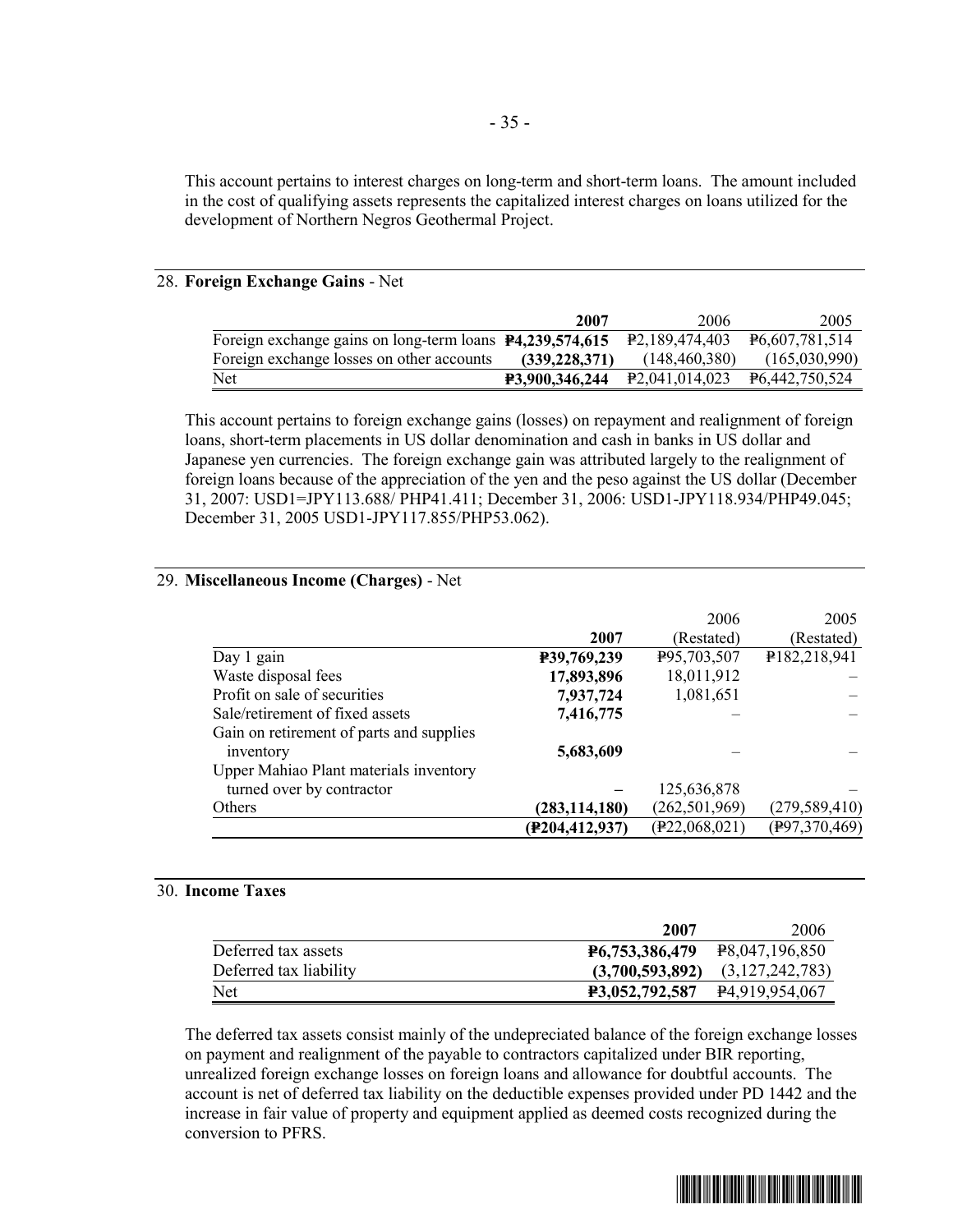# The components of the Company's deferred income tax assets and liabilities follow:

| <b>Deferred Tax Assets</b>                                                        |                                                                                                                         |                                                                                                         |                                                                                           |                                                                                       |                                                      |                                                              |
|-----------------------------------------------------------------------------------|-------------------------------------------------------------------------------------------------------------------------|---------------------------------------------------------------------------------------------------------|-------------------------------------------------------------------------------------------|---------------------------------------------------------------------------------------|------------------------------------------------------|--------------------------------------------------------------|
|                                                                                   | Foreign exchange<br>losses (gains)<br>Plants                                                                            | Unrealized<br>BOT Power foreign exchange<br>losses (gains)                                              | Allowance for<br>doubtful accounts                                                        | Financial/<br><b>Tangible Assets</b>                                                  | Others                                               | Total                                                        |
| At January 1, 2007                                                                | P4,673,833,358                                                                                                          | P1,229,264,289                                                                                          | P1,064,246,930                                                                            | P509,705,776                                                                          | P570.146.497                                         | P8,047,196,850                                               |
| Charged to income for the<br>period                                               | (327, 283, 783)                                                                                                         | (1,013,929,250)                                                                                         | 85,184,203                                                                                | (70,683,170)                                                                          | 32,901,629                                           | (1,293,810,371)                                              |
| At December 31, 2007                                                              | P4,346,549,575                                                                                                          | P215,335,039                                                                                            | P1,149,431,133                                                                            | P439,022,606                                                                          | P603,048,126                                         | P6,753,386,479                                               |
| At January 1, 2006<br>Charged to income for the<br>period<br>At December 31, 2006 | Foreign exchange<br>losses (gains)<br><b>BOT</b> Power<br>Plants<br>P4,924,077,551<br>(250, 244, 193)<br>P4,673,833,358 | Unrealized<br>foreign exchange<br>losses (gains)<br>P2,459,898,738<br>(1,230,634,449)<br>P1,229,264,289 | Allowance for<br>doubtful accounts<br>P1,217,680,715<br>(153, 433, 785)<br>P1,064,246,930 | Financial/<br><b>Tangible Assets</b><br>P711,713,444<br>(202,007,668)<br>P509,705,776 | Others<br>P63.779.855<br>506,366,642<br>P570,146,497 | Total<br>P9,377,150,303<br>(1,329,953,453)<br>P8,047,196,850 |
|                                                                                   |                                                                                                                         |                                                                                                         |                                                                                           |                                                                                       |                                                      |                                                              |
| <b>Deferred Tax Liability</b>                                                     |                                                                                                                         |                                                                                                         | Deductible expenses                                                                       |                                                                                       |                                                      |                                                              |
|                                                                                   |                                                                                                                         |                                                                                                         | per PD 1442                                                                               |                                                                                       | Others                                               | Total                                                        |
| At January 1, 2007                                                                |                                                                                                                         |                                                                                                         | $(\text{P}3,085,955,501)$                                                                 |                                                                                       | (P41, 287, 282)                                      | (P3, 127, 242, 783)                                          |
| Charged to income for the period                                                  |                                                                                                                         |                                                                                                         | (575, 913, 974)                                                                           |                                                                                       | 2,562,865                                            | (573, 351, 109)                                              |
| At December 31, 2007                                                              |                                                                                                                         |                                                                                                         | (F3,661,869,475)                                                                          |                                                                                       | (F38, 724, 417)                                      | (F3,700,593,892)                                             |
| At January 1, 2006<br>Charged to income for the period                            |                                                                                                                         |                                                                                                         | Deductible expenses<br>per PD 1442<br>(P2,986,489,231)<br>(99, 466, 270)                  |                                                                                       | Others<br>P56,947,740<br>(98, 235, 022)              | Total<br>(P2, 929, 541, 491)<br>(197, 701, 292)              |
| At December 31, 2006                                                              |                                                                                                                         |                                                                                                         | (F3,085,955,501)                                                                          |                                                                                       | (F41, 287, 282)                                      | (F3, 127, 242, 783)                                          |
|                                                                                   |                                                                                                                         |                                                                                                         | <b>Deferred Tax Assets Liability</b>                                                      | <b>Deferred Tax</b>                                                                   | <b>Assets</b>                                        | <b>Net Deferred Tax</b>                                      |
| At January 1, 2007                                                                |                                                                                                                         |                                                                                                         | P8,047,196,850                                                                            | (P3, 127, 242, 783)                                                                   |                                                      | P4,919,954,067                                               |
| Charged to income for the period                                                  |                                                                                                                         |                                                                                                         | (1,293,810,371)                                                                           |                                                                                       | (573, 351, 109)                                      | (1,867,161,480)                                              |
| At December 31, 2007                                                              |                                                                                                                         |                                                                                                         | P6,753,386,479                                                                            | (P3,700,593,892)                                                                      |                                                      | P3,052,792,587                                               |
|                                                                                   |                                                                                                                         |                                                                                                         | <b>Deferred Tax Assets</b>                                                                |                                                                                       | <b>Deferred Tax</b><br>Liability                     | <b>Net Deferred Tax</b><br><b>Assets</b>                     |
| At January 1, 2006<br>Charged to income for the period                            |                                                                                                                         |                                                                                                         | P9,377,150,303<br>(1,329,953,453)                                                         | (P2, 929, 541, 491)                                                                   | (197, 701, 292)                                      | P6,447,608,812<br>(1,527,654,745)                            |
| At December 31, 2006                                                              |                                                                                                                         |                                                                                                         | P8,047,196,850                                                                            | (P3, 127, 242, 783)                                                                   |                                                      | P4,919,954,067                                               |
|                                                                                   |                                                                                                                         |                                                                                                         |                                                                                           |                                                                                       |                                                      |                                                              |
|                                                                                   |                                                                                                                         |                                                                                                         |                                                                                           |                                                                                       |                                                      |                                                              |

Components of income tax expense are as follows:

|              | 2007                  | 2006                                                | 2005          |
|--------------|-----------------------|-----------------------------------------------------|---------------|
| Current tax  |                       | <b>P2,293,832,941</b> P1,697,975,135 P1,677,383,618 |               |
| Deferred tax | 1,867,161,480         | 1,527,654,745                                       | 1,749,122,609 |
|              | <b>P4,160,994,421</b> | <b>P3,225,629,880 P3,426,506,227</b>                |               |

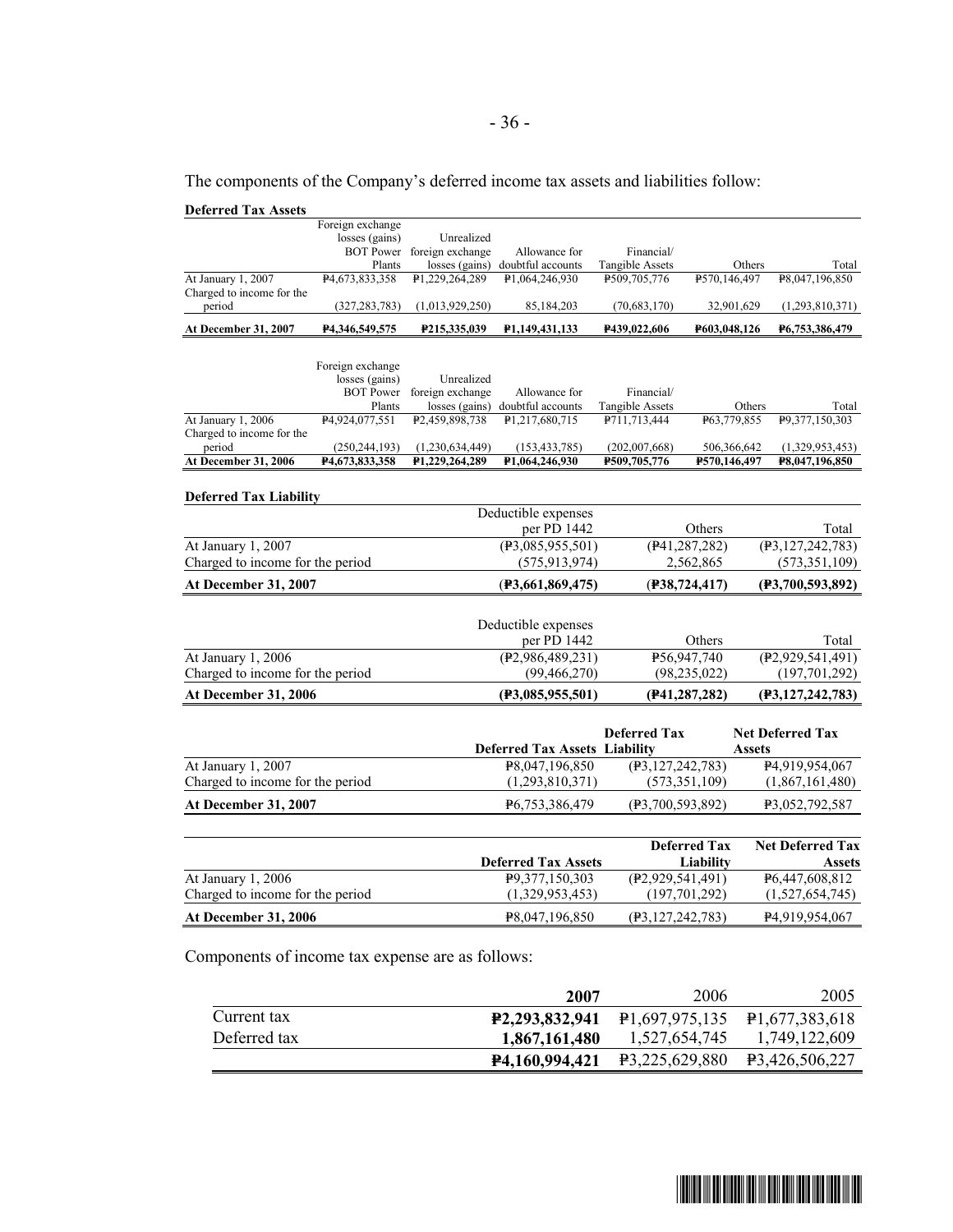A reconciliation between tax expense and the product of accounting income multiplied by the tax rates of 35.00% in 2007, 2006 and 32.50% in 2005 is as follows:

|                                                  | 2007                         | 2006            | 2005                         |
|--------------------------------------------------|------------------------------|-----------------|------------------------------|
| Accounting income                                | P <sub>12</sub> ,812,475,607 | P10,088,971,107 | P <sub>12</sub> ,600,669,496 |
| Tax expense                                      | 4,484,366,462                | 3,531,139,887   | 4,095,217,586                |
| Tax effect of non-deductible interest expense    | 53,375,602                   | 55,866,123      | 56,284,818                   |
| Non-deductible foreign contractor's tax - excess | 4,389,682                    | 2,200,505       |                              |
| Interest income - net of final tax               | (106, 342, 260)              | (114, 072, 117) | (121,088,650)                |
| Non-deductible gains on embedded                 |                              |                 |                              |
| Derivatives                                      |                              | (113, 444, 854) | (604, 699, 566)              |
|                                                  |                              |                 |                              |
| Effect of change in tax rate                     | (274, 795, 065)              | (136, 059, 664) | 792,039                      |
|                                                  | P4,160,994,421               | P3,225,629,880  | P3,426,506,227               |

# 31. **Earnings Per Share (EPS)**

The EPS amount was computed as follows:

|                                                      | 2007          | 2006                                                | 2005   |
|------------------------------------------------------|---------------|-----------------------------------------------------|--------|
| Net income attributable to common<br>shareholders    |               | <b>P8,651,481,186</b> P6,863,341,226 P9,174,163,269 |        |
| Weighted average numbers of shares for<br><b>EPS</b> |               | 15,000,000,000 12,142,584,872 12,000,000,000        |        |
| Basic/diluted EPS                                    | <b>PO.577</b> | 40.565                                              | 40.765 |

Computation of weighted average number of shares for EPS calculation is as follows:

|                   | <b>Beginning</b><br><b>Balance</b> | <b>Shares Issued</b>     | Outstanding<br><b>Shares</b> | <b>Number</b><br>of Days $(1)$ | Weighted<br>Average<br>Number of<br><b>Shares</b> |
|-------------------|------------------------------------|--------------------------|------------------------------|--------------------------------|---------------------------------------------------|
| December 31, 2005 | 10,000,000,000                     | $2,000,000,000^{(1)}$    | 12.000.000.000               | 365                            | 12,000,000,000                                    |
| December 31, 2006 | 10,000,000,000                     | $2,000,000,000^{(1)}$    |                              | 365                            |                                                   |
|                   |                                    | 2,608,695,652            |                              | 18                             |                                                   |
|                   |                                    | 391, 304, 348            | 15,000,000,000               | 13                             | 12,142,584,872                                    |
| December 31, 2007 | 15,000,000,000                     | $\overline{\phantom{0}}$ | 15,000,000,000               |                                | 365 15,000,000,000                                |

(1) Retroactive effect of stock dividends declared in 2006

# 32. **Personnel Expenses**

|                                        | 2007        | 2006                                                | 2005        |
|----------------------------------------|-------------|-----------------------------------------------------|-------------|
| Salaries and other benefits            |             | <b>P2,018,742,958</b> P1,968,065,036 P1,905,208,595 |             |
| Retirement benefit costs (see Note 39) | 329,567,591 | 121,063,507                                         | 504.917.081 |
| Social security costs                  | 42,316,907  | 35,299,516                                          | 35,626,807  |
|                                        |             | <b>P2,390,627,456</b> P2,124,428,059 P2,445,752,483 |             |

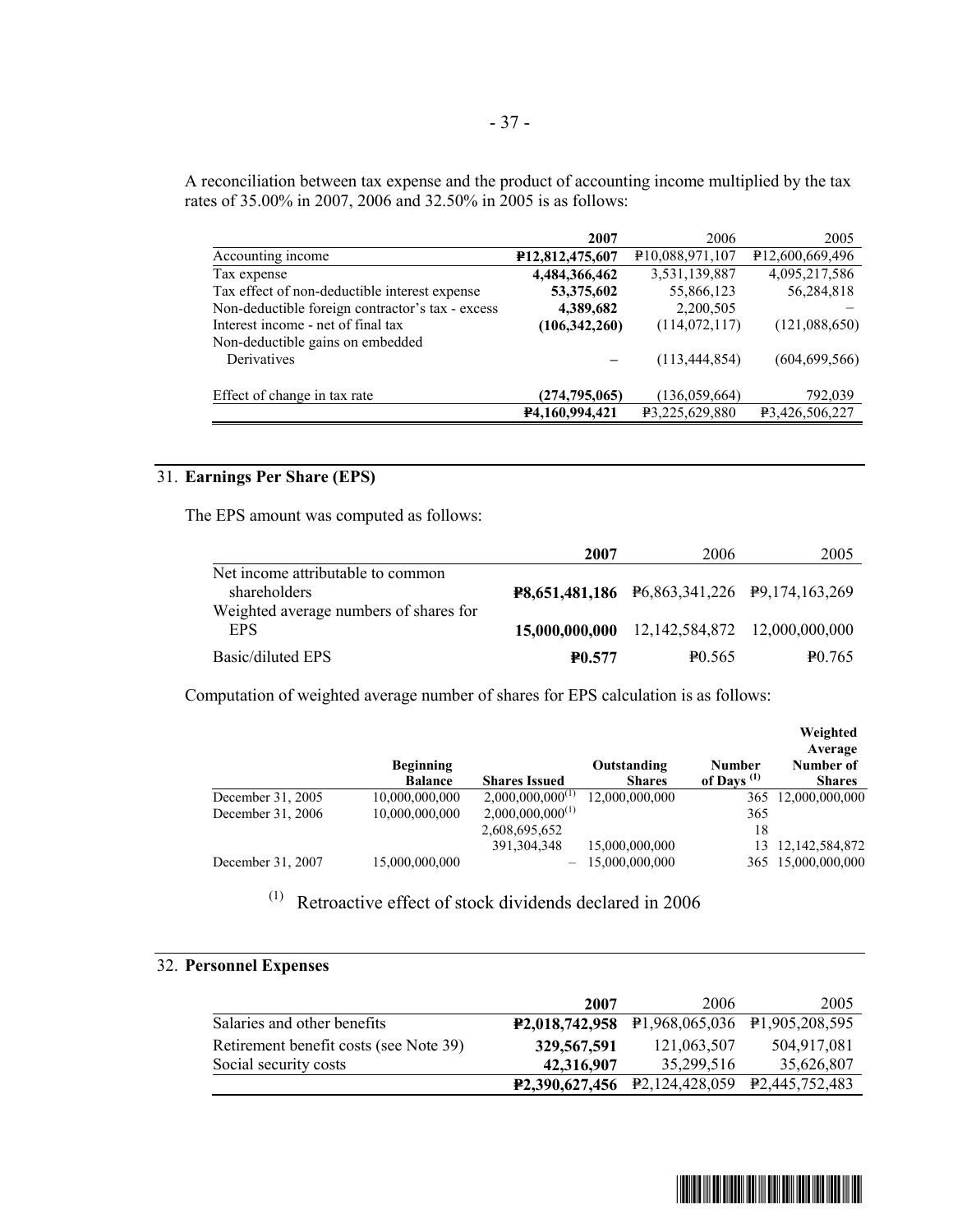# 33. **Business Segment Information**

The Company's operating businesses are organized and managed separately according to the nature of the products and services provided, with each segment representing a strategic business unit that offers different products and serves different markets.

The Electricity segment refers to the revenue from sale of electricity out of the power plant operations. Revenue of this segment is covered by long-term power purchase agreements. The Steam segment pertains to the revenue from the sale of steam which is covered by the Geothermal Service Contracts. The Services segment comprises revenues from construction and drilling operations. The Others segment includes corporate and technical and administrative support groups.

The Company operates and generates revenues principally in the Philippines. Thus, geographical business information is not required.

Financial information on the business segments are summarized as follows:

|                                           | Electricity          | Steam             | Services                 | Others                              | Total                |
|-------------------------------------------|----------------------|-------------------|--------------------------|-------------------------------------|----------------------|
| Revenue                                   | P13,215,638,368      | P4,834,399,396    | P733,591,782             | $P -$                               | P18,783,629,546      |
| Segment expenses                          | (6,784,168,707)      | (1,351,068,572)   | (668, 262, 070)          | (1,297,258)                         | (8,804,796,607)      |
| Segment results                           | 6,431,469,661        | 3,483,330,824     | 65,329,712               | (1, 297, 258)                       | 9,978,832,939        |
| Interest income                           |                      |                   |                          | 648,736,545                         | 648,736,545          |
| Interest expense<br>Unallocated corporate |                      |                   | $\overline{\phantom{0}}$ | (1, 567, 038, 735)<br>3,751,944,858 | (1, 567, 038, 735)   |
| income                                    |                      |                   |                          |                                     | 3,751,944,858        |
| Income taxes                              |                      |                   |                          | (4,160,994,421)                     | (4,160,994,421)      |
| Net income                                | P6,431,469,661       | P3,483,330,824    | P65,329,712              | (F1,328,649,011)                    | P8,651,481,186       |
|                                           |                      |                   |                          |                                     |                      |
| Other information:                        |                      |                   |                          |                                     |                      |
| Segment assets                            | P54,348,783,001      | P975,955,001      | P634,356,803             | $P-$                                | P55,959,094,805      |
| Unallocated corporate                     |                      |                   |                          |                                     |                      |
| assets                                    |                      |                   |                          | 9,111,640,061                       | 9,111,640,061        |
| <b>Total assets</b>                       | P54,348,783,001      | P975,955,001      | P634,356,803             | P9,111,640,061                      | P65,070,734,866      |
|                                           |                      |                   |                          |                                     |                      |
| Segment liabilities                       | $($ P16,907,127,255) | (P11,570,477,888) | (P90,057,472)            | $P -$                               | (P28, 564, 662, 615) |
| Unallocated corporate                     |                      |                   |                          |                                     |                      |
| liabilities                               |                      |                   |                          | (1,652,791,645)                     | (1,652,791,645)      |
| <b>Total liabilities</b>                  | (F16,907,127,255)    | (P11,570,477,888) | (P90,057,472)            | (F1, 652, 791, 645)                 | (F30, 217, 454, 260) |
|                                           |                      |                   |                          |                                     |                      |
| Capital expenditure                       | $P -$                | $P -$             | P131,276,344             | P <sub>26,890,139</sub>             | P158,166,483         |
| Depreciation and                          |                      |                   |                          |                                     |                      |
| amortization                              | 164,294,068          |                   | 95,759,928               |                                     | 260,053,996          |
| Other non-cash items                      | (2,042,556,482)      | (1,249,671,902)   |                          | 39,754,981                          | (3,252,473,403)      |

**2007**

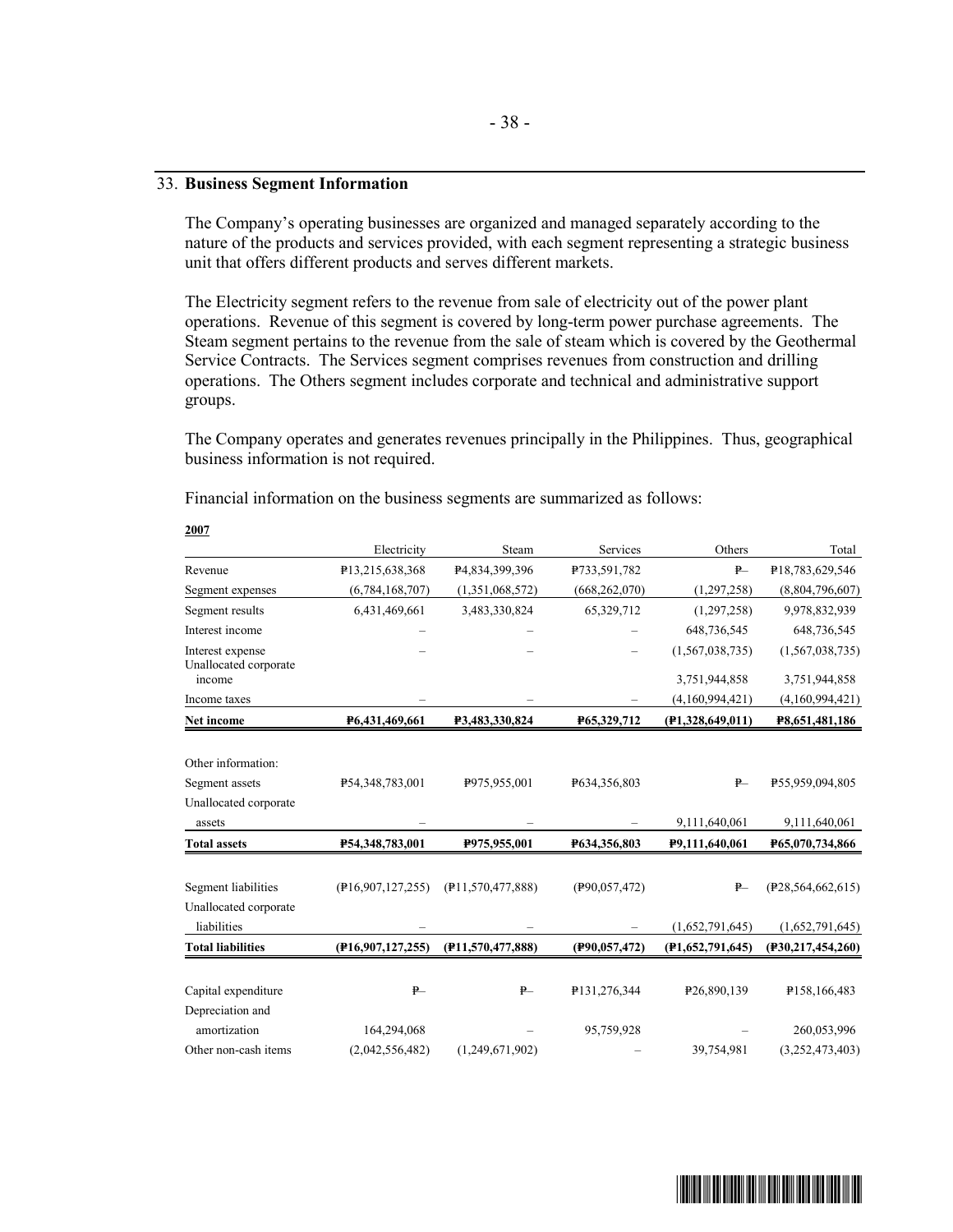|                                                     | Electricity          | Steam                       | Services                    | Others                           | Total                            |
|-----------------------------------------------------|----------------------|-----------------------------|-----------------------------|----------------------------------|----------------------------------|
| Revenue                                             | P14,309,670,214      | P4,550,567,548              | P6,861,433,729              | $P-$                             | P25,721,671,491                  |
| Segment expenses                                    | (6,919,572,964)      | (2,276,708,328)             | (6,308,448,005)             | (441, 081)                       | (15,505,170,378)                 |
| Segment results                                     | 7,390,097,250        | 2,273,859,220               | 552,985,724                 | (441, 081)                       | 10,216,501,113                   |
| Interest income                                     |                      |                             |                             | 330,161,680                      | 330, 161, 680                    |
| Interest expense<br>Unallocated corporate<br>income |                      |                             |                             | (2,330,786,357)<br>1,873,094,670 | (2,330,786,357)<br>1,873,094,670 |
| Income taxes                                        |                      |                             |                             | (3,225,629,880)                  | (3,225,629,880)                  |
| Net income                                          | P7,390,097,250       | P <sub>2</sub> ,273,859,220 | P552,985,724                | $(\text{P}3, 353, 600, 968)$     | P6,863,341,226                   |
|                                                     |                      |                             |                             |                                  |                                  |
| Other information:                                  |                      |                             |                             |                                  |                                  |
| Segment assets                                      | P60,898,234,211      | P1,309,574,832              | P674,401,033                | ₽–                               | P62,882,210,076                  |
|                                                     |                      |                             |                             |                                  |                                  |
| Unallocated corporate<br>assets                     |                      |                             |                             | 14,510,252,706                   | 14,510,252,706                   |
| Total assets                                        | P60,898,234,211      | P1,309,574,832              | P674,401,033                | P14,510,252,706                  | P77,392,462,782                  |
|                                                     |                      |                             |                             |                                  |                                  |
| Segment liabilities                                 | (P33, 137, 844, 428) | (P12,776,508,799)           | $($ P89,064,522)            | ₽−                               | $($ P46,003,417,749)             |
| Unallocated corporate<br>liabilities                |                      |                             |                             | (4,014,332,055)                  | (4,014,332,055)                  |
| Total liabilities                                   | (P33, 137, 844, 428) | (P12,776,508,799)           | $(\text{P89}, 064, 522)$    | (P4, 014, 332, 055)              | (F50, 017, 749, 804)             |
|                                                     |                      |                             |                             |                                  |                                  |
| Capital expenditure                                 | $P-$                 | $P-$                        | P504,974,708                | P35,855,711                      | P540,830,419                     |
| Depreciation and<br>amortization                    |                      |                             | 128,893,367                 |                                  | 128,893,367                      |
| Other non-cash items                                | (1,331,094,503)      | (728, 440, 287)             |                             | (387, 307, 683)                  | (2,446,842,473)                  |
|                                                     |                      |                             |                             |                                  |                                  |
| 2005                                                |                      |                             |                             |                                  |                                  |
|                                                     | Electricity          | Steam                       | Services                    | Others                           | Total                            |
| Revenue                                             | P15,346,083,592      | P4,530,035,664              | P <sub>2</sub> ,343,858,042 | $P-$                             | P22,219,977,298                  |
| Segment expenses                                    | (9,405,338,809)      | (2,250,373,216)             | (2,329,418,126)             | (21,609,714)                     | (14,006,739,865)                 |
| Segment results                                     | 5,940,744,783        | 2,279,662,448               | 14,439,916                  | (21,609,714)                     | 8,213,237,433                    |
| Interest income                                     |                      |                             |                             | 446,165,085                      | 446,165,085                      |
| Interest expense<br>Unallocated corporate           |                      |                             |                             | (2,604,375,818)                  | (2,604,375,818)                  |
| income                                              |                      |                             |                             | 6,545,642,796                    | 6,545,642,796                    |
| Income taxes                                        |                      |                             |                             | (3,426,506,227)                  | (3,426,506,227)                  |
| Net income                                          | P5.940,744,783       | P <sub>2</sub> ,279,662,448 | P <sub>14</sub> ,439,916    | P939,316,122                     | P9,174,163,269                   |
|                                                     |                      |                             |                             |                                  |                                  |
| Other information:                                  |                      |                             |                             |                                  |                                  |
| Segment assets                                      | P62,726,984,575      | P7,597,498,410              | P880,346,557                | $P-$                             | P71,204,829,542                  |
| Unallocated corporate<br>assets                     |                      |                             |                             | 9,781,409,610                    | 9,781,409,610                    |
| Total assets                                        | P62,726,984,575      | P7,597,498,410              | P880,346,557                | P <sub>9</sub> ,781,409,610      | P80,986,239,152                  |
|                                                     |                      |                             |                             |                                  |                                  |

(Forward)

2006

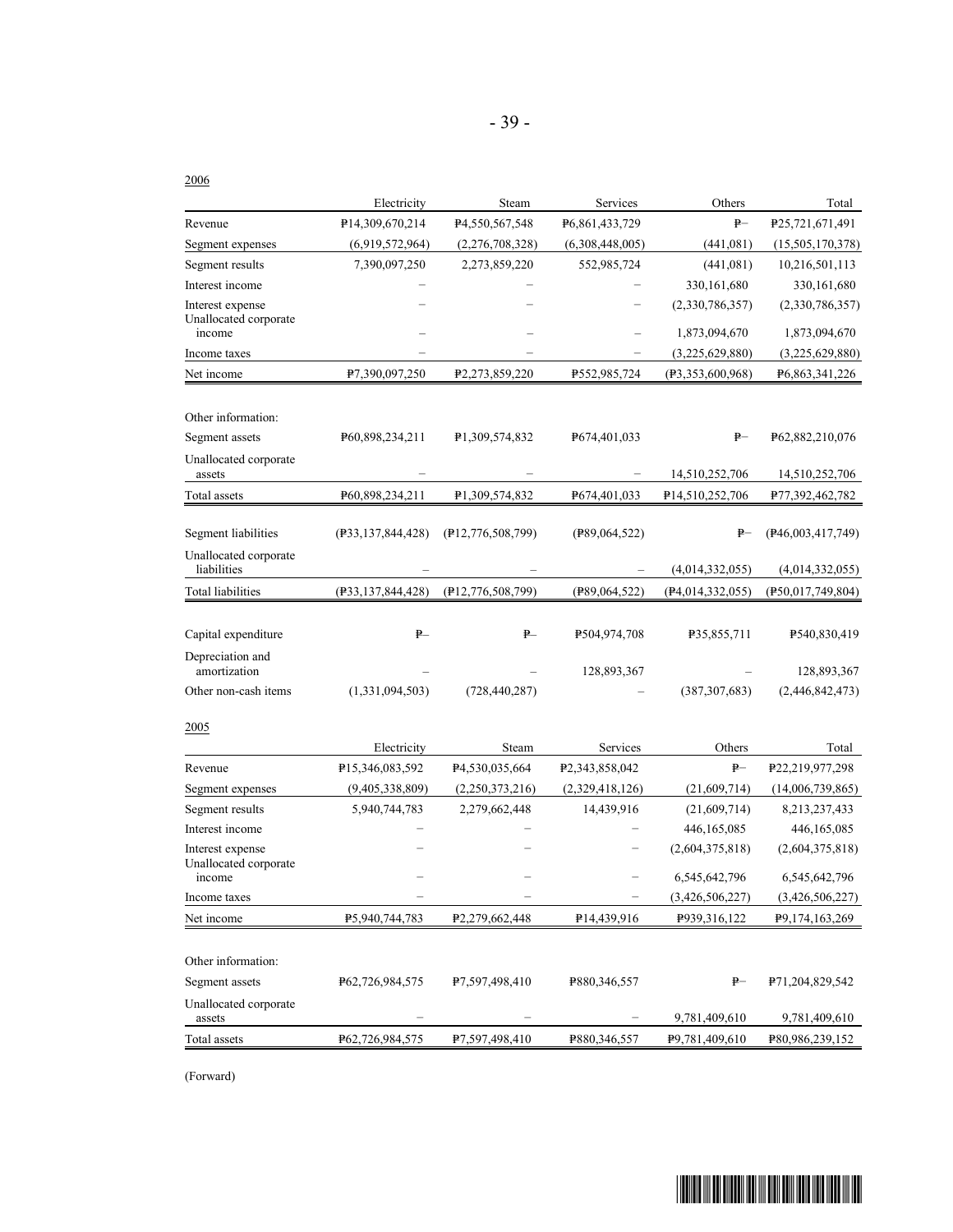|                                      | Electricity                   | Steam                             | Services          | Others                   | Total                |
|--------------------------------------|-------------------------------|-----------------------------------|-------------------|--------------------------|----------------------|
| Segment liabilities                  | (P40, 642, 849, 970)          | $($ P <sub>14</sub> ,067,308,381) | $($ P132,020,248) | ₽–                       | (P54, 842, 178, 599) |
| Unallocated corporate<br>liabilities |                               |                                   |                   | (5,595,381,932)          | (5,595,381,932)      |
| Total liabilities                    | $(\text{P}40, 642, 849, 970)$ | (P14,067,308,381)                 | (P132,020,248)    | (F5, 595, 381, 932)      | (P60,437,560,531)    |
|                                      |                               |                                   |                   |                          |                      |
| Capital expenditure                  | $P-$                          | $P-$                              | P21,584,504       | P <sub>23</sub> ,099,475 | P44,683,979          |
| Depreciation and<br>amortization     |                               |                                   | 639, 351, 921     |                          | 639, 351, 921        |
| Other non-cash items                 | (3,441,571,268)               | (2,472,429,444)                   | -                 | (667, 567, 778)          | (6,581,568,490)      |

## 34. **Description of The Service Concession and Related Arrangements**

All geothermal resources in public and/or private lands in the Philippines, whether found in, on or under the surface of dry lands, creeks, rivers, lakes, or other submerged lands within the waters of the Philippines belong to the State, inalienable and imprescriptible, and their exploration, development and exploitation are governed under Presidential Decree No. 1442 (PD 1442, An Act to promote the exploration and development of geothermal resources). Under PD 1442, the Government may enter into service contracts for the exploration, development and exploitation of geothermal resources.

Pursuant to PD 1442, the Company has entered into the following service contracts with the Government of the Republic of the Philippines (Government, represented by the Ministry/Department of Energy) for the exploration, development and production of geothermal fluid for commercial utilization:

- a. Tongonan, Leyte, dated May 14, 1981
- b. Southern Negros, dated October 16, 1981
- c. Bacman, Sorsogon, dated October 16, 1981
- d. Mt. Apo, Kidapawan, Cotabato, dated March 24, 1992
- e. Mt. Labo, Camarines Norte and Sur, dated March 19, 1994
- f. Northern Negros, dated March 24, 1994
- g. Mt. Cabalian, Southern Leyte, dated January 13, 1997

The exploration period under the service contracts shall be five (5) years from the effective date, renewable for another two (2) years if the Company has not been in default in its exploration, financial and other work commitments and obligations and has provided a work program for the extension period acceptable to the Government. Where geothermal resource in commercial quantity is discovered during the exploration period, the service contracts shall remain in force for the remainder of the exploration period or any extension thereof and for an additional period of twenty-five (25) years thereafter, provided that, if the Company has not been in default in its obligations under the contracts, the Government may grant an additional extension of fifteen (15) to twenty (20) years.

The Company shall acquire for the geothermal operations materials, equipment, plants and other installations as are required and necessary to carry out the geothermal operations. All materials, equipment, plants and other installations erected or placed on the contract areas of a movable

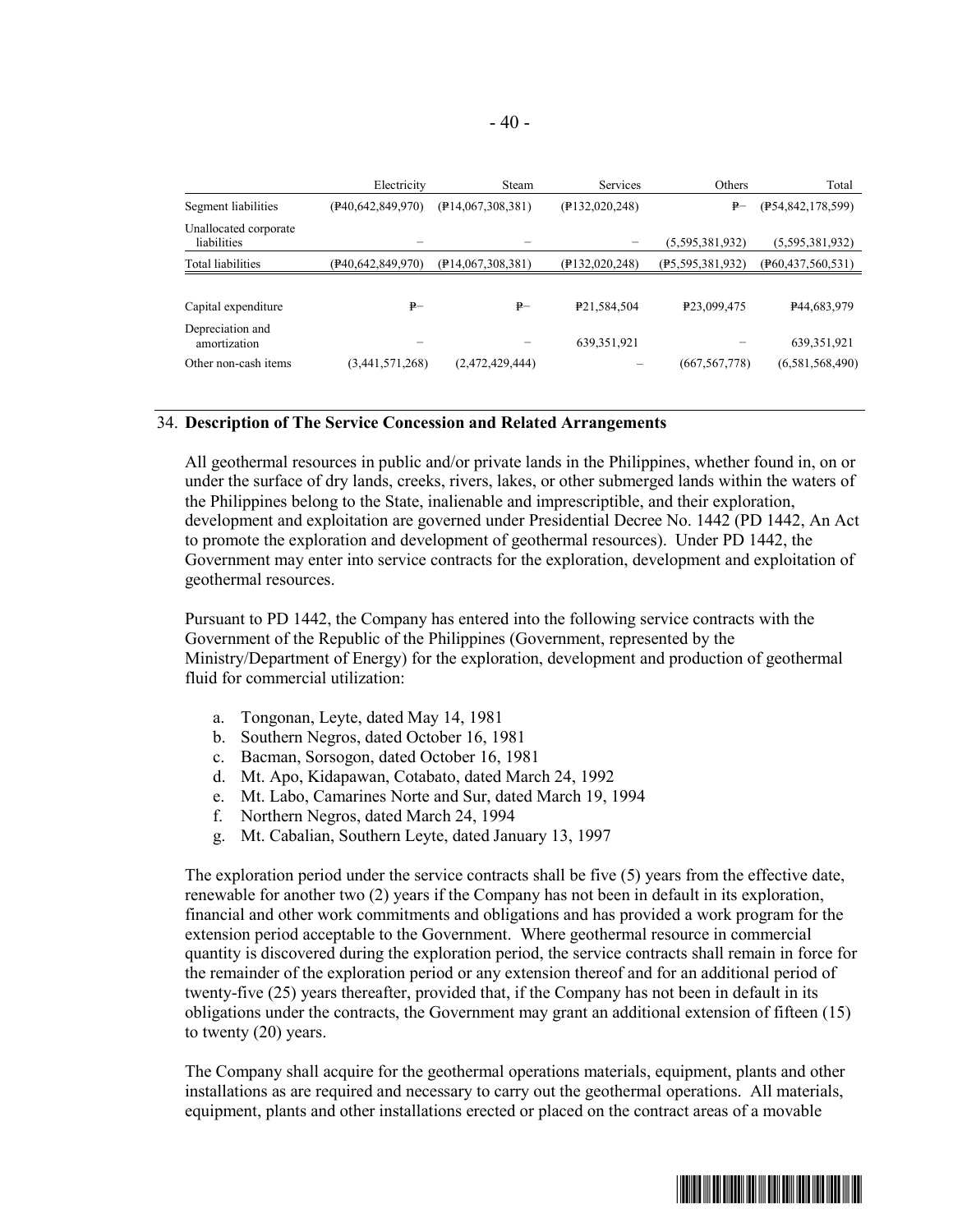nature by the Company shall remain the property of the Company unless not removed therefrom within one year after the expiration and/or termination of the related service contract in which case, ownership shall be vested in the Government.

The service contracts provide that, among other privileges, the Company shall have the right to enter into agreements for the disposition of the geothermal resources produced from the contract areas, subject to the approval of the Government.

Pursuant to such right, the Company has entered into agreements for the sale of the geothermal resources produced from the service contract areas principally with the NPC, a government owned and controlled corporation. These agreements are for 25 years and may be opened for renegotiation by either party after 5 years from the date of commercial operations.

Pursuant to such right also, the Company has also entered into agreements with NPC for the development, construction and operation of a geothermal power plant by the Company in its geothermal service contract areas and the sale to NPC of the electrical energy generated from such geothermal power plants. These agreements are for 25 years of commercial operations and may be extended upon the request of the Company by notice of not less than 12 months prior to the end of the contract period, the terms and conditions of any such extension to be agreed upon by the parties.

The Company's agreements with NPC for the sale of the geothermal resources produced from the service contract areas and the sale of the electrical energy generated from the geothermal power plants contain certain provisions relating to pricing control in the form of a cap in the Company's internal rate of return for specific contracts; as well as for payment by NPC of minimum guaranteed monthly remuneration and nominated capacity.

For the Northern Negros service contract, the Company does not have agreements with NPC for the sale of the geothermal resources and electrical energy produced from the service contract area. The Company instead enters into contracts with distribution utilities, electric cooperatives and other third party buyers of electricity for the sale of the electrical energy generated from the service contract.

The Company has made a judgment that these service concessions and related arrangements qualify for accounting under Philippine Interpretation IFRIC 12, *Service Concession Arrangements*. Accordingly, the Company has recognized the consideration received or receivable in exchange for its infrastructure construction services or its acquisition of infrastructure to be used in the arrangements as either a financial asset to the extent that the Company has an unconditional contractual right to receive cash or other financial asset for its construction services from or at the direction of the grantor, or an intangible asset for the right to charge users of the public service.

Revenue and profits recognized in 2007, 2006 and 2005, on exchanging construction services for a financial or an intangible asset amounted to  $P108.81$  million,  $P6,599.98$  million, and  $P2,194.33$ million, respectively; and  $\overline{P7.68}$  million,  $\overline{P578.83}$  million and  $\overline{P151.61}$  million, respectively.

The disclosures have been provided in aggregate since management believes that the service concession arrangements are similar in nature.

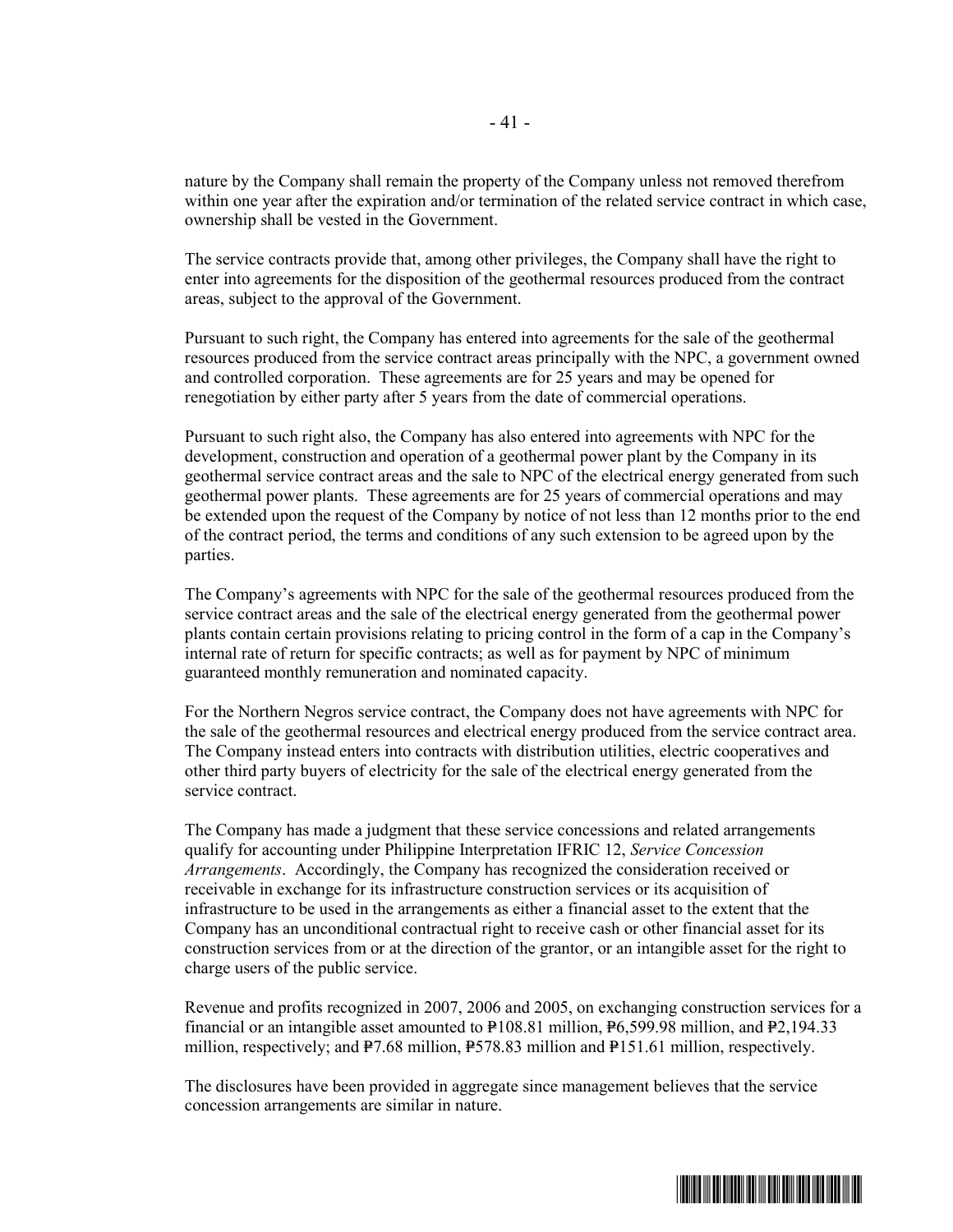## 35. **Service Contracts**

As discussed in Note 34, by virtue of PD 1442, the Company entered into seven service contracts with the DOE granting the Company the right to explore, develop, and utilize the country's geothermal resource subject to sharing of net proceeds with the government. The net proceeds is what remains after deducting from the gross proceeds the allowable recoverable costs, which include development, production and operating costs.

The allowable recoverable costs shall not exceed 90% of the gross proceeds. The Company pays 60% of the net proceeds as government share and retains the remaining 40%.

The 60% government share is comprised of royalty fees and income taxes. The royalty fees are shared by the Government through DOE (60%) and the LGU (40%).

The Company secured an approval from the DOE to defer remittance of the royalty portion of the Government share at P180 million per year. A portion of said payment was applied to the amortization of the deferred royalty fees as of December 31, 1998, and the balance to 1999 and future obligations. On March 23, 2004, the Company and DOE agreed to increase the royalty payment plan to P200 million per year starting 2004. A portion of the revised payment shall be applied to the amortization of the deferred royalty fees as of December 31, 2003 and the balance to 2004 and future obligations for existing Company operating projects. However, remittances to the local government units of their share in royalty fees are made as they fall due pursuant to the Local Government Code.

Total royalty fees due to DOE and to LGUs are shown in Note 18.

The DOE approved the application of the Company for the 20-year extension of the Tongonan, Palinpinon and Bacon-Manito Geothermal Service Contracts (GSCs). The extension is embodied in the fourth amendment to the GSCs dated October 30, 2003. The amendment extended the Tongonan GSC from May 15, 2011 to May 16, 2031, while the Palinpinon and Bacon-Manito GSCs are extended from October 16, 2011 to October 17, 2031.

### 36. **Geothermal Resources Sales Contract**

The geothermal energy currently produced by the Company's geothermal projects is supplied to the power plants owned and operated by NPC pursuant to the following steam sales contracts:

#### Tongonan I

Under the steam sales contract entered in June 1984 for Tongonan I, NPC agrees to pay the Company a base price per kilowatt-hour of net generation, subject to inflation adjustments and based on a guaranteed take-or-pay rate at 75% plant factor for a period of twenty-five years.

## Palinpinon I

The steam sales contract for Palinpinon I provides, among others, that NPC shall pay the Company a base price per kilowatt-hour of gross generation, subject to inflation adjustments and based on a guaranteed take-or-pay rate at 75% plant factor. The contract is for a period of twenty years commencing on December 25, 1988.

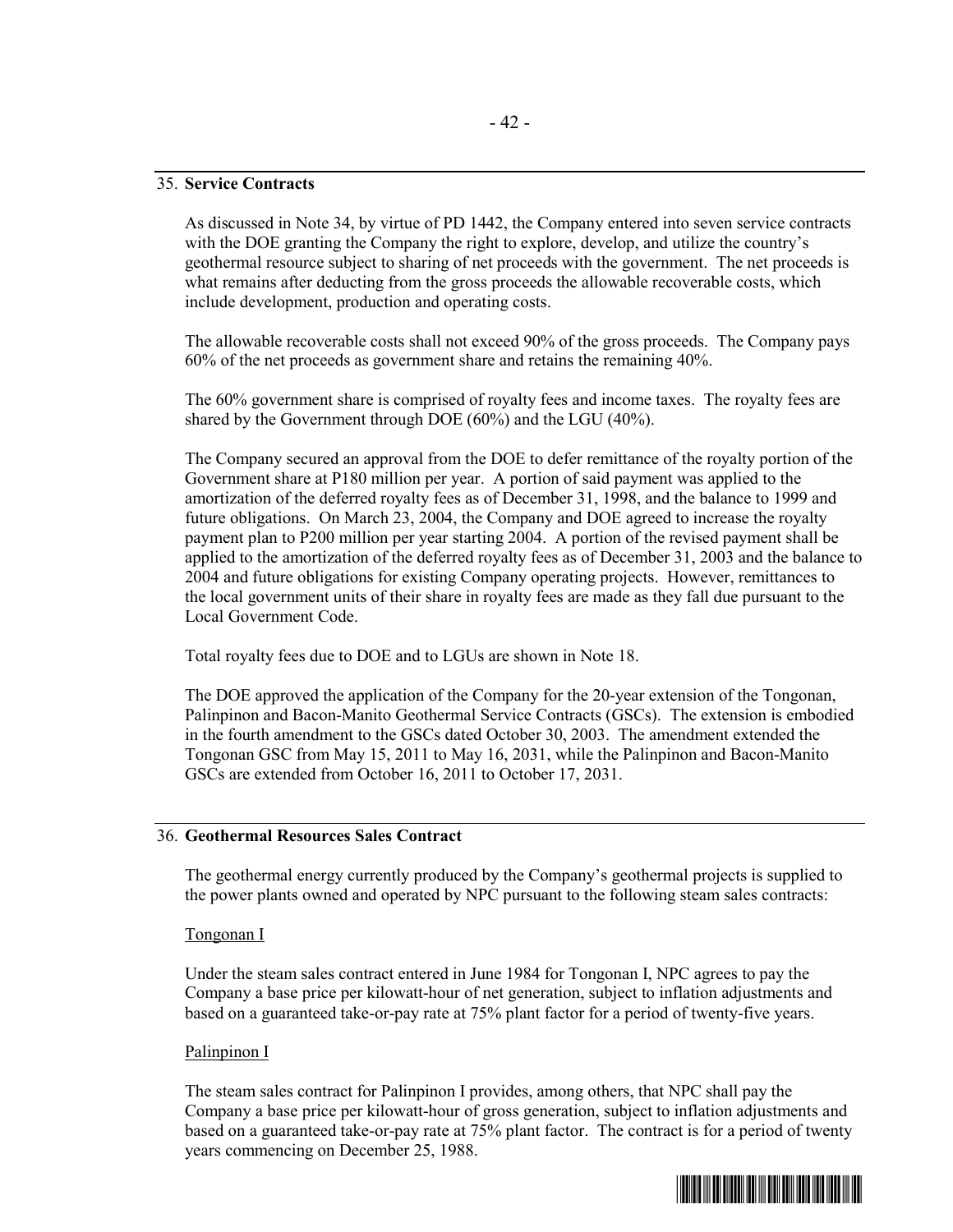## Palinpinon II

In June 1996, the Company and NPC signed a steam sales contract for Palinpinon II's four modular plants - Nasuji, Okoy, Sogongon I and Sogongon II. Under the terms and conditions, NPC agrees to pay the Company a base price per kilowatt-hour of gross generation, subject to inflation adjustments and based on a guaranteed take-or-pay rate commencing from the established commercial operation period, using the following plant factors: 50% for the first year, 65% for the second year and 75% for the third and subsequent years. The contract is for a period of twentyfive years for each module commencing on December 13, 1993 for Nasuji; November 28, 1994 for Okoy; January 28, 1995 for Sogongon I and March 23, 1995 for Sogongon II.

#### Bacon-Manito I

The steam sales contract for the Bacon-Manito (Bacman) geothermal resources entered in November 1988 provides, among others, that NPC shall pay the Company a base price per kilowatt-hour of gross generation, subject to inflation adjustments and based on a guaranteed takeor-pay rate at 75% plant factor. The contract is for a period of twenty-five years commencing in May 1993.

#### Bacon-Manito II

Bacman II's steam sales contract with NPC was signed in June 1996 for its two 20-MW capacity modular plants - Cawayan and Botong. The terms and conditions under the contract contain, among others, NPC's commitment to pay the Company a base price per kilowatt-hour of gross generation, subject to inflation adjustments and based on a guaranteed take-or-pay rate, commencing from the established commercial operation period, using the following plant factors: 50% for the first year, 65% for the second year and 75% for the third and subsequent years. The contract is for a period of twenty-five years commencing in March 1994 for Cawayan and December 1997 for Botong.

## 37. **Build-Operate-Transfer (BOT) Contracts**

Pursuant to Republic Act Number 7718 dated May 5, 1994 (Amended BOT Law), the Company entered into Energy Conversion Agreements (ECA) with various international geothermal power producers for the construction and operation of power plants in Leyte and Mindanao to convert the geothermal steam to be supplied by the Company to electricity. Under these contracts, the BOT Contractor shall deliver electricity to NPC on behalf of the Company.

### Leyte

Under the ECA with the BOT Contractors, namely: California Energy for a) 125 MW Power Plant - Upper Mahiao Agreement; b) 231 MW Power Plant - Malitbog Agreement; and c) 180 MW Power Plant - Mahanagdong Agreement and with Ormat Inc. for the Leyte Optimization Project BOT Agreement, the Company shall pay the BOT Contractors monthly energy fees to be computed based on actual energy delivered and capacity fees, which include capital and fixed operating cost recovery fees and service fees, to be computed on a per kilowatt nominated capacity basis.

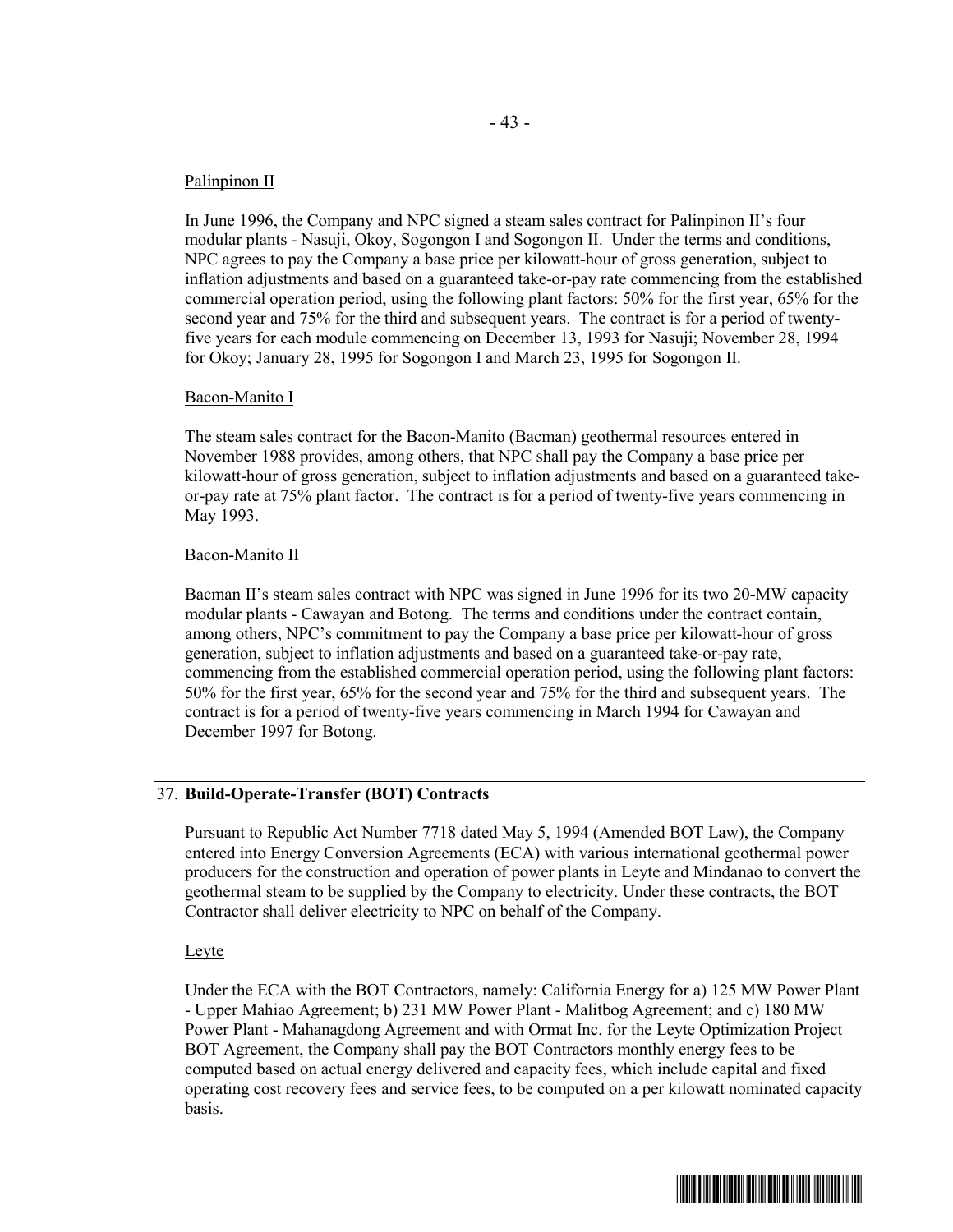Except for the capital cost recovery portions, the fees are subject to inflation adjustments. The contracts are for a period of ten years commencing July 1996 for the Upper Mahiao Agreement, July 1997 for the Malitbog and Mahanagdong Agreements and September 1997 for the Optimization Agreement. The ownership of the Upper Mahiao Power Plant was transferred to the Company on June 25, 2006; Malitbog and Mahanagdong Power Plants were transferred on July 25, 2007; and the Optimization Power Plants on September 25, 2007.

## Mindanao

Under the terms and conditions of the ECA with Oxbow Power Corporation and Marubeni Corporation, the Company shall pay the BOT Contractor monthly energy efficiency fees and capacity fees, which include capital and fixed operating cost recovery fees and service fees, to be computed on a per kilowatt nominated capacity basis and excess energy fees which are payment for the share of BOT Contractor for the revenues from surplus energy generation on top of the nominated energy. Except for energy efficiency payments and capital cost recovery portion of capacity fees, the fees are subject to inflation adjustments. The contract is for a period of ten years commencing in March 1997 for Mindanao I (47 MW) and June 1999 for Mindanao II (48.25 MW). An Amendment to the Mindanao I ECA was signed on November 17, 2006 extending the contract period to June 2009 with corresponding restructuring of BOT fees.

The fair value of these BOT contracts are included as part of the fair value of the construction services accounted for under Philippine Interpretation IFRIC 12 as discussed in Note 34.

## 38. **Power Purchase Agreements**

The electricity produced by the Company is sold to NPC, pursuant to the following Power Purchase Agreements (PPA):

### Leyte-Cebu, Leyte-Luzon

The PPA provides, among others, that NPC shall pay the Company a base price per kilowatt-hour of electricity delivered subject to inflation adjustments. The PPA stipulates a contracted annual energy of 1,370 GWH for Leyte-Cebu and 3,000 GWH for Leyte-Luzon throughout the cooperation period. It also stipulates a nominated energy of not lower than 90% of the contracted annual energy.

On November 12, 1999, NPC agreed to accept from PNOC EDC a combined average annual nominated energy of 4,455 GWH for the period July 25, 1999 to July 25, 2000 for both Leyte-Cebu and Leyte-Luzon PPA. The annual nominated energy starting July 25, 2000 and onwards is being contested by NPC, which is one of the issues of the ongoing arbitration with NPC. The contracts are for a period of twenty-five years commencing in July 1996 for Leyte-Cebu and July 1997 for Leyte-Luzon (see Note 16).

## 47 MW Mindanao I

The PPA provides, among others, that NPC shall pay the Company a base price per kilowatt-hour of electricity delivered subject to inflation adjustments. The PPA stipulates a minimum offtake energy of 330 GWH for the first year and 390 GWH per year for the succeeding years. The contract is for a period of twenty-five years commencing in March 1997.

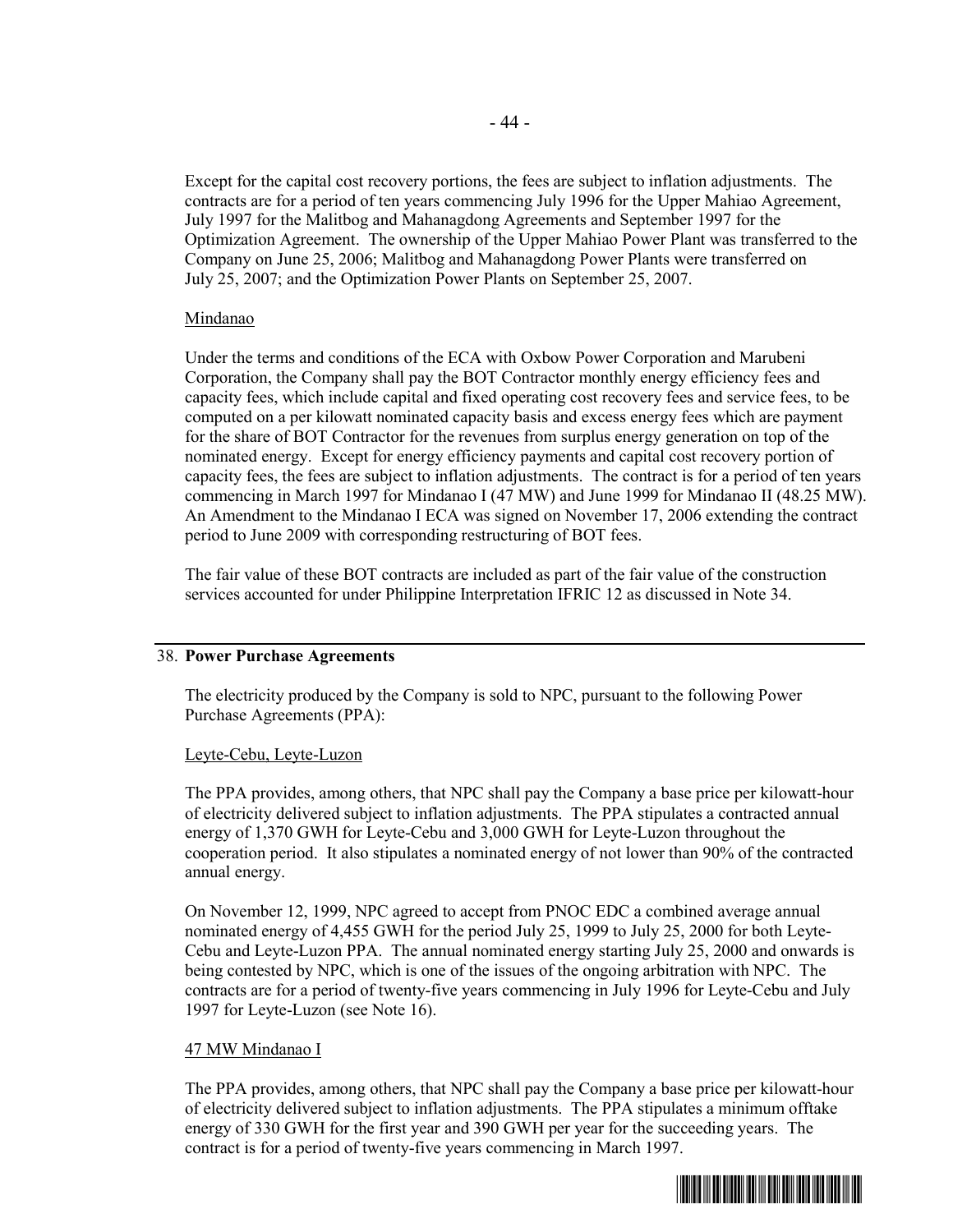#### 48.25 MW Mindanao II

The PPA provides, among others, that NPC shall pay the Company a base price per kilowatt-hour of electricity delivered subject to inflation adjustments. The PPA stipulates a minimum offtake energy of 398 GWH per year. The contract is for a period of twenty-five years commencing in June 1999.

#### 39. **Retirement and Other Post-Retirement Benefit Plans**

The Company maintains a funded, non-contributory, defined benefit retirement plan. The plan covers all permanent employees and is administered by a trustee bank. The Company also provides post-retirement medical and life insurance benefits which are unfunded.

The following tables summarize the components of net benefit expense recognized in the statements of income and the funded status and amounts recognized in the balance sheets:

|                                              | 2007            |                 | 2006 | 2005                        |
|----------------------------------------------|-----------------|-----------------|------|-----------------------------|
| Current service cost                         | P137,976,928    | P97,756,610     |      | P119,616,100                |
| Interest cost on benefit obligation          | 154,587,224     | 150,770,729     |      | 192,005,800                 |
| Expected return on plan assets               | (102, 814, 445) | (122, 261, 769) |      | (197, 662, 400)             |
| Net actuarial gain recognized in the year    |                 | (33, 404, 348)  |      | (43,356,400)                |
| Net benefit expense                          | P189,749,707    | P92,861,222     |      | P70,603,100                 |
| Actual return on plan assets                 | P45,943,657     | P152,765,772    |      | P144,715,700                |
|                                              |                 | 2007            |      | 2006                        |
| Present value of defined benefit obligations |                 | P2,692,826,116  |      | P <sub>2</sub> ,187,879,669 |
| Fair value of plan assets                    |                 | (1,626,128,399) |      | (1,468,777,785)             |
|                                              |                 | 1,066,697,717   |      | 719,101,884                 |
| Unrecognized actuarial gains (losses)        |                 | (154, 627, 960) |      | 150,467,454                 |
| Benefit liability                            |                 | P912,069,757    |      | P869,569,338                |

Changes in the present value of the defined benefit obligation are as follows:

|                                                 | 2007                        | 2006                           |
|-------------------------------------------------|-----------------------------|--------------------------------|
| Defined benefit obligation at beginning of year | P <sub>2</sub> ,187,879,669 | P1,507,707,292                 |
| Interest cost                                   | 154,587,224                 | 150,770,729                    |
| Current service cost                            | 137,976,928                 | 97,756,610                     |
| Benefits paid                                   | (48,593,043)                | (33, 418, 770)                 |
| Actuarial losses gains on obligation            | 260,975,338                 | 465,063,808                    |
| Defined benefit obligation at end of year       | P <sub>2</sub> ,692,826,116 | P <sub>2</sub> , 187, 879, 669 |

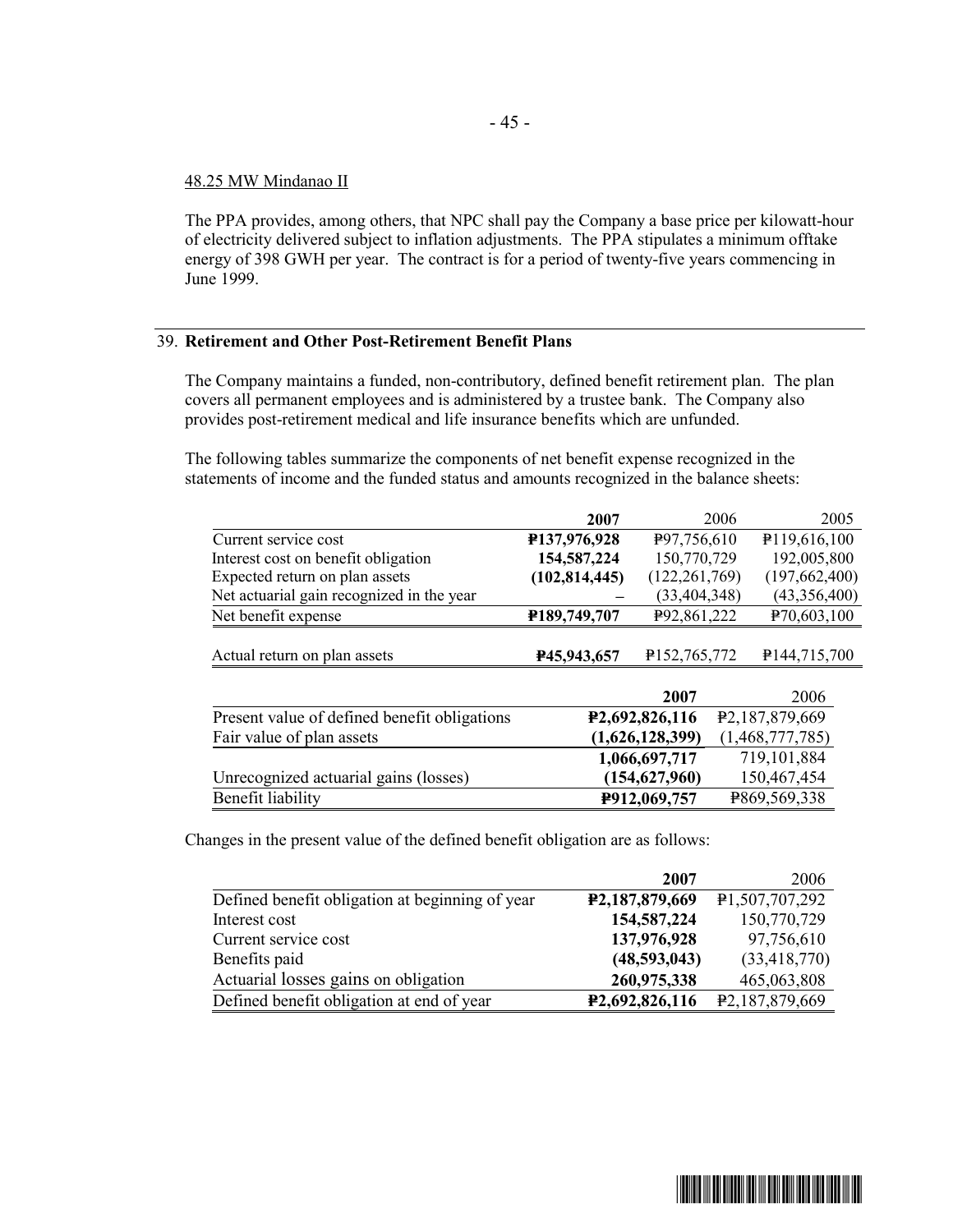Changes in the fair value of plan assets are as follows:

|                                                | 2007                        | 2006                        |
|------------------------------------------------|-----------------------------|-----------------------------|
| Fair value of plan assets at beginning of year | P <sub>1</sub> ,468,777,785 | P1,222,617,694              |
| Expected return                                | 102,814,445                 | 122,261,769                 |
| Contributions by employer                      | 160,000,000                 | 126,813,090                 |
| Benefits paid                                  | (48,593,043)                | (33, 418, 770)              |
| Actuarial gains (losses)                       | (56,870,788)                | 30,504,002                  |
| Fair value of plan assets as at end of year    | P <sub>1</sub> ,626,128,399 | P <sub>1</sub> ,468,777,785 |

The Company expects to contribute P134.00 million to its defined benefit retirement plan in 2008. The major categories of plan assets as a percentage of the fair value of total plan assets are as follows:

|                        | 2007          | 2006   |
|------------------------|---------------|--------|
|                        | $\frac{6}{6}$ | $\%$   |
| Fixed Income           | 88.23         | 86.80  |
| Equities               | 10.05         | 10.67  |
| <b>Real Properties</b> | 0.51          | 0.56   |
| Others                 | 1.21          | 1.97   |
|                        | 100.00        | 100.00 |

The principal actuarial assumptions used in determining retirement and post-retirement medical and life insurance benefit obligations are as follows:

|                                   | 2007     | 2006      |
|-----------------------------------|----------|-----------|
| Discount rate                     | 7.00%    | $7.00\%$  |
| Expected rate of return on assets | 7.00%    | $10.00\%$ |
| Future salary increases           | $6.00\%$ | $6.00\%$  |
| Medical trend rate                | $3.00\%$ |           |

The assumption on the discount rate is based on the long-term government bond rates approximating the expected working life of the employees as published by the Philippine Dealing Exchange Corporation. The assumption on the expected rate of return on plan assets is based on the asset allocation while the expected rate of salary increases is based on discussion with the management which is around 2.00% - 3.00% more than the projected inflation rate of about 3.00% - 4.00%.

Amounts for the current and previous four periods are as follows:

|                 | 2007                                                                                                                                               | 2006             | 2005             | 2004           | 2003           |
|-----------------|----------------------------------------------------------------------------------------------------------------------------------------------------|------------------|------------------|----------------|----------------|
| Defined benefit |                                                                                                                                                    |                  |                  |                |                |
| obligation      | $(\mathbf{P2}, 672, 620, 165) (\mathbf{P2}, 187, 879, 669) (\mathbf{P1}, 791, 112, 900) (\mathbf{P1}, 758, 346, 900) (\mathbf{P2}, 338, 457, 300)$ |                  |                  |                |                |
| Plan assets     | 1,626,128,399                                                                                                                                      | 1.468.777.785    | 1,222,617,700    | 1.594.938.200  | 1.398.086.630  |
| Deficit         | (P1,046,491,766)                                                                                                                                   | (P719, 101, 884) | (F568, 495, 200) | (P163,408,700) | (P940.370.670) |

The experience adjustments on plan liabilities amounted to  $\texttt{P7.62}$  million in 2007 and  $P$ 137.09 million in 2006.

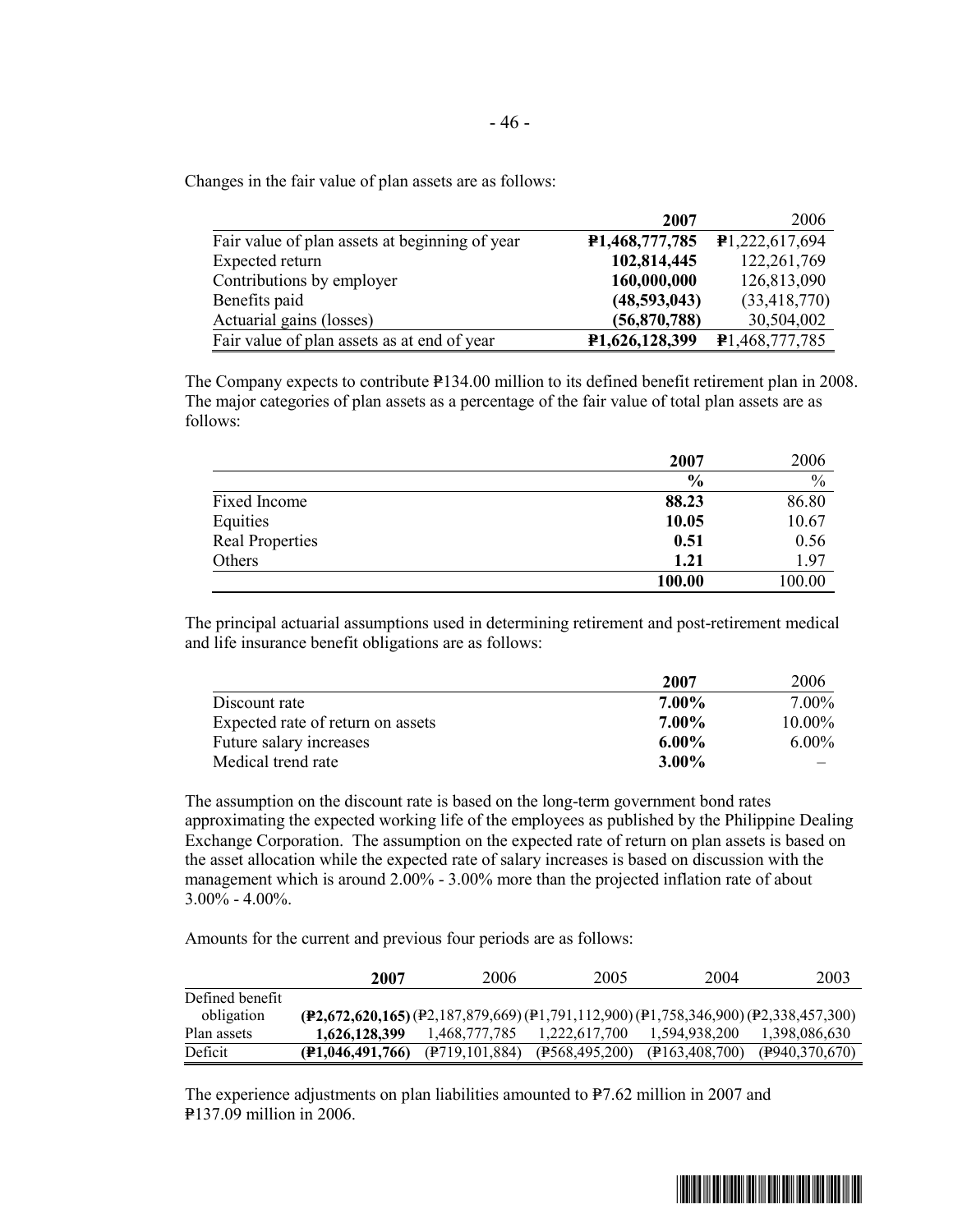A one percentage point change in the assumed rate of increase in medical costs would have the following effects:

|                                                           | Increase  | Decrease  |
|-----------------------------------------------------------|-----------|-----------|
| 2007                                                      |           |           |
| Effect on the aggregate current service cost and          |           |           |
| interest cost                                             | $15.91\%$ | $13.47\%$ |
| Effect on the defined benefit obligation                  | 13.22%    | 11.47%    |
| 2006<br>Effect on the aggregate current service cost and  |           |           |
| interest cost<br>Effect on the defined benefit obligation | 14.09%    | 12.16%    |

## 40. **Supplementary Disclosures of Geothermal Reserves**

In October 2004, the Company has contracted GeothermEX to provide an independent review of the updated geothermal energy reserves estimation made by the Company's Reservoir Engineering Department for four geothermal fields: Bacon-Manito (Luzon), Mindanao (Mindanao), Palinpinon (Southern Negros) and Greater Tongonan (Leyte).

Five available methods of estimating geothermal reserves were considered as regards their applicability to the Company's fields: empirical methods, volumetric reserve estimation, decline curve analysis, lumped-parameter modeling and numerical simulation of the reservoir. It was concluded that, of these methods, only volumetric estimation and numerical simulation are generally useful to the Company in estimating reserves. The Company has conducted numerical simulation to most of its fields. A detailed review of one such simulation study, for Mindanao field, showed it to be reasonable. It is pointed out that while numerical simulation is more sophisticated than volumetric reserve estimation, the latter can be readily conducted in a probabilistic way, while the former cannot.

GeothermEX, in their report released in December 2004, used the same volumetric reserve estimation method used by PNOC EDC for the various geothermal fields patterned after the United States Geological Survey but differ only in the heat recovery factor. GeothermEX concluded that the Company's estimation is conservative due to the low heat recovery factor values of 0.10 to 0.30. On the other hand, GeothermEX estimates of reserves in these field locations are 2.25 times more than those of the Company.

Proved geothermal reserves refer to reserves which can be produced with known certainty and delineated in known production limits as confirmed by drilling and production history.

Probable reserves refer to those that could be proven by normal step-out drilling as well as those that could be extracted by improved recovery techniques like acidizing.

Possible reserves refer to those reserves that are currently unextractable because of resource and technology problems but may be found to be commercial in the future.

The following table shows a comparison of estimated geothermal energy reserves from the Company and GeothermEX:

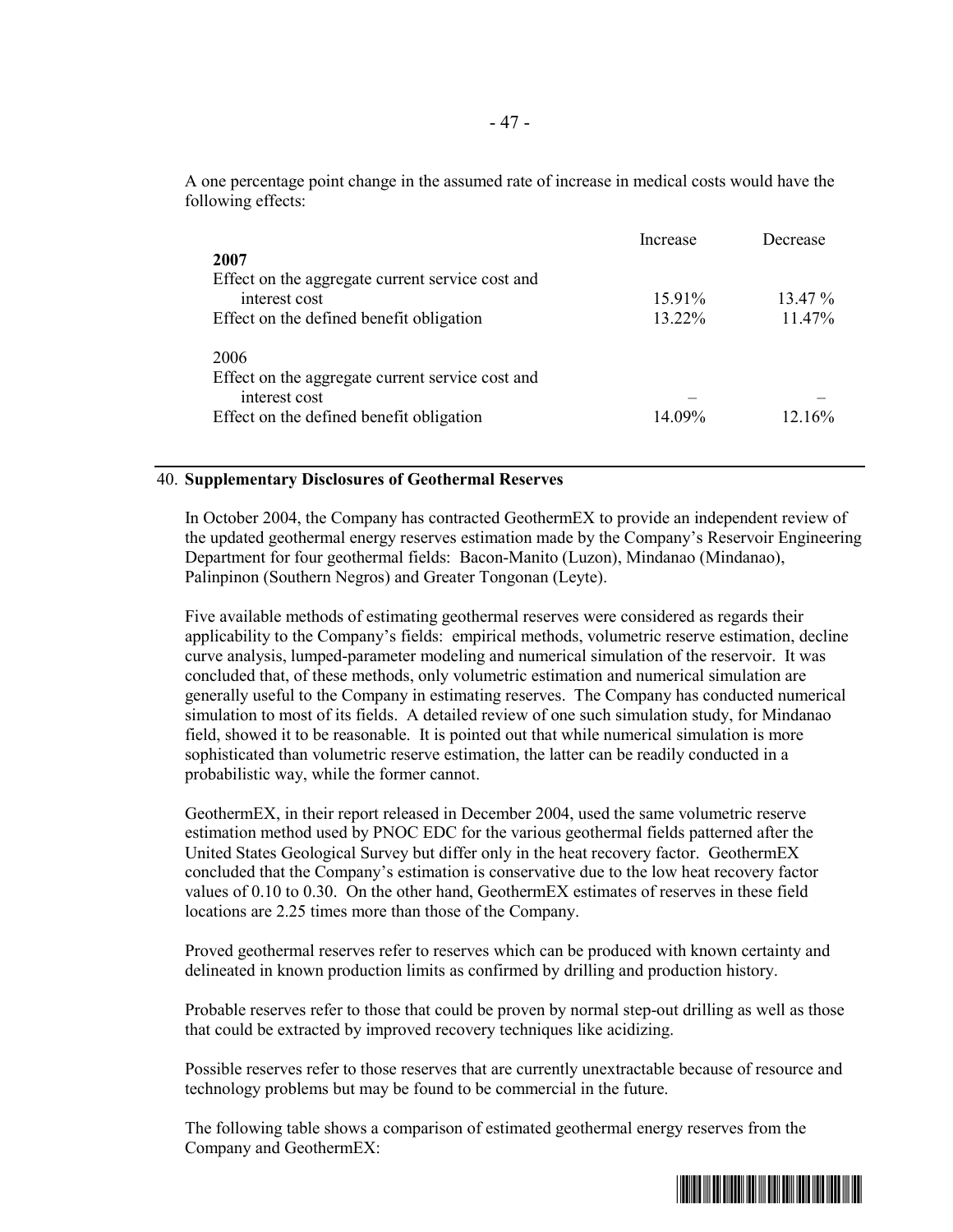|                          | <b>Mean Reserves</b> | <b>Mean Reserves</b> | <b>Proved Reserves</b> | <b>Proved Reserves</b> |
|--------------------------|----------------------|----------------------|------------------------|------------------------|
|                          | Company              | GeothermEX           | GeothermEX             | GeothermEX             |
|                          | Estimates            | Estimates            | Estimates              | Estimates              |
| Field                    | (MWe)                | (MWe)                | (MMBFOE)               | (GWh of energy)        |
| Greater Tongonan (Leyte) | 415                  | 867                  | 145.4                  | 96.940                 |
| Palinpinon (Negros       |                      |                      |                        |                        |
| Oriental)                | 170                  | 440                  | 74.4                   | 49,612                 |
| Bacon-Manito (Luzon)     | 185                  | 421                  | 65.3                   | 43,542                 |
| Mindanao                 | 203                  | 478                  | 54.1                   | 36,105                 |
| Total                    | 973                  | 2,206                | 339.2                  | 226,199                |

Source: GeothermEX Report, December 2004

| Geotherm EX Estimates of Reserves in Million Barrels of Oil Equivalent |                        |                 |                           |  |
|------------------------------------------------------------------------|------------------------|-----------------|---------------------------|--|
|                                                                        |                        | Proved Probable | Proved Probable           |  |
|                                                                        | <b>Proved Reserves</b> | Reserves        | Possible                  |  |
| Field                                                                  | (MMBFOE)               |                 | (MMBFOE) Reserves(MMBFOE) |  |
| Greater Tongonan                                                       | 145.4                  | 247.2           | 455.6                     |  |
| Bacon-Manito                                                           | 65.3                   | 98.2            | 222.9                     |  |
| Palinpinon                                                             | 74.4                   | 189.0           | 211.8                     |  |
| Mindanao                                                               | 54.1                   | 97.3            | 171.9                     |  |
| Total                                                                  | 339.2                  | 631.7           | 1,062.2                   |  |

Source: GeothermEX Report, December 2004

## 41. **Remuneration of Key Management Personnel**

The remuneration of the directors and other members of key management personnel by benefit type follow:

|                              | 2007                        | 2006                      | 2005                       |
|------------------------------|-----------------------------|---------------------------|----------------------------|
| Short-term employee benefits | <b>P39,626,921</b>          | P <sub>40</sub> 419,545   | P <sub>23</sub> , 437, 384 |
| Post-employment benefits     | 76,699,639                  | 60,434,375                | 58,194,080                 |
|                              | P <sub>116</sub> , 326, 560 | P <sub>100</sub> ,853,920 | P81,631,464                |

## 42. **Financial Risk Management Objectives and Policies**

The Company's financial instruments consist mainly of cash and cash equivalents, AFS investments, and long-term debt. The main purpose of these financial instruments is to finance the Company's operations and accordingly manage its exposure to financial risks. The Company has various financial assets and liabilities such as trade receivables, trade payables and other liabilities which arise directly from its operations.

The main risks arising from the Company's financial instruments are credit risk, interest rate risk, liquidity risk, and foreign currency risk. The Company's Enterprise Wide Risk Management Program identifies these risks based on the likelihood of occurrence and impact to the business,

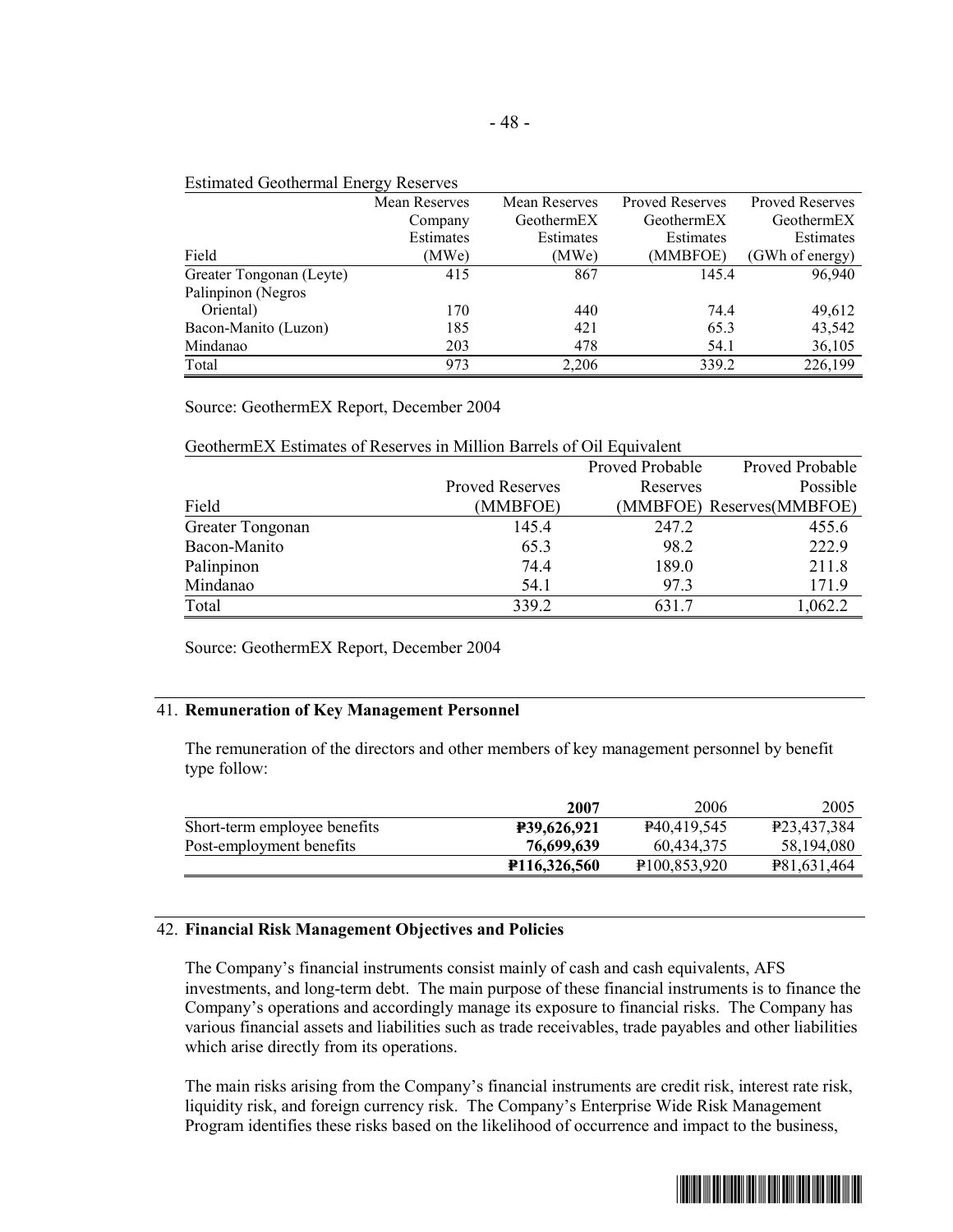formulates risk management strategies, assesses risk management capabilities and continuously monitors the risk management efforts. The BOD's Risk Committee reviews and promulgates policies for managing each of these risks as summarized below.

## Credit risk

The Company's geothermal and power generation business trades with only one major customer the NPC, a government-owned-and-controlled corporation. Any failure on the part of NPC to pay its obligations to the Company would significantly affect the Company's business operations. The Company monitors closely its collection with NPC. Receivable balances are monitored on an ongoing basis to ensure that the Company's exposure to bad debts is not significant. The maximum exposure of trade receivable is equal to the carrying amount.

With respect to credit risk arising from other financial assets of the Company, which comprise cash and cash equivalents, non-trade and other receivables, AFS financial assets, deferred royalty fee and cash collateral on PCIR bonds, the Company's exposure to credit risk arises from default of the counterparty, with a maximum exposure equal to the carrying amount of these instruments. The Company trades only with recognized, creditworthy third parties and/or transacts only with institutions and/or banks which have demonstrated financial soundness and which have passed the financial evaluation and accreditation of the Company.

The table below shows the Company's aging analysis of past due but not impaired receivables as of December 31, 2007:

|                       |                           |           | Past due but not impaired |                     |                   |                         |                         |
|-----------------------|---------------------------|-----------|---------------------------|---------------------|-------------------|-------------------------|-------------------------|
|                       | Neither past              |           |                           | Over 1              |                   | Past due                |                         |
| In thousand           | due nor                   | Less than | 31 days                   | year up to          | Over              | or                      |                         |
| Pesos                 | impaired                  | 30 days   | to 1 year                 | 3 years             | 3 years           | impaired                | Total                   |
| Trade receivables     | P <sub>4</sub> , 297, 225 | P         | ₽                         | P                   | ₽—                | P <sub>1</sub> ,401,809 | P <sub>5</sub> ,699,034 |
| Interest receivable   | 34,120                    |           |                           |                     |                   |                         | 34,120                  |
| Due from employees    | 97,020                    |           | 4,845                     | 1,472               | 41                |                         | 103,378                 |
| Due from              |                           |           |                           |                     |                   |                         |                         |
| contractors/suppliers | 18,158                    |           | 12,018                    |                     |                   | 13,070                  | 43.246                  |
| Due from others       | 43,246                    |           | 417,536                   |                     | $\qquad \qquad -$ | 1,944,116               | 2,404,898               |
| Total                 | P <sub>4</sub> 489,769    | ₽         | P434,399                  | P <sub>1</sub> ,472 | $P_{41}$          | P3,358,995              | P8,284,676              |

## Foreign currency risk

The Company's exposure to foreign currency risk resulted from the financial assets and liabilities that are denominated in U.S. dollar and Japanese yen. This primarily arise from future payments of foreign loans, BOT lease obligations and other commercial transactions and the Company's investment in ROP Bonds.

The Company's exposure to foreign currency risk to some degree is mitigated by some provisions in the Company's geothermal service contracts, steam sales agreements and power purchase agreements. The service contracts allow full cost recovery while the sales contracts include billing adjustments covering the movements in Philippine peso and the US dollar rates, US Price and Consumer Indices, and other inflation factors.

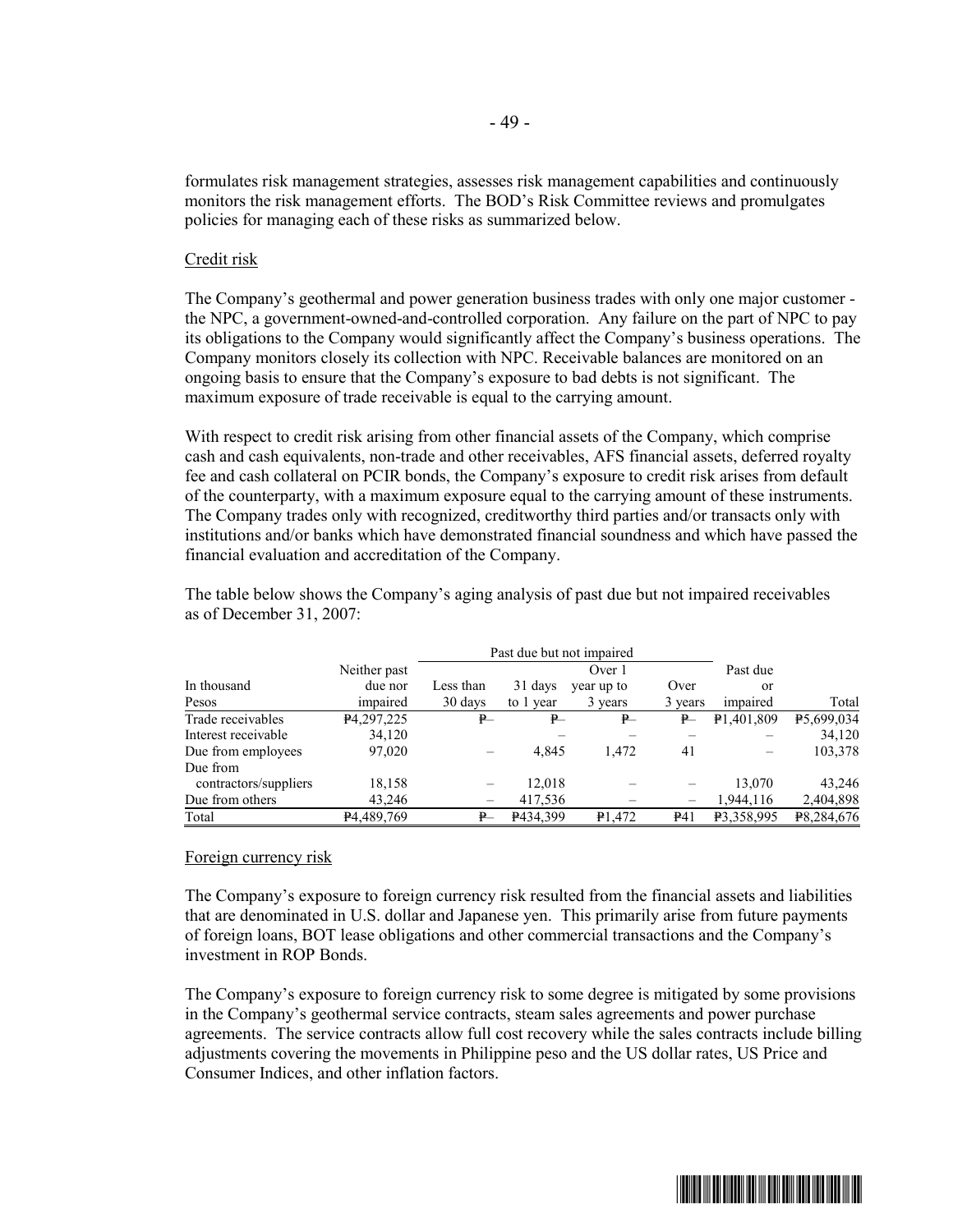To mitigate the effects of foreign currency risk, the Company will prepay, refinance or hedge its foreign currency denominated loans, whenever deemed feasible.

The Company's foreign currency-denominated financial assets and liabilities (translated in Philippine peso) as of December 31, 2007 are as follows:

|                                                | 2007      |                          |                         | 2006              |                   |                                        |
|------------------------------------------------|-----------|--------------------------|-------------------------|-------------------|-------------------|----------------------------------------|
|                                                |           | <b>Original Currency</b> | Peso                    | Original Currency |                   | Peso                                   |
|                                                | Yen       | <b>US Dollar</b>         | Equivalent <sup>1</sup> | Yen               | <b>US Dollar</b>  | Equivalent <sup>2</sup>                |
| <b>Current Financial</b>                       |           |                          |                         |                   |                   |                                        |
| <b>Assets</b>                                  |           |                          |                         |                   |                   |                                        |
| Cash equivalents                               |           | 2,757,445                | 114,188,538             |                   | 5,425,000         | 266,069,125                            |
| Cash on hand and                               |           |                          |                         |                   |                   |                                        |
| in banks                                       | 6,458,189 | 65,265                   | 5,055,106               | 4,508,865         | 497,639           | 26,266,015                             |
| Trade and other                                |           |                          |                         |                   |                   |                                        |
| receivables                                    |           | 1,151,599                | 49,294,872              |                   | 1,158,735         | 61,578,524                             |
| Investment in AFS                              |           |                          |                         |                   |                   |                                        |
| securities                                     |           |                          |                         |                   |                   |                                        |
| Quoted                                         |           |                          |                         |                   |                   |                                        |
| investments                                    |           |                          |                         |                   |                   |                                        |
| Government debt                                |           |                          |                         |                   |                   |                                        |
| securities                                     |           | 28,436,647               | 1,177,589,987           |                   | 27, 357, 563      | 1,341,751,679                          |
| <b>Total Current</b>                           |           |                          |                         |                   |                   |                                        |
| <b>Financial Assets</b>                        | 6,458,189 | 32,410,956               | 1,346,128,503           | 4,508,865         | 34,438,937        | 1,695,665,343                          |
| <b>Total Financial</b>                         |           |                          |                         |                   |                   |                                        |
| <b>Assets</b>                                  | 6,458,189 | 32,410,956               | 1,346,128,503           | 4,508,865         | 34,438,937        | 1,695,665,343                          |
|                                                |           |                          |                         |                   |                   |                                        |
|                                                |           | 2007                     |                         |                   | 2006              |                                        |
|                                                |           | <b>Original Currency</b> | Peso                    |                   | Original Currency |                                        |
|                                                | Yen       | <b>US Dollar</b>         | Equivalent <sup>1</sup> | Yen               |                   | US Dollar Peso Equivalent <sup>2</sup> |
| <b>Current Financial</b><br><b>Liabilities</b> |           |                          |                         |                   |                   |                                        |
| Trade and other                                |           |                          |                         |                   |                   |                                        |
| payables                                       |           | 1,817,746                | 75,274,681              | 1,017,262,067     | 4,427,423         | 636, 631, 670                          |
| Due to parent                                  |           |                          |                         |                   |                   |                                        |
| companies                                      |           |                          |                         | 45,067,955        | 1,555,445         | 90,639,645                             |
| Curront portion of                             |           |                          |                         |                   |                   |                                        |

| companies                                                            |                |                  |                | 45,067,955        | 1,555,445   | 90,639,645     |
|----------------------------------------------------------------------|----------------|------------------|----------------|-------------------|-------------|----------------|
| Current portion of                                                   |                |                  |                |                   |             |                |
| interest-bearing                                                     |                |                  |                |                   |             |                |
| financial                                                            |                |                  |                |                   |             |                |
| liabilities                                                          | 680,746,571    | 972,410,217      | 1,653,156,788  | 1,854,675,232     | 95,185,940  | 5,433,207,555  |
| <b>Total Current</b>                                                 |                |                  |                |                   |             |                |
| Financial                                                            |                |                  |                |                   |             |                |
| <b>Liabilities</b>                                                   | 680,746,571    | 974,227,963      | 1,728,431,469  | 2,917,005,254     | 101,168,808 | 6,160,478,870  |
| Noncurrent                                                           |                |                  |                |                   |             |                |
| Financial                                                            |                |                  |                |                   |             |                |
| <b>Liabilities</b>                                                   |                |                  |                |                   |             |                |
| Interest-bearing                                                     |                |                  |                |                   |             |                |
| financial                                                            |                |                  |                |                   |             |                |
| liabilities - net of                                                 |                |                  |                |                   |             |                |
| current portion                                                      | 17,929,855,693 | 3,130,957,335    | 21,060,813,028 | 51,197,880,324    | 233,431,062 | 32,561,114,727 |
| <b>Total Noncurrent</b>                                              |                |                  |                |                   |             |                |
| Financial                                                            |                |                  |                |                   |             |                |
| <b>Liabilities</b>                                                   | 17,929,855,693 | 3,130,957,335    | 21,060,813,028 | 51,197,880,324    | 233,431,062 | 32,561,114,727 |
| <b>Total Financial</b>                                               |                |                  |                |                   |             |                |
| <b>Liabilities</b>                                                   | 18,610,602,264 | 4, 105, 185, 298 | 22,789,244,497 | 54, 114, 885, 578 | 334,599,870 | 38,721,593,597 |
| $\text{USD1} = \text{JPY113.688}$ and $\text{USD1} = \text{P41.411}$ |                |                  |                |                   |             |                |

 $^{2}$ USD1=JPY118.934 and USD1= P49.045

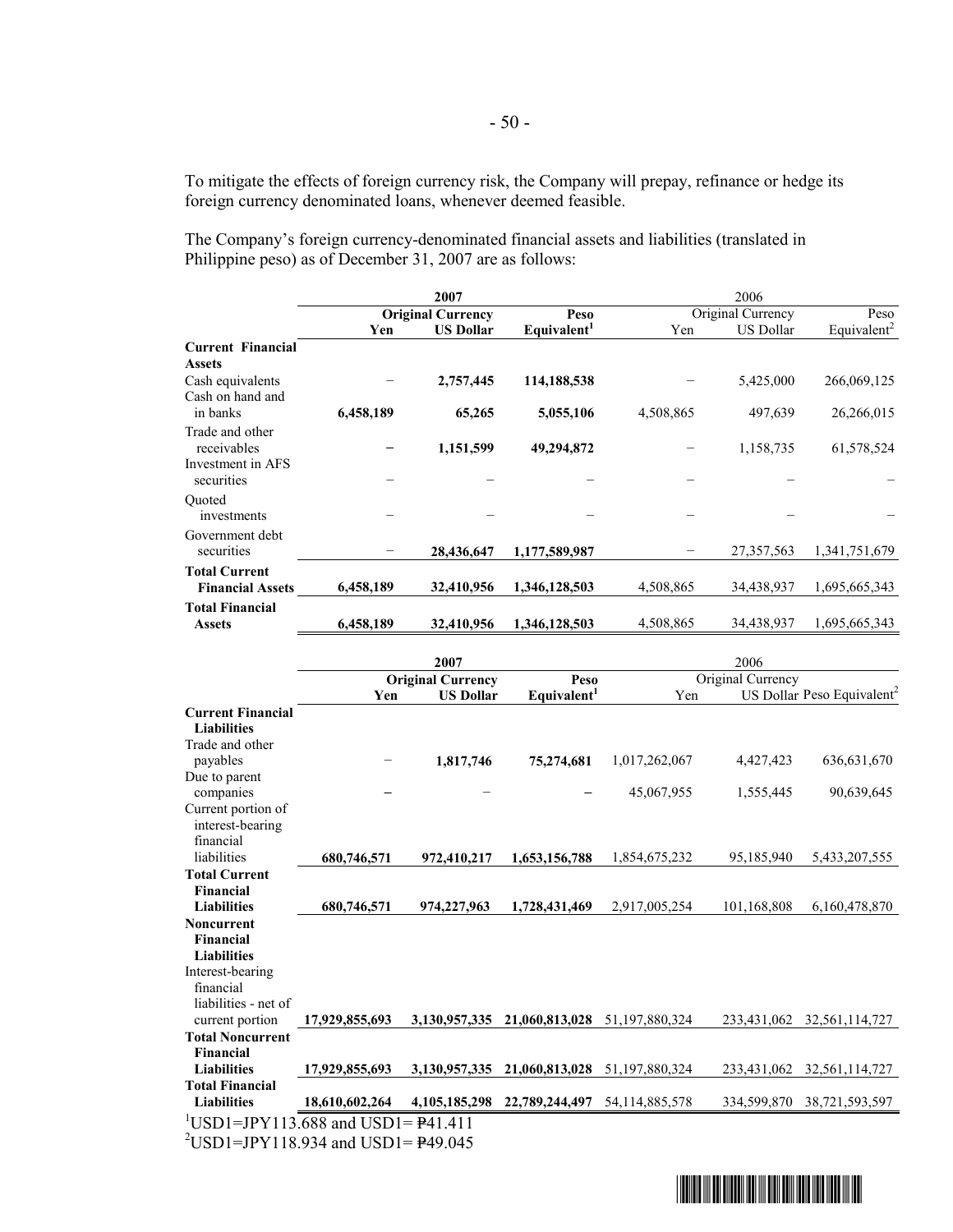The following table demonstrates the sensitivity to a reasonably possible change in the US dollar and Japanese yen exchange rates, with all other variables held constant, of the Company's profit before tax as at December 31, 2007.

|            | Foreign currency appreciates |                             |
|------------|------------------------------|-----------------------------|
|            | (depreciates) by             | Effect on profit before tax |
| USD.       | PHP0.50                      | (40, 283, 248)              |
|            | (PHP3.00)                    | 241,699,488                 |
| <b>JPY</b> | PHP0.010                     | (505, 302, 869)             |
|            | (PHP0.003)                   | 162,559,770                 |

#### Interest rate risk

The Company's exposure to the risk of changes in market interest rates relates primarily to the Company's long-term debt obligations with floating interest rates and AFS investments.

The interest rates of some of the Company's long-term borrowings, AFS debt investments and finance leases (to which the Company is a lessee) are fixed at the inception of the loan agreement and/or lease.

The Company regularly evaluates its interest rate risk by taking into account the cost of qualified borrowings being charged by its creditors. Prepayment, refinancing or hedging the risks are undertaken when deemed feasible and advantageous to the Company.

The following table demonstrates the sensitivity to a reasonably possible change in interest rates, with all other variables held constant, of the Company's profit before tax and equity as of December 31, 2007.

|            | Increase/decrease | Effect on profit         | Effect on   |
|------------|-------------------|--------------------------|-------------|
|            | in basis points   | before tax               | Equity      |
| <b>PHP</b> | $+25$<br>50       | (461, 348)<br>922,696    |             |
| USD        | $+25$             | (9,683,970)              | (9,759,410) |
|            | 50                | 19,367,940               | 19,888,289  |
| <b>JPY</b> | $+10$<br>10       | (2,476,908)<br>2,476,908 |             |

#### Liquidity risk

The Company's objective is to maintain a balance between continuity of funding and sourcing flexibility through the use of available financial instruments. The Company manages its liquidity profile to meet its working and capital expenditure requirements and service debt obligations. As part of the liquidity risk management program, the Company regularly evaluates and considers the maturity of both its financial investments and financial assets (e.g. trade receivables, other financial assets) and resorts to short-term borrowings whenever its available cash or matured

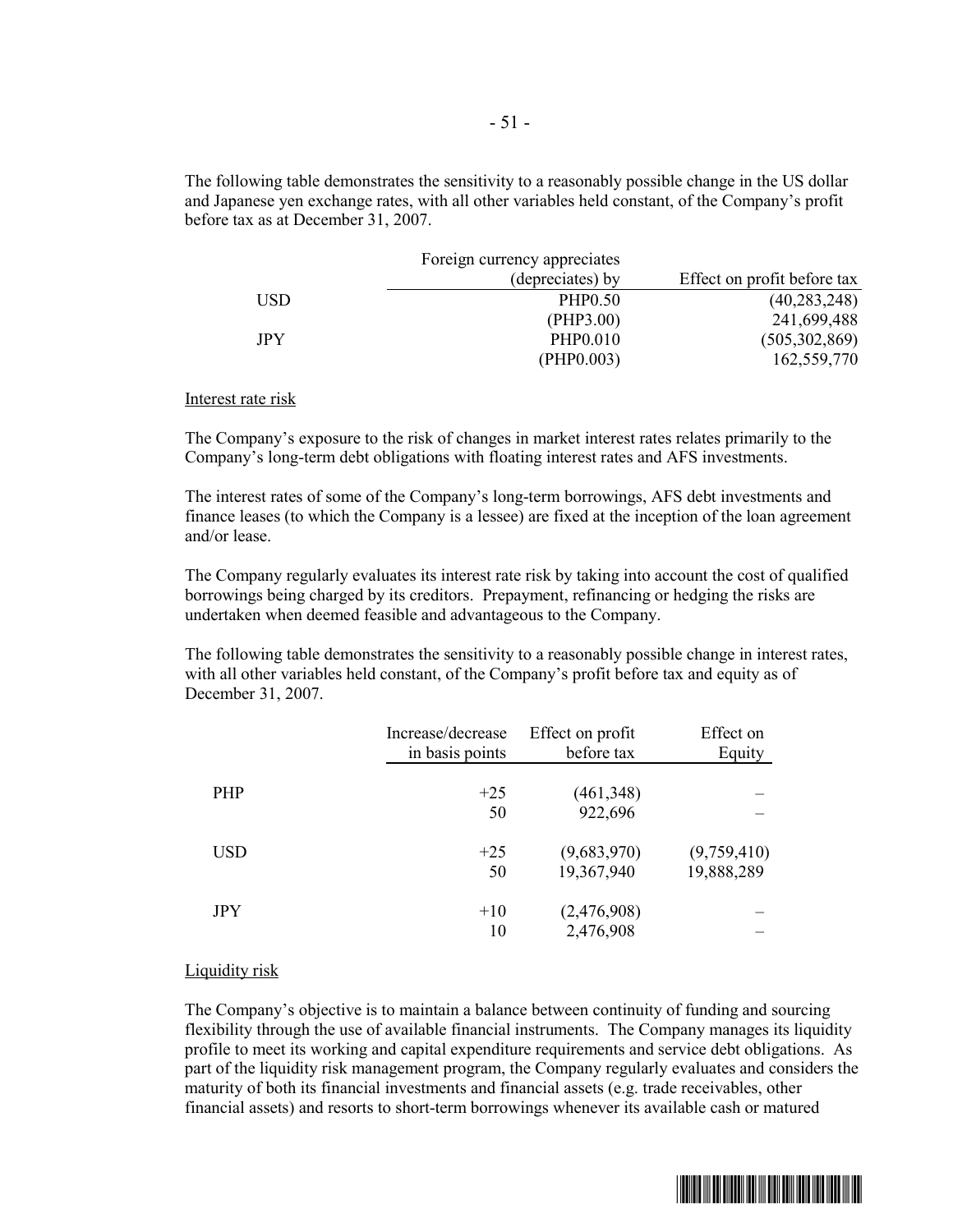placements are not enough to meet its daily working capital requirements. To ensure immediate availability of short-term borrowings, the company maintains credit lines with banks on a continuing basis.

The table below summarizes the maturity analysis of the Company's financial liabilities at December 31, 2007 based on contractual undiscounted payments:

| <b>In Thousand</b><br><b>Pesos</b> | On<br>demand | Less than<br>3 months | $3$ to $6$<br>months | 6 to 12<br>months         | 1 to 5 years | More than<br>5 years     | <b>Total</b>      |
|------------------------------------|--------------|-----------------------|----------------------|---------------------------|--------------|--------------------------|-------------------|
| $\frac{1}{2007}$                   |              |                       |                      |                           |              |                          |                   |
| <b>Trade and other</b>             |              |                       |                      |                           |              |                          |                   |
| payables                           | ₽–           | P3,032,940            | P604,431             | <b>P411</b>               | ₽–           | $P-$                     | <b>P3,637,782</b> |
| Trade payables                     |              | 2,787,413             | 604,431              | 411                       |              |                          | 3,392,255         |
| Accrued interest and               |              |                       |                      |                           |              |                          |                   |
| guarantee fees                     |              | 139,924               |                      |                           |              |                          | 139,924           |
| Withholding and other              |              |                       |                      |                           |              |                          |                   |
| taxes payable                      |              | 56,557                |                      |                           |              |                          | 56,557            |
| SSS and other                      |              |                       |                      |                           |              |                          |                   |
| contributions                      |              | 38,921                |                      |                           |              |                          | 38,921            |
| Deferred credits                   |              | 6,298                 |                      |                           |              |                          | 6,298             |
| Miscellaneous current              |              |                       |                      |                           |              |                          |                   |
| liabilities                        |              | 3,827                 |                      |                           |              |                          | 3,827             |
| <b>Royalty fee payables</b>        | $=$          | 306,274               | 50,000               | 100,000                   | 1,503,244    | $\overline{\phantom{0}}$ | 1,959,518         |
| <b>Liability to power</b>          |              |                       |                      |                           |              |                          |                   |
| plant contractors                  |              | 66,436                | 66,436               | 132,872                   | 100,348      |                          | 366,092           |
| Long-term debt                     |              | 264,201               | 1,425,032            | 1,305,986                 | 19,906,853   | 3,113,768                | 26,015,840        |
| Total                              | $P -$        | P3,669,851            | P2,145,899           | P1,539,269                | P21,510,445  | P3,113,768               | P31,979,232       |
|                                    |              |                       |                      |                           |              |                          |                   |
| In Thousand                        | On           | Less than 3           | $3$ to $6$           | 6 to 12                   | $1$ to 5     | More than                |                   |
| Pesos                              | demand       | months                | months               | months                    | years        | 5 years                  | Total             |
| 2006                               |              |                       |                      |                           |              |                          |                   |
| Trade and other                    |              |                       |                      |                           |              |                          |                   |
| payables                           | $P-$         | P5,120,778            | P942,721             | P365,566                  | ₽–           | ₽–                       | P6,429,065        |
| Trade payables                     |              | 3,994,144             | 942,721              | 365,566                   |              |                          | 5,302,431         |
| Accrued interest &                 |              |                       |                      |                           |              |                          |                   |
| guarantee fees                     |              | 1,011,270             |                      |                           |              |                          | 1,011,270         |
| Withholding and other              |              |                       |                      |                           |              |                          |                   |
| taxes payables                     |              | 95,908                |                      |                           |              |                          | 95,908            |
| SSS and other                      |              |                       |                      |                           |              |                          |                   |
| contributions                      |              | 5,454                 |                      |                           |              |                          | 5,454             |
| Deferred credits                   |              | 6,847                 |                      |                           |              |                          | 6,847             |
| Miscellaneous current              |              |                       |                      |                           |              |                          |                   |
| liabilities                        |              | 7,155                 |                      |                           |              |                          | 7,155             |
| Royalty fee payables               | $\equiv$     | 374,645               | 50,000               | 100,000                   | 1,816,946    |                          | 2,341,591         |
| Liability to power plant           |              |                       |                      |                           |              |                          |                   |
| contractors                        | -            | 1,111,477             | 1,109,923            | 683,382                   | 434,681      |                          | 3,339,463         |
| Long-term debt                     |              | 1,020,393             | 1,459,594            | 3,193,621                 | 31,065,801   | 4,106,251                | 40,845,660        |
| Total                              | $P-$         | P7,627,293            | P3,562,238           | P <sub>4</sub> , 342, 569 | P33,317,428  | P <sub>4</sub> ,106,251  | P52,955,779       |

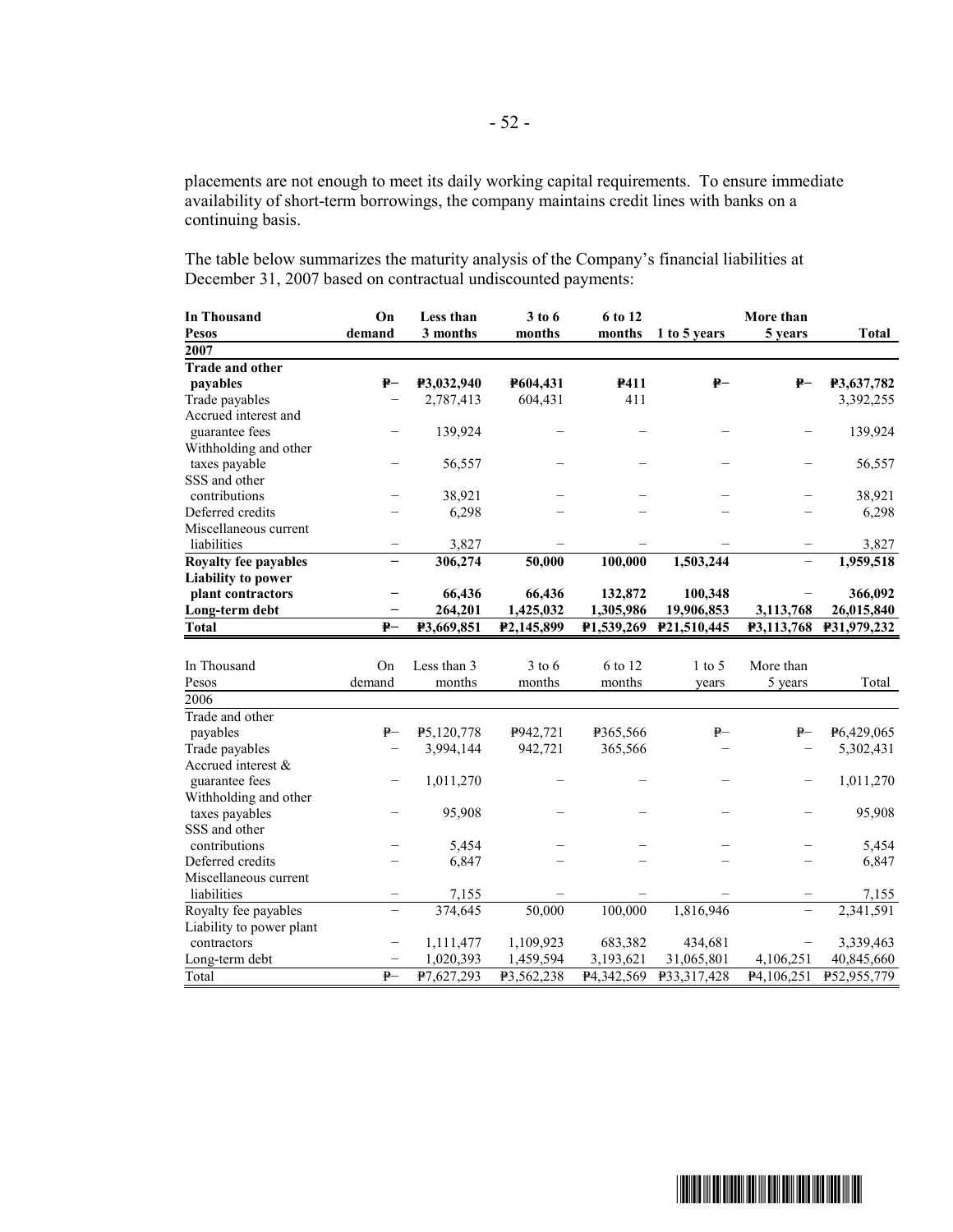## Financial assets and financial liabilities

### *Fair value*

The fair value of financial instruments traded in active markets at the balance sheet date is based on their quoted market price or dealer price quotations without deduction for transaction costs. When current bid and asking prices are not available, the price of the most recent transaction provides evidence of the current fair value as long as there has not been a significant change in economic circumstances since the time of the transaction.

For all other financial instruments not listed in an active market, the fair value is determined by using appropriate valuation techniques. Valuation techniques include net present value techniques, comparison to similar instruments for which observable market prices exist, and other relevant valuation models.

Set out below is a comparison of carrying amounts and fair values of the Company's financial instruments as of December 31, 2007 and 2006.

|                               | 2007                            |                       | 2006                                           |                                 |  |
|-------------------------------|---------------------------------|-----------------------|------------------------------------------------|---------------------------------|--|
|                               | Carrying                        | Fair                  | Carrying                                       | Fair                            |  |
| <b>Financial assets</b>       | Amount                          | Value                 | Amount                                         | Value                           |  |
|                               |                                 |                       |                                                |                                 |  |
| Cash and cash equivalents     | P <sub>2</sub> ,797,581,577     | <b>P2,797,581,577</b> |                                                | P10,032,415,184 P10,032,415,184 |  |
| Trade and other receivables   | 4,925,681,584                   | 4,925,681,584         | 4,355,257,059                                  | 4,355,257,059                   |  |
| Due from affiliated companies |                                 |                       | 4,785,103                                      | 4,785,103                       |  |
| AFS investments (debt         |                                 |                       |                                                |                                 |  |
| investments)                  | 1,177,589,987                   | 1,177,589,987         | 1,341,751,679                                  | 1,341,751,679                   |  |
| AFS investments (equity       |                                 |                       |                                                |                                 |  |
| investments)                  | 16,410,656                      | 16,410,656            | 12,146,829                                     | 12,146,829                      |  |
| Derivative assets             |                                 |                       | 344,000,987                                    | 344,000,987                     |  |
|                               | P8,917,263,804                  |                       | P8,917,263,804 P16,090,356,841 P16,090,356,841 |                                 |  |
|                               |                                 |                       |                                                |                                 |  |
|                               | 2007                            |                       |                                                | 2006                            |  |
|                               | Carrying                        |                       |                                                |                                 |  |
| <b>Financial liabilities</b>  | Amount                          |                       | Fair Value Carrying Amount                     | Fair Value                      |  |
|                               |                                 |                       |                                                |                                 |  |
| Trade and other payables      | P3,637,782,267                  | P3,637,782,267        | P6,429,065,264                                 | P6,429,065,264                  |  |
| Due to PNOC                   |                                 |                       | 350,844,177                                    | 350,844,177                     |  |
| Royalty fee payable           | 1,733,927,164                   | 2,083,225,515         | 1,944,322,923                                  | 2,129,184,108                   |  |
| Long-term debt                | 23,092,378,906                  | 21,231,466,800        | 36,831,709,967                                 | 30,577,653,733                  |  |
|                               | P28,464,088,337 P26,952,474,582 |                       | P45,555,942,331                                | <b>P39,486,747,282</b>          |  |

The methods and assumptions used by the Company in estimating the fair value of financial instruments are:

*Cash and other cash equivalents*  Carrying amounts approximate fair values.

*Trade and other receivables, due from affiliated companies, trade and other payables*  These are instruments with relatively short maturity. Carrying amounts approximate fair values.

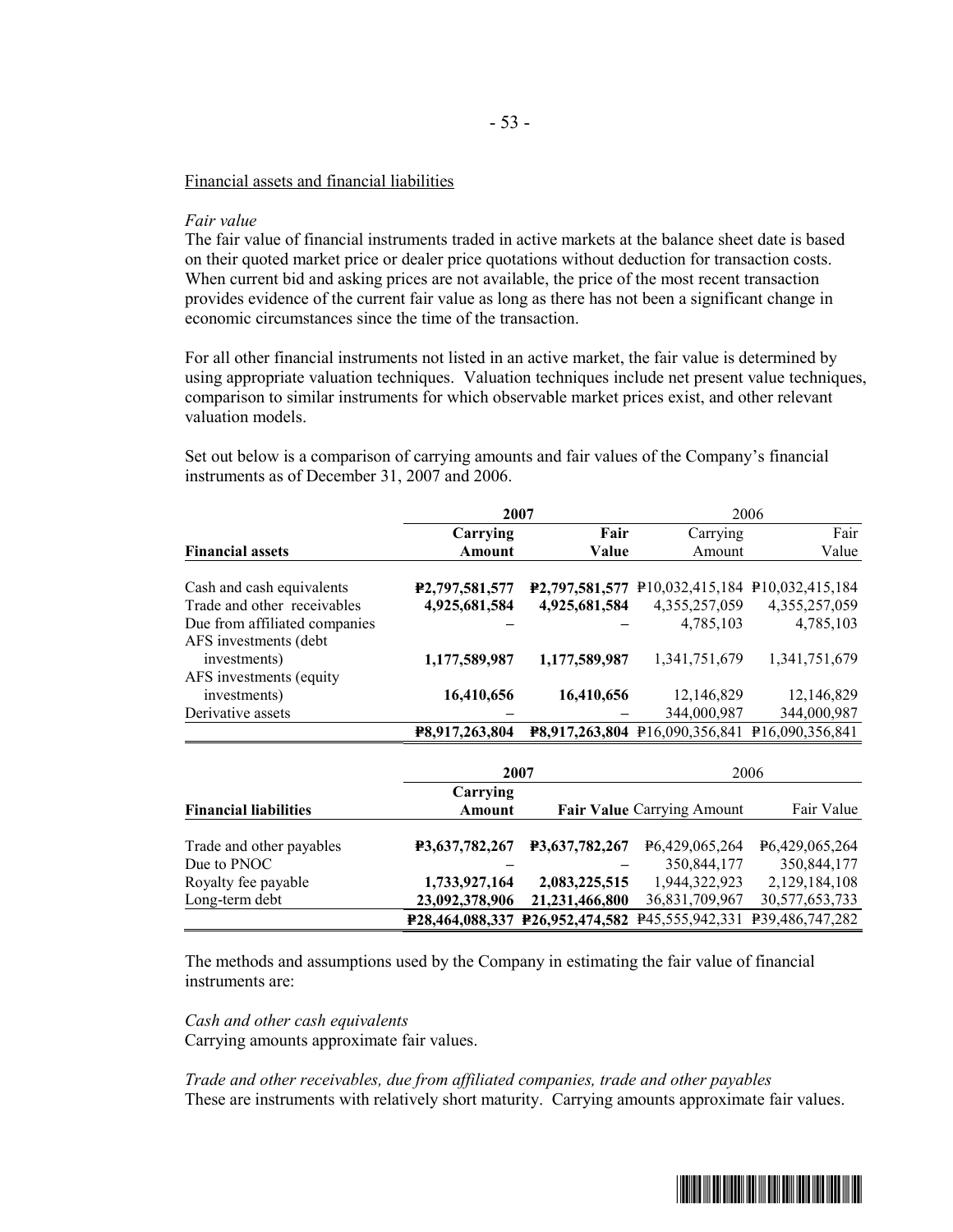## *AFS investments*

Fair values of debt securities are based on quoted market prices. For equity investments that are not quoted, the investments are carried at cost less allowance for impairment losses due to the unpredictable nature of future cash flows and the lack of suitable methods of arriving at a reliable fair value.

#### *Derivative instruments*

Fair values are estimated based on prices derived using the binomial pricing methodology.

## *Long-term debt and royalty fee payable*

Fair values are estimated using the discounted cash flow methodology using the Company's current incremental borrowing rates for similar borrowings with maturities consistent with those remaining for the liability being valued, if any.

The Company classifies its financial instruments in the following categories.

|                                                               |                             | <b>Loans</b> and   |                             | <b>Derivative</b> | <b>Liabilities at</b>                 |                                |
|---------------------------------------------------------------|-----------------------------|--------------------|-----------------------------|-------------------|---------------------------------------|--------------------------------|
| 2007                                                          | Cash                        | <b>Receivables</b> | <b>AFS</b>                  |                   | <b>Assets Amortized Cost</b>          | Total                          |
| <b>FINANCIAL ASSETS</b>                                       |                             |                    |                             |                   |                                       |                                |
| Cash and cash equivalents                                     | P <sub>2</sub> ,797,581,577 | $P-$               | $P-$                        | $P-$              | $P-$                                  | P <sub>2</sub> , 797, 581, 577 |
| <b>Trade and other receivables</b>                            |                             | 4,351,678,817      |                             |                   | -                                     | 4,351,678,817                  |
| Trade receivable - net                                        |                             | 4,297,224,927      |                             |                   | -                                     | 4,297,224,927                  |
| Loans and notes receivable<br>(included in Other receivables) |                             | 54,453,890         |                             |                   |                                       | 54,453,890                     |
| <b>AFS</b> investments (equity                                |                             |                    |                             |                   |                                       |                                |
| investments)                                                  |                             |                    | 16,410,656                  |                   |                                       | 16,410,656                     |
| Quoted                                                        |                             |                    | 16,336,106                  |                   |                                       | 16,336,106                     |
| Unquoted                                                      |                             |                    | 74,550                      |                   |                                       | 74,550                         |
| <b>AFS</b> investments (debt                                  |                             |                    |                             |                   |                                       |                                |
| investments)                                                  |                             |                    | 1,177,589,987               |                   |                                       | 1,177,589,987                  |
| Quoted                                                        |                             |                    | 1,177,589,987               |                   |                                       | 1,177,589,987                  |
| <b>FINANCIAL LIABILITIES</b>                                  |                             |                    |                             |                   |                                       |                                |
| Accounts payable - trade                                      |                             |                    |                             |                   | 3,392,254,846                         | 3,392,254,846                  |
| Royalty fee payable                                           |                             |                    |                             |                   | 1,733,927,166                         | 1,733,927,166                  |
| Long-term debt                                                |                             |                    |                             |                   | 23,092,378,906                        | 23,092,378,906                 |
| Total                                                         | <b>P2,797,581,577</b>       | P4,351,678,817     | P <sub>1</sub> ,194,000,643 |                   | $P - P28,218,560,918 P36,561,821,955$ |                                |

| 2006                                                                                    | Cash              | Loans and<br><b>Receivables</b> | <b>AFS</b>    | <b>Derivative</b><br><b>Assets</b> | <b>Liabilities at</b><br><b>Amortized Cost</b> | Total                        |
|-----------------------------------------------------------------------------------------|-------------------|---------------------------------|---------------|------------------------------------|------------------------------------------------|------------------------------|
| <b>FINANCIAL ASSETS</b>                                                                 |                   |                                 |               |                                    |                                                |                              |
| Cash and cash equivalents                                                               | P10,032,415,184   | ₽–                              | ₽–            | ₽–                                 |                                                | $P - P10,032,415,184$        |
| Trade and other receivables                                                             |                   | 4,259,439,729                   |               |                                    | $\qquad \qquad$                                | 4,259,439,729                |
| Trade receivable - net                                                                  | $\qquad \qquad -$ | 4,232,642,072                   |               |                                    | $\qquad \qquad -$                              | 4,232,642,072                |
| Loans and notes receivable<br>(included in Other receivables)                           | -                 | 26,797,657                      |               |                                    | -                                              | 26,797,657                   |
| <b>Available for sale investments</b><br>(equity investments)                           |                   | -                               | 12,146,829    |                                    | -                                              | 12,146,829                   |
| <b>Available for sale investments</b><br>(debt investments)<br><b>Derivative assets</b> |                   | -                               | 1,341,751,679 | 344,000,987                        | $\qquad \qquad -$<br>-                         | 1,341,751,679<br>344,000,987 |

(Forward)

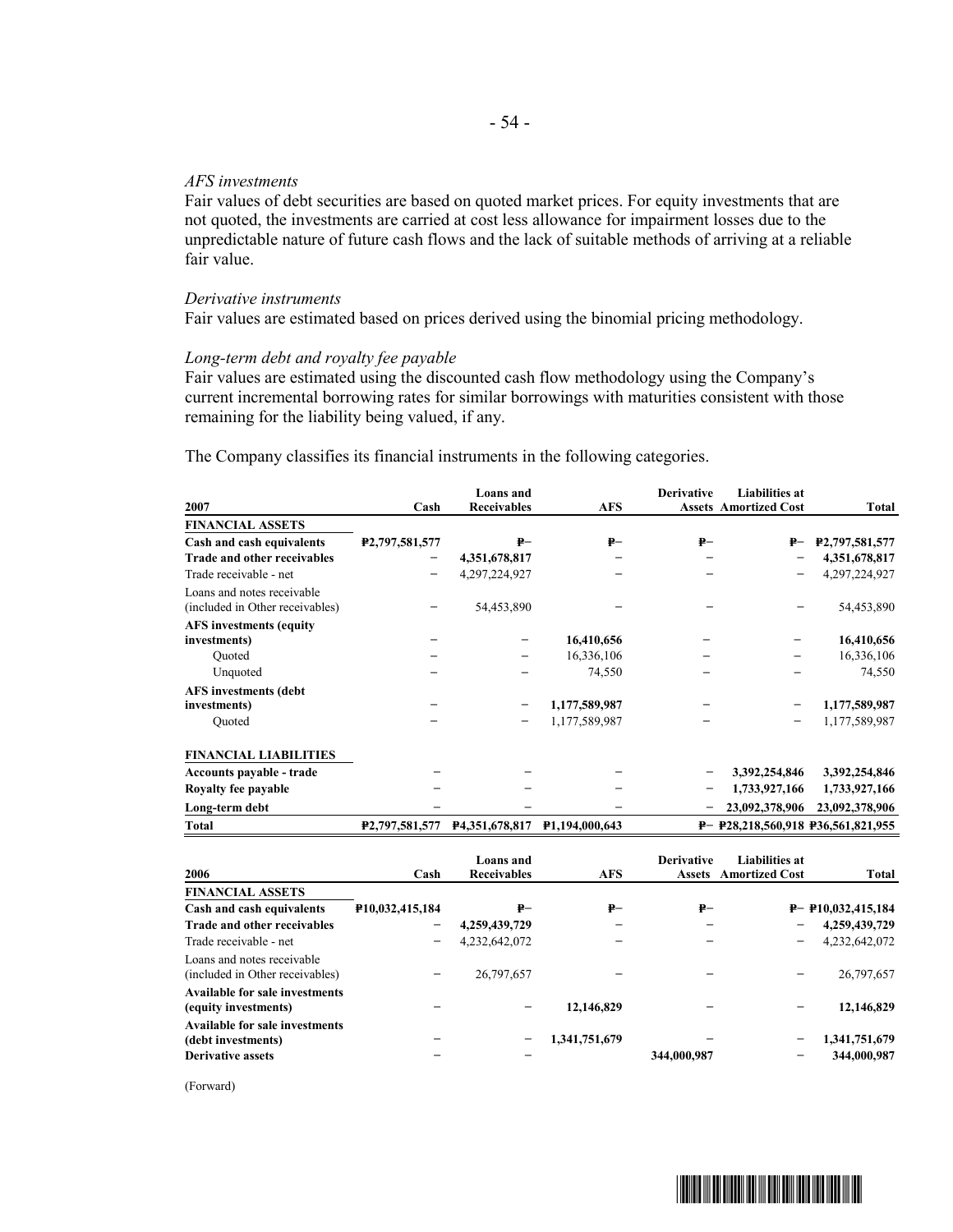|                                 |                              | Loans and                            |     | <b>Derivative</b> | Liabilities at               |                                              |
|---------------------------------|------------------------------|--------------------------------------|-----|-------------------|------------------------------|----------------------------------------------|
| 2006                            | Cash                         | <b>Receivables</b>                   | AFS |                   | <b>Assets</b> Amortized Cost | <b>Total</b>                                 |
| <b>FINANCIAL LIABILITIES</b>    |                              |                                      |     |                   |                              |                                              |
| <b>Accounts Payable - trade</b> | ₽—                           | $P-$                                 | ₽–  |                   |                              | $P- P5,303,670,215 P5,303,670,215$           |
| Due to PNOC                     |                              |                                      |     |                   | 350,844,177                  | 350,844,177                                  |
| Royalty fee payable             |                              |                                      |     |                   | 1,944,322,923                | 1,944,322,923                                |
| Long-term debt                  | -                            |                                      |     |                   | 36,831,709,967               | 36,831,709,967                               |
| <b>Total</b>                    | P <sub>10</sub> ,032,415,184 | <b>P4,259,439,729 P1,353,898,508</b> |     |                   |                              | P344,000,987 P44,430,547,282 P60,420,301,690 |

#### **Capital Management**

The primary objective of the Company's capital management is to ensure that it maintains a healthy capital ratio in order to comply with its financial loan covenants and support its business operations.

The Company manages and makes adjustment to its capital structure as it deems necessary. To maintain or adjust its capital structure, the Company may increase the levels of capital contributions from its creditors and owners/shareholders through debt and new shares issuance, respectively.

The Company monitors capital using the debt to equity ratio, which is long-term liabilities divided by total liabilities plus stockholders' equity. The Company's policy is to keep the debt to equity ratio not more than 70:30. The Company's long-term liabilities include royalty fees payable (net of current portion), obligations to power plant contractors (net of current portion), long-term debt (net of current portion), retirement benefit obligation and other long-term liabilities. Total liabilities are current liabilities (which includes trade and other payables, income tax payable, current portion of long -term debt and obligations to power plant contractors) plus long-term liabilities. Equity includes capital stock attributable to common and preferred shares, unrealized gains reserve and retained earnings.

Table below shows the Company's debt to equity ratio as at December 31, 2007 and 2006.

|                        | 2007           | 2006                           |
|------------------------|----------------|--------------------------------|
| Current liabilities    |                | P6,791,327,461 P13,750,239,296 |
| Noncurrent liabilities | 23,426,126,799 | 36,267,510,508                 |
| Stockholders' equity   | 34,853,280,606 | 27,374,712,978                 |
| Debt to equity ratio   | $36.0\%$       | 469%                           |